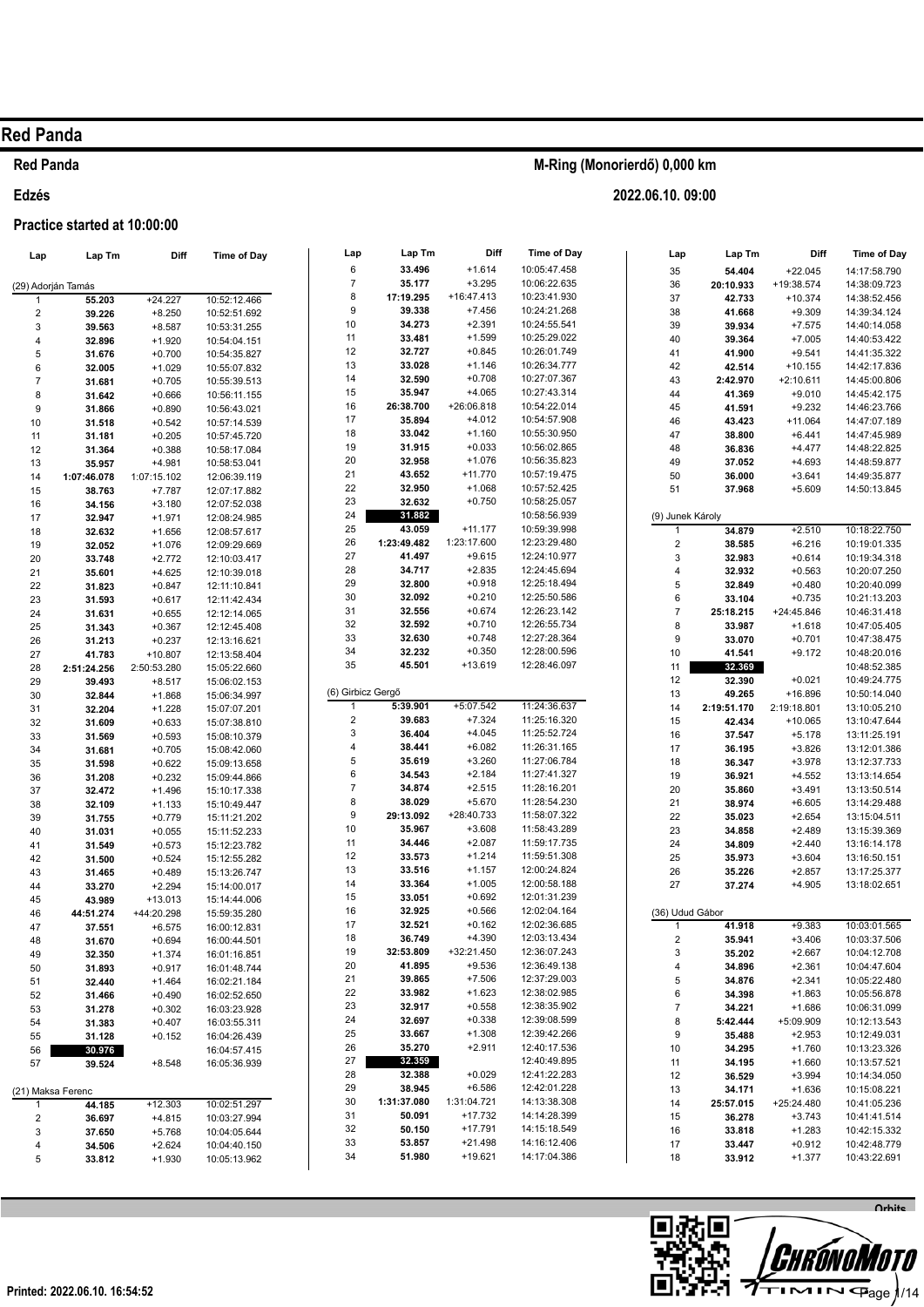#### **Red Panda**

#### Edzés

#### Practice started at 10:00:00  $\mathbf{r}$

| Lap                 | ∟apım            | זוט         | ⊪ime of Day  |
|---------------------|------------------|-------------|--------------|
| 19                  | 33.279           | $+0.744$    | 10:43:55.970 |
| 20                  | 44.886           | $+12.351$   | 10:44:40.856 |
| 21                  | 15:49.863        | +15:17.328  | 11:00:30.719 |
| 22                  | 37.986           | $+5.451$    | 11:01:08.705 |
| 23                  | 39.370           | $+6.835$    | 11:01:48.075 |
| 24                  | 35.981           | $+3.446$    | 11:02:24.056 |
| 25                  | 33.250           | $+0.715$    | 11:02:57.306 |
| 26                  | 33.175           | $+0.640$    | 11:03:30.481 |
| 27                  | 33.480           | $+0.945$    | 11:04:03.961 |
| 28                  | 41.008           | $+8.473$    | 11:04:44.969 |
| 29                  | 51:53.963        | +51:21.428  | 11:56:38.932 |
| 30                  | 39.634           | $+7.099$    | 11:57:18.566 |
| 31                  | 33.010           | $+0.475$    | 11:57:51.576 |
| 32                  | 32.961           | $+0.426$    | 11:58:24.537 |
| 33                  | 42.557           | $+10.022$   | 11:59:07.094 |
| 34                  | 33.164           | $+0.629$    | 11:59:40.258 |
| 35                  | 33.771           | $+1.236$    | 12:00:14.029 |
| 36                  | 5:47.800         | $+5:15.265$ | 12:06:01.829 |
| 37                  | 46.009           | $+13.474$   | 12:06:47.838 |
| 38                  | 32.535           |             | 12:07:20.373 |
| 39                  | 33.972           | +1.437      | 12:07:54.345 |
| 40                  | 32.693           | $+0.158$    | 12:08:27.038 |
| 41                  | 34.927           | $+2.392$    | 12:09:01.965 |
| 42                  | 33.436           | $+0.901$    | 12:09:35.401 |
| 43                  | 32.864           | $+0.329$    | 12:10:08.265 |
| 44                  | 47.280           | $+14.745$   | 12:10:55.545 |
| 45                  | 28:05.556        | +27:33.021  | 12:39:01.101 |
| 46                  | 38.422           | $+5.887$    | 12:39:39.523 |
| 47                  | 33.692           | $+1.157$    | 12:40:13.215 |
| 48                  | 32.805           | $+0.270$    | 12:40:46.020 |
| 49                  | 32.946           | $+0.411$    | 12:41:18.966 |
| 50                  | 33.339           | $+0.804$    | 12:41:52.305 |
|                     |                  |             | 12:42:29.861 |
| 51                  | 37.556           | $+5.021$    |              |
| 52                  | 32.996           | $+0.461$    | 12:43:02.857 |
| 53                  | 2:39.389         | +2:06.854   | 12:45:42.246 |
| 54                  | 34.319           | $+1.784$    | 12:46:16.565 |
| 55                  | 33.267           | $+0.732$    | 12:46:49.832 |
| 56                  | 41.375           | $+8.840$    | 12:47:31.207 |
| 57                  | 32.711           | $+0.176$    | 12:48:03.918 |
| 58                  | 38.859           | $+6.324$    | 12:48:42.777 |
| 59                  | 42.262           | $+9.727$    | 12:49:25.039 |
| 60                  | 33.387           | $+0.852$    | 12:49:58.426 |
|                     |                  |             |              |
| (27) Paál Ádám<br>1 | 35.219           | $+2.470$    | 10:56:50.079 |
| 2                   |                  | $+1.890$    | 10:57:24.718 |
|                     | 34.639<br>35.344 |             |              |
| 3<br>4              | 33.916           | $+2.595$    | 10:58:00.062 |
|                     |                  | $+1.167$    | 10:58:33.978 |
| 5                   | 34.160           | $+1.411$    | 10:59:08.138 |
| 6                   | 33.621           | $+0.872$    | 10:59:41.759 |
| 7                   | 29:16.557        | +28:43.808  | 11:28:58.316 |
| 8                   | 37.396           | +4.647      | 11:29:35.712 |
| 9                   | 33.593           | $+0.844$    | 11:30:09.305 |
| 10                  | 33.769           | $+1.020$    | 11:30:43.074 |
| 11                  | 33.397           | $+0.648$    | 11:31:16.471 |
| 12                  | 33.776           | $+1.027$    | 11:31:50.247 |
| 13                  | 36.515           | $+3.766$    | 11:32:26.762 |
| 14                  | 33.128           | $+0.379$    | 11:32:59.890 |
| 15                  | 56:47.827        | +56:15.078  | 12:29:47.717 |
| 16                  | 38.139           | $+5.390$    | 12:30:25.856 |
| 17                  | 34.462           | $+1.713$    | 12:31:00.318 |
| 18                  | 33.966           | $+1.217$    | 12:31:34.284 |
| 19                  | 34.332           | $+1.583$    | 12:32:08.616 |
| 20                  | 33.398           | $+0.649$    | 12:32:42.014 |
| 21                  | 33.781           | $+1.032$    | 12:33:15.795 |
| 22                  | 33.698           | $+0.949$    | 12:33:49.493 |

| M-Ring (Monorierdő) 0,000 km |  |
|------------------------------|--|
|                              |  |

Lap Tm

33.696

33.738

35,478

33.064

35.179

33.528

33.170

33.138 35.871

34.354

33.332

33.707

33.157

33.428

32.908

41.534

49.401

38 683

33.066

34.863

37.394

37.118

33.711

33.331

37.974

34.075

34.327

34.399

34 464

33.318

33.803

34.511

42.030

37.668 34.729

33.940

33.902

34.049

35.162

34.047

33.928

45.528

33.673

35.018

33.611

33.477

34.151

33.675

33.395

43.730

33.751

33.305

33.046

33.827

33.944

33.834

6:43.944

2:49.051

1:57:42.763

22:49.549

32.749

2:40:28.060

13:39.712

30:11.756

Lap

23

24

25

26

27

 $28$ 

29

30

31

32

33

34

35

36

 $37\,$ 

38 39

40

 $41$ 

 $42$ 

 $43$ 

 $44$ 

45

46

47

 $\overline{1}$ 

 $\overline{2}$ 

3

 $\overline{A}$ 

5  $\boldsymbol{6}$ 

 $\overline{7}$ 

 $\mathbf{g}$ 

 $\mathsf{Q}$ 

 $10$ 

 $11$ 

 $12$ 

13

14

 $15$ 

16

 $17$ 

 $18$ 

19

 $20$ 

 $21$  $22$ 

23

 $24$ 

25

26

27

28

29

30

 $31$ 32

33

34

35 36

37

38

39

(12) Kelemen Zoltán

Diff

 $+0.947$ 

 $+0.989$ 

 $+2.729$ 

 $+0.315$ 

 $+2.430$ 

 $+0.779$ 

 $+0.421$ 

 $+0.389$ 

 $+3.122$ 

 $+1.605$ 

 $+0.583$ 

 $+0.958$ 

 $+0.408$ 

 $+0.679$ 

 $+0.159$ 

 $+8.785$ 

 $+16652$ 

 $+5934$ 

 $+0.317$ 

 $+2.114$ 

 $+4.645$ 

 $+4.245$ 

 $+0.838$ 

 $+0.458$ 

 $+5.101$ 

 $+1.202$ 

 $+1.454$ 

 $+1.526$ 

 $+1.591$ 

 $+0.445$ 

 $+0.930$ 

 $+1.638$ 

 $+9.157$ 

 $+4.795$ 

 $+1.856$ 

 $+1.067$ 

 $+1.029$ 

 $+1.176$ 

 $+2.289$ 

 $+1.174$ 

 $+1.055$ 

 $+12.655$ 

 $+0.800$ 

 $+2.145$ 

 $+0.738$ 

 $+0.604$ 

 $+1.278$ 

 $+0.802$ 

 $+0.522$ 

 $+10.857$ 

 $+0.878$ 

 $+0.432$ 

 $+0.173$ 

 $+0.954$ 

 $+1.071$ 

 $+0.961$ 

 $+6:11.071$ 

 $+2:16.178$ 

1:57:09.890

 $+22:16.676$ 

2:39:55.311

+13:06.963

 $+29.39$  007

Time of Day

12:34:23.189

12:34:56.927

12:48:36.639

12:49:12.117

12:49:45 181

13:10:56.037

13:20:32.116

13:21:05.644

13:21:38.814

13:22:11.952

13:22:47.823

13:23:22.177

 $13.23.55509$ 

13:24:29.216

13:25:02.373

13:25:35.801

13:26:08.709

16:06:36.769

16:07:18.303

16:08:07.704

16:08:46.387

16:09:19.453

16:09:54.316

16:10:27.065

16:11:04.459

12:48:33.315

12:49:07.026

12:49:40.357

13:12:29.906

13:13:07.880

13:13:41.955

13:14:16.282

13:14:50.681

13:15:25.145

13:15:58.463

13:16:32.266

13:17:06.777

13:17:48.807

15:15:31.570

15:16:09 238

15:16:43.967

15:17:17.907

15:17:51.809

15:18:25.858

15:19:01.020

15:19:35.067

15:20:08.995

15:20:54.523

15.23.43.574

15:24:17.247

15:24:52.265

15:25:25.876

15:25:59.353

15:26:33.504

15:27:07.179

15:27:40.574

15:28:24.304

15:35:08.248

15:35:41.999

15:36:15.304

15:36:48.350

15:37:22.177

15:37:56.121

15:38:29.955

| Lap                  | Lap Tm           | Diff                   | Time of Day                  |
|----------------------|------------------|------------------------|------------------------------|
| 40                   | 44.690           | +11.817                | 15:39:14.645                 |
| 41                   | 13:24.060        | +12:51.187             | 15:52:38.705                 |
| 42                   | 37.806           | $+4.933$               | 15:53:16.511                 |
| 43                   | 33.095           | $+0.222$               | 15:53:49.606                 |
| 44                   | 33.196           | $+0.323$               | 15:54:22.802                 |
| 45                   | 33.349           | $+0.476$               | 15:54:56.151                 |
| 46                   | 33.460           | $+0.587$               | 15:55:29.611                 |
| 47                   | 33.267           | $+0.394$               | 15:56:02.878                 |
| 48                   | 33.446           | $+0.573$               | 15:56:36.324                 |
| 49<br>50             | 44.125<br>47.668 | +11.252<br>+14.795     | 15:57:20.449<br>15:58:08.117 |
| 51                   | 44.243           | $+11.370$              | 15:58:52.360                 |
| 52                   | 32.873           |                        | 15:59:25.233                 |
| 53                   | 33.692           | $+0.819$               | 15:59:58.925                 |
| 54                   | 33.434           | $+0.561$               | 16:00:32.359                 |
| 55                   | 46.141           | +13.268                | 16:01:18.500                 |
|                      |                  |                        |                              |
| (18) Kukorelli Gábor |                  |                        |                              |
| 1                    | 42.015           | $+9.036$               | 11:24:58.567                 |
| 2                    | 36.333           | $+3.354$               | 11:25:34.900                 |
| 3                    | 34.502           | $+1.523$               | 11:26:09.402                 |
| 4                    | 33.989           | $+1.010$               | 11:26:43.391                 |
| 5                    | 33.821           | $+0.842$               | 11:27:17.212                 |
| 6                    | 34.147           | $+1.168$               | 11:27:51.359                 |
| 7<br>8               | 34.786<br>33.643 | +1.807<br>$+0.664$     | 11:28:26.145<br>11:28:59.788 |
| 9                    | 3:09:59.116      | 3:09:26.137            | 14:38:58.904                 |
| 10                   | 44.097           | $+11.118$              | 14:39:43.001                 |
| 11                   | 38.370           | $+5.391$               | 14:40:21.371                 |
| 12                   | 34.645           | $+1.666$               | 14:40:56.016                 |
| 13                   | 34.168           | $+1.189$               | 14:41:30.184                 |
| 14                   | 33.824           | $+0.845$               | 14:42:04.008                 |
| 15                   | 35.783           | $+2.804$               | 14:42:39.791                 |
| 16                   | 35.991           | $+3.012$               | 14:43:15.782                 |
| 17                   | 33.867           | $+0.888$               | 14:43:49.649                 |
| 18                   | 33.417           | $+0.438$               | 14:44:23.066                 |
| 19                   | 33.411           | $+0.432$               | 14:44:56.477                 |
| 20                   | 36.939           | $+3.960$               | 14:45:33.416                 |
| 21                   | 31:55.769        | +31:22.790             | 15:17:29.185                 |
| 22                   | 39.079           | $+6.100$               | 15:18:08.264                 |
| 23<br>24             | 35.423<br>35.134 | $+2.444$<br>$+2.155$   | 15:18:43.687<br>15:19:18.821 |
| 25                   | 33.946           | $+0.967$               | 15:19:52.767                 |
| 26                   | 33.815           | $+0.836$               | 15:20:26.582                 |
| 27                   | 33.453           | $+0.474$               | 15:21:00.035                 |
| 28                   | 33.575           | $+0.596$               | 15:21:33.610                 |
| 29                   | 33.868           | $+0.889$               | 15:22:07.478                 |
| 30                   | 33.338           | $+0.359$               | 15:22:40.816                 |
| 31                   | 33.803           | $+0.824$               | 15:23:14.619                 |
| 32                   | 33.208           | $+0.229$               | 15:23:47.827                 |
| 33                   | 33.378           | $+0.399$               | 15:24:21.205                 |
| 34                   | 32.979           |                        | 15:24:54.184                 |
| 35                   | 33.227           | $+0.248$               | 15:25:27.411                 |
| 36                   | 35.126           | +2.147                 | 15:26:02.537                 |
| 37                   | 43:00.332        | +42:27.353<br>$+6.185$ | 16:09:02.869<br>16:09:42.033 |
| 38<br>39             | 39.164<br>34.320 | $+1.341$               | 16:10:16.353                 |
| 40                   | 33.695           | $+0.716$               | 16:10:50.048                 |
| 41                   | 34.321           | $+1.342$               | 16:11:24.369                 |
| 42                   | 33.330           | $+0.351$               | 16:11:57.699                 |
| 43                   | 33.282           | $+0.303$               | 16:12:30.981                 |
| 44                   | 33.288           | $+0.309$               | 16:13:04.269                 |
| 45                   | 33.530           | $+0.551$               | 16:13:37.799                 |
| 46                   | 33.656           | $+0.677$               | 16:14:11.455                 |
| 47                   | 33.782           | $+0.803$               | 16:14:45.237                 |

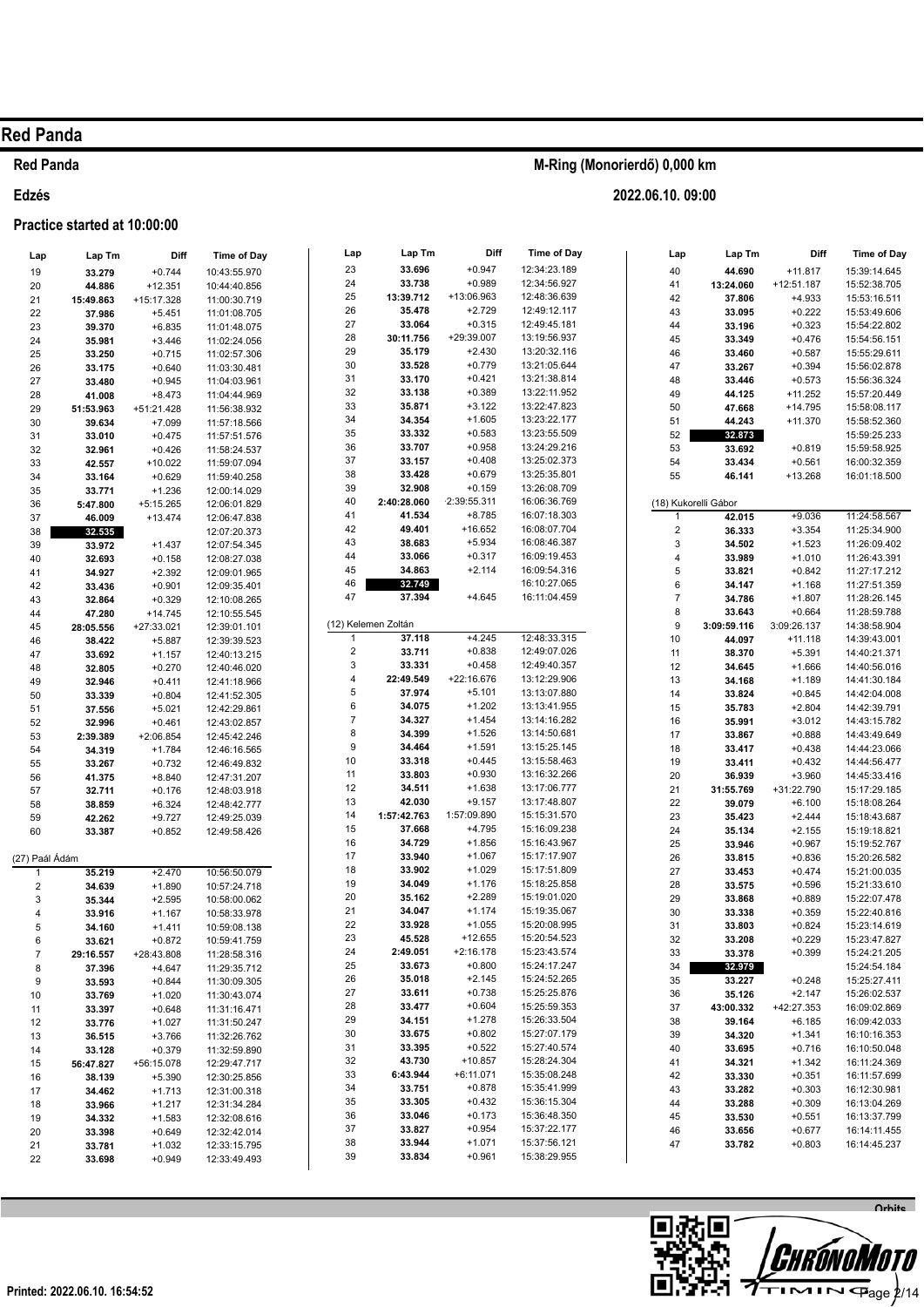## **Red Panda**

#### Edzés

### Practice started at 10:00:00

| Lap                     | Lap Tm           | Diff                  | <b>Time of Day</b>           | Lap                     | Lap Tm              | Diff                 | Time of Day                  | Lap      | Lap Tm              | Diff                 | Time of Day                  |
|-------------------------|------------------|-----------------------|------------------------------|-------------------------|---------------------|----------------------|------------------------------|----------|---------------------|----------------------|------------------------------|
| (5) Csalló Roland       |                  |                       |                              | 66                      | 55:07.202           | +54:34.207           | 13:18:42.692                 | 11       | 34.663              | $+1.502$             | 10:28:25.149                 |
| $\mathbf{1}$            | 37.651           | $+4.656$              | 10:07:59.516                 | 67                      | 36.317              | $+3.322$             | 13:19:19.009                 | 12       | 35.243              | $+2.082$             | 10:29:00.392                 |
| $\overline{\mathbf{c}}$ | 35.478           | $+2.483$              | 10:08:34.994                 | 68                      | 33.430              | $+0.435$             | 13:19:52.439                 | 13       | 36.225              | $+3.064$             | 10:29:36.617                 |
| 3                       | 34.876           | $+1.881$              | 10:09:09.870                 | 69                      | 33.120              | $+0.125$             | 13:20:25.559                 | 14       | 35.587              | $+2.426$             | 10:30:12.204                 |
| $\overline{4}$          | 34.679           | $+1.684$              | 10:09:44.549                 | 70                      | 33.590              | $+0.595$             | 13:20:59.149                 | 15       | 35.687              | $+2.526$             | 10:30:47.891                 |
| 5                       | 34.535           | $+1.540$              | 10:10:19.084                 | 71                      | 33.793              | $+0.798$             | 13:21:32.942                 | 16       | 35.819              | $+2.658$             | 10:31:23.710                 |
| 6                       | 35.132           | $+2.137$              | 10:10:54.216                 | 72                      | 33.679              | $+0.684$             | 13:22:06.621                 | 17       | 7:42.646            | +7:09.485            | 10:39:06.356                 |
| $\overline{7}$          | 35.112           | $+2.117$              | 10:11:29.328                 | 73                      | 33.945              | $+0.950$             | 13:22:40.566                 | 18       | 38.211              | $+5.050$             | 10:39:44.567                 |
| 8                       | 16:38.278        | +16:05.283            | 10:28:07.606                 | 74                      | 33.388              | $+0.393$             | 13:23:13.954                 | 19       | 36.520              | $+3.359$             | 10:40:21.087                 |
| 9                       | 35.558           | $+2.563$              | 10:28:43.164                 | 75                      | 48.074              | $+15.079$            | 13:24:02.028                 | 20       | 38.289              | $+5.128$             | 10:40:59.376                 |
| 10                      | 34.819           | $+1.824$              | 10:29:17.983                 | 76                      | 5:00.528            | +4:27.533            | 13:29:02.556                 | 21       | 35.891              | $+2.730$             | 10:41:35.267                 |
| 11                      | 34.819           | $+1.824$              | 10:29:52.802                 | 77<br>78                | 34.546<br>33.653    | $+1.551$             | 13:29:37.102<br>13:30:10.755 | 22       | 35.713              | $+2.552$             | 10:42:10.980                 |
| 12                      | 34.912           | $+1.917$              | 10:30:27.714                 | 79                      | 33.506              | $+0.658$<br>$+0.511$ | 13:30:44.261                 | 23       | 35.340              | $+2.179$             | 10:42:46.320                 |
| 13                      | 36.774           | $+3.779$              | 10:31:04.488                 | 80                      | 33.605              | $+0.610$             | 13:31:17.866                 | 24<br>25 | 34.239              | $+1.078$<br>$+0.377$ | 10:43:20.559                 |
| 14                      | 36.140           | $+3.145$              | 10:31:40.628                 | 81                      | 33.411              | $+0.416$             | 13:31:51.277                 | 26       | 33.538<br>34.498    | $+1.337$             | 10:43:54.097<br>10:44:28.595 |
| 15                      | 36.261           | $+3.266$              | 10:32:16.889                 | 82                      | 39.547              | $+6.552$             | 13:32:30.824                 | 27       | 14:43.345           | +14:10.184           | 10:59:11.940                 |
| 16                      | 13:17.224        | +12:44.229            | 10:45:34.113                 | 83                      | 7:15.747            | $+6:42.752$          | 13:39:46.571                 | 28       | 36.111              | $+2.950$             | 10:59:48.051                 |
| 17                      | 38.004           | $+5.009$              | 10:46:12.117                 | 84                      | 34.474              | $+1.479$             | 13:40:21.045                 | 29       | 36.106              | $+2.945$             | 11:00:24.157                 |
| 18<br>19                | 34.644<br>34.632 | $+1.649$<br>$+1.637$  | 10:46:46.761<br>10:47:21.393 | 85                      | 33.503              | $+0.508$             | 13:40:54.548                 | 30       | 40.007              | $+6.846$             | 11:01:04.164                 |
| 20                      | 34.240           | $+1.245$              | 10:47:55.633                 | 86                      | 33.790              | $+0.795$             | 13:41:28.338                 | 31       | 37.365              | $+4.204$             | 11:01:41.529                 |
| 21                      | 33.922           | $+0.927$              | 10:48:29.555                 | 87                      | 41.198              | $+8.203$             | 13:42:09.536                 | 32       | 33.161              |                      | 11:02:14.690                 |
| 22                      | 34.439           | $+1.444$              | 10:49:03.994                 | 88                      | 33.833              | $+0.838$             | 13:42:43.369                 | 33       | 34.499              | $+1.338$             | 11:02:49.189                 |
| 23                      | 33.831           | $+0.836$              | 10:49:37.825                 | 89                      | 34.296              | $+1.301$             | 13:43:17.665                 | 34       | 33.390              | $+0.229$             | 11:03:22.579                 |
| 24                      | 35.441           | $+2.446$              | 10:50:13.266                 | 90                      | 33.735              | $+0.740$             | 13:43:51.400                 | 35       | 33.170              | $+0.009$             | 11:03:55.749                 |
| 25                      | 22:46.530        | +22:13.535            | 11:12:59.796                 | 91                      | 37.783              | $+4.788$             | 13:44:29.183                 | 36       | 37.468              | $+4.307$             | 11:04:33.217                 |
| 26                      | 34.765           | $+1.770$              | 11:13:34.561                 | 92                      | 47.554              | $+14.559$            | 13:45:16.737                 | 37       | 7:30.138            | +6:56.977            | 11:12:03.355                 |
| 27                      | 34.163           | $+1.168$              | 11:14:08.724                 | 93                      | 59.072              | $+26.077$            | 13:46:15.809                 | 38       | 36.490              | $+3.329$             | 11:12:39.845                 |
| 28                      | 35.555           | $+2.560$              | 11:14:44.279                 | 94                      | 39:07.909           | +38:34.914           | 14:25:23.718                 | 39       | 33.588              | $+0.427$             | 11:13:13.433                 |
| 29                      | 34.345           | $+1.350$              | 11:15:18.624                 | 95                      | 46.375              | +13.380              | 14:26:10.093                 | 40       | 34.883              | $+1.722$             | 11:13:48.316                 |
| 30                      | 34.681           | $+1.686$              | 11:15:53.305                 | 96                      | 45.475              | $+12.480$            | 14:26:55.568                 | 41       | 6:02.839            | +5:29.678            | 11:19:51.155                 |
| 31                      | 33.707           | $+0.712$              | 11:16:27.012                 | 97                      | 39.619              | $+6.624$             | 14:27:35.187                 | 42       | 38.506              | $+5.345$             | 11:20:29.661                 |
| 32                      | 33.965           | $+0.970$              | 11:17:00.977                 | 98                      | 38.787              | $+5.792$             | 14:28:13.974                 | 43       | 36.607              | $+3.446$             | 11:21:06.268                 |
| 33                      | 41.342           | $+8.347$              | 11:17:42.319                 | 99                      | 38.555              | $+5.560$             | 14:28:52.529                 | 44       | 35.321              | $+2.160$             | 11:21:41.589                 |
| 34                      | 12:07.302        | +11:34.307            | 11:29:49.621                 | 100                     | 37.588              | $+4.593$             | 14:29:30.117                 | 45       | 35.049              | $+1.888$             | 11:22:16.638                 |
| 35                      | 36.817           | $+3.822$              | 11:30:26.438                 | 101                     | 38.298              | $+5.303$             | 14:30:08.415                 | 46       | 34.898              | $+1.737$             | 11:22:51.536                 |
| 36                      | 34.506           | $+1.511$              | 11:31:00.944                 | 102<br>103              | 37.345<br>36.900    | $+4.350$             | 14:30:45.760                 | 47       | 34.990              | $+1.829$             | 11:23:26.526                 |
| 37                      | 34.541           | $+1.546$              | 11:31:35.485                 | 104                     | 36.993              | $+3.905$<br>$+3.998$ | 14:31:22.660<br>14:31:59.653 | 48       | 1:40.069            | +1:06.908            | 11:25:06.595                 |
| 38                      | 34.732           | $+1.737$              | 11:32:10.217                 |                         |                     |                      |                              | 49<br>50 | 40.596              | $+7.435$<br>$+3.073$ | 11:25:47.191                 |
| 39                      | 34.613           | $+1.618$              | 11:32:44.830                 |                         | (7) Gonda Krisztián |                      |                              | 51       | 36.234<br>34.594    | $+1.433$             | 11:26:23.425<br>11:26:58.019 |
| 40                      | 33.967           | $+0.972$              | 11:33:18.797                 | $\mathbf{1}$            | 35.426              | $+2.405$             | 10:54:26.218                 | 52       | 34.479              | $+1.318$             | 11:27:32.498                 |
| 41<br>42                | 34.028<br>43.252 | $+1.033$<br>$+10.257$ | 11:33:52.825<br>11:34:36.077 | $\overline{\mathbf{c}}$ | 33.424              | $+0.403$             | 10:54:59.642                 | 53       | 34.172              | $+1.011$             | 11:28:06.670                 |
| 43                      | 15:34.064        | +15:01.069            | 11:50:10.141                 | 3                       | 33.135              | $+0.114$             | 10:55:32.777                 | 54       | 34.859              | $+1.698$             | 11:28:41.529                 |
| 44                      | 35.321           | $+2.326$              | 11:50:45.462                 | 4                       | 33.179              | $+0.158$             | 10:56:05.956                 | 55       | 34.078              | $+0.917$             | 11:29:15.607                 |
| 45                      | 33.258           | $+0.263$              | 11:51:18.720                 | 5                       | 33.146              | $+0.125$             | 10:56:39.102                 | 56       | 40.113              | $+6.952$             | 11:29:55.720                 |
| 46                      | 34.227           | $+1.232$              | 11:51:52.947                 | 6                       | 37.134              | $+4.113$             | 10:57:16.236                 | 57       | 5:30.419            | +4:57.258            | 11:35:26.139                 |
| 47                      | 33.683           | $+0.688$              | 11:52:26.630                 | $\overline{7}$          | 5:14:53.126         | 5:14:20.105          | 16:12:09.362                 | 58       | 35.936              | $+2.775$             | 11:36:02.075                 |
| 48                      | 33.538           | $+0.543$              | 11:53:00.168                 | 8                       | 34.783              | $+1.762$             | 16:12:44.145                 | 59       | 36.110              | $+2.949$             | 11:36:38.185                 |
| 49                      | 33.937           | $+0.942$              | 11:53:34.105                 | 9                       | 33.695              | $+0.674$             | 16:13:17.840                 | 60       | 34.896              | $+1.735$             | 11:37:13.081                 |
| 50                      | 34.352           | $+1.357$              | 11:54:08.457                 | 10                      | 33.367              | $+0.346$             | 16:13:51.207                 | 61       | 34.386              | $+1.225$             | 11:37:47.467                 |
| 51                      | 33.710           | $+0.715$              | 11:54:42.167                 | 11                      | 33.157              | $+0.136$             | 16:14:24.364                 | 62       | 37.859              | $+4.698$             | 11:38:25.326                 |
| 52                      | 48.298           | $+15.303$             | 11:55:30.465                 | 12                      | 33.021              |                      | 16:14:57.385                 | 63       | 37.565              | $+4.404$             | 11:39:02.891                 |
| 53                      | 21:01.800        | +20:28.805            | 12:16:32.265                 | 13                      | 43.519              | $+10.498$            | 16:15:40.904                 | 64       | 38.084              | $+4.923$             | 11:39:40.975                 |
| 54                      | 35.094           | $+2.099$              | 12:17:07.359                 |                         |                     |                      |                              | 65       | 36.440              | $+3.279$             | 11:40:17.415                 |
| 55                      | 36.673           | $+3.678$              | 12:17:44.032                 |                         | (8) Hampuk Gábor    |                      |                              | 66       | 6:08.617            | +5:35.456            | 11:46:26.032                 |
| 56                      | 34.914           | $+1.919$              | 12:18:18.946                 | $\mathbf{1}$            | 40.911              | $+7.750$             | 10:07:56.222                 | 67       | 41.036              | $+7.875$             | 11:47:07.068                 |
| 57                      | 33.575           | $+0.580$              | 12:18:52.521                 | 2                       | 37.276              | $+4.115$             | 10:08:33.498                 | 68       | 36.406              | $+3.245$             | 11:47:43.474                 |
| 58                      | 33.771           | $+0.776$              | 12:19:26.292                 | 3                       | 38.344              | $+5.183$             | 10:09:11.842                 | 69       | 35.240              | $+2.079$             | 11:48:18.714                 |
| 59                      | 33.330           | $+0.335$              | 12:19:59.622                 | 4                       | 35.028              | $+1.867$             | 10:09:46.870                 | 70       | 37.044              | $+3.883$             | 11:48:55.758                 |
| 60                      | 33.803           | $+0.808$              | 12:20:33.425                 | 5<br>6                  | 35.934<br>35.962    | $+2.773$<br>$+2.801$ | 10:10:22.804<br>10:10:58.766 | 71       | 35.108              | $+1.947$             | 11:49:30.866                 |
| 61                      | 33.546           | $+0.551$              | 12:21:06.971                 | $\overline{7}$          | 34.631              | $+1.470$             | 10:11:33.397                 | 72       | 34.420              | $+1.259$             | 11:50:05.286                 |
| 62                      | 33.030           | $+0.035$              | 12:21:40.001                 | 8                       | 36.075              | $+2.914$             | 10:12:09.472                 | 73<br>74 | 34.289<br>34.272    | $+1.128$             | 11:50:39.575                 |
| 63                      | 33.020           | $+0.025$              | 12:22:13.021                 | 9                       | 15:04.804           | +14:31.643           | 10:27:14.276                 |          |                     | $+1.111$             | 11:51:13.847                 |
| 64                      | 32.995           |                       | 12:22:46.016                 | 10                      | 36.210              | $+3.049$             | 10:27:50.486                 |          | (23) Mészáros Tamás |                      |                              |
| 65                      | 49.474           | $+16.479$             | 12:23:35.490                 |                         |                     |                      |                              |          |                     |                      |                              |

M-Ring (Monorierdő) 0,000 km

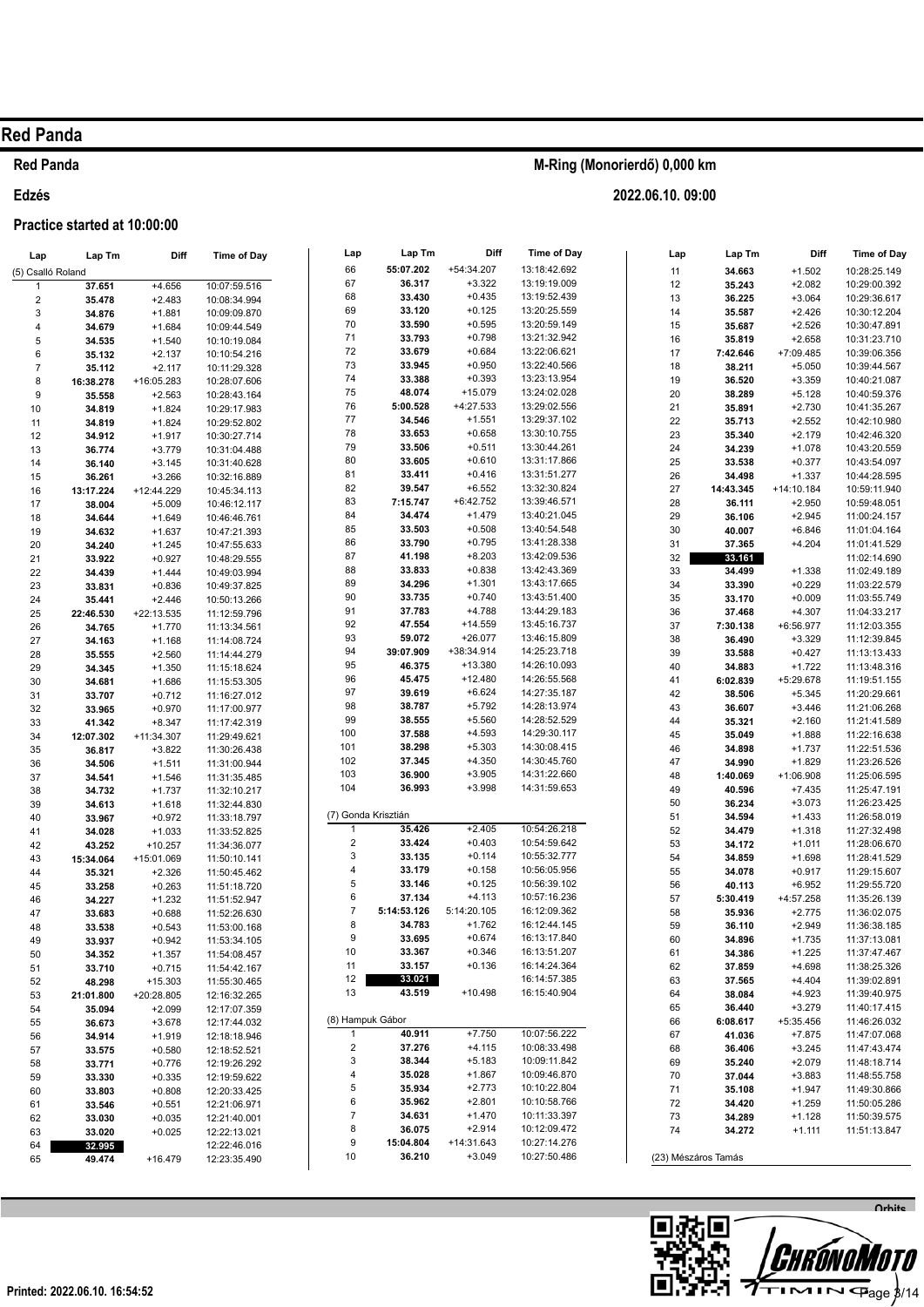### **Red Panda**

### Edzés

### Practice started at 10:00:00

| Lap                     | Lap Tm              | Diff                   | <b>Time of Day</b>           | Lap                     | Lap Tm                | Diff                   | <b>Time of Day</b>           | Lap      | Lap Tm           | Diff                   | <b>Time of Day</b>           |
|-------------------------|---------------------|------------------------|------------------------------|-------------------------|-----------------------|------------------------|------------------------------|----------|------------------|------------------------|------------------------------|
| $\mathbf{1}$            | 57.743              | $+24.122$              | 10:02:11.790                 | $\boldsymbol{9}$        | 39.541                | $+5.706$               | 10:13:48.757                 | 29       | 34.020           | $+0.157$               | 10:48:38.939                 |
| $\boldsymbol{2}$        | 40.523              | $+6.902$               | 10:02:52.313                 | 10                      | 36.987                | $+3.152$               | 10:14:25.744                 | 30       | 21:48.384        | $+21:14.521$           | 11:10:27.323                 |
| 3                       | 36.546              | $+2.925$               | 10:03:28.859                 | 11                      | 36.682                | $+2.847$               | 10:15:02.426                 | 31       | 35.229           | $+1.366$               | 11:11:02.552                 |
| $\overline{\mathbf{4}}$ | 35.665              | $+2.044$               | 10:04:04.524                 | 12                      | 36.635                | $+2.800$               | 10:15:39.061                 | 32       | 33.863           |                        | 11:11:36.415                 |
| 5                       | 34.376              | $+0.755$               | 10:04:38.900                 | 13                      | 35.716                | $+1.881$               | 10:16:14.777                 | 33       | 34.278           | $+0.415$               | 11:12:10.693                 |
| $\,$ 6 $\,$             | 33.873              | $+0.252$               | 10:05:12.773                 | 14                      | 37.577                | $+3.742$               | 10:16:52.354                 | 34       | 34.905           | $+1.042$               | 11:12:45.598                 |
| $\overline{7}$          | 33.717              | $+0.096$               | 10:05:46.490                 | 15                      | 2:50.641              | $+2:16.806$            | 10:19:42.995                 | 35       | 34.458           | $+0.595$               | 11:13:20.056                 |
| 8                       | 33.735              | $+0.114$               | 10:06:20.225                 | 16                      | 36.862                | $+3.027$               | 10:20:19.857                 | 36       | 35.997           | $+2.134$               | 11:13:56.053                 |
| $\boldsymbol{9}$        | 34.975              | $+1.354$               | 10:06:55.200                 | 17                      | 35.748                | $+1.913$               | 10:20:55.605                 | 37       | 47:06.500        | +46:32.637             | 12:01:02.553                 |
| 10                      | 6:04.892            | +5:31.271              | 10:13:00.092                 | 18                      | 35.518                | $+1.683$               | 10:21:31.123                 | 38       | 43.652           | $+9.789$               | 12:01:46.205                 |
| 11                      | 37.561              | $+3.940$               | 10:13:37.653                 | 19                      | 36.428                | $+2.593$               | 10:22:07.551<br>10:22:47.957 | 39       | 36.386           | $+2.523$               | 12:02:22.591                 |
| 12                      | 34.148              | $+0.527$               | 10:14:11.801                 | 20<br>21                | 40.406<br>28:14.229   | $+6.571$<br>+27:40.394 | 10:51:02.186                 | 40       | 35.015           | $+1.152$               | 12:02:57.606                 |
| 13                      | 33.882              | $+0.261$               | 10:14:45.683                 | 22                      | 40.823                | $+6.988$               | 10:51:43.009                 | 41       | 9:30.103         | $+8:56.240$            | 12:12:27.709                 |
| 14                      | 34.041              | $+0.420$               | 10:15:19.724                 | 23                      | 37.305                | $+3.470$               | 10:52:20.314                 | 42<br>43 | 37.145<br>34.873 | $+3.282$<br>$+1.010$   | 12:13:04.854<br>12:13:39.727 |
| 15                      | 34.823<br>34.689    | $+1.202$<br>$+1.068$   | 10:15:54.547<br>10:16:29.236 | 24                      | 37.204                | $+3.369$               | 10:52:57.518                 | 44       | 35.283           | $+1.420$               | 12:14:15.010                 |
| 16<br>17                | 33.839              | $+0.218$               | 10:17:03.075                 | 25                      | 35.453                | $+1.618$               | 10:53:32.971                 | 45       | 34.285           | $+0.422$               | 12:14:49.295                 |
| 18                      | 33.798              | $+0.177$               | 10:17:36.873                 | 26                      | 34.969                | $+1.134$               | 10:54:07.940                 | 46       | 34.245           | $+0.382$               | 12:15:23.540                 |
| 19                      | 33.721              | $+0.100$               | 10:18:10.594                 | 27                      | 34.498                | $+0.663$               | 10:54:42.438                 | 47       | 34.779           | $+0.916$               | 12:15:58.319                 |
| 20                      | 36.030              | $+2.409$               | 10:18:46.624                 | 28                      | 38.274                | $+4.439$               | 10:55:20.712                 | 48       | 18:27.937        | +17:54.074             | 12:34:26.256                 |
| 21                      | 3:55.351            | $+3:21.730$            | 10:22:41.975                 | 29                      | 2:21:21.323           | 2:20:47.488            | 13:16:42.035                 | 49       | 38.891           | $+5.028$               | 12:35:05.147                 |
| 22                      | 36.222              | $+2.601$               | 10:23:18.197                 | 30                      | 39.459                | $+5.624$               | 13:17:21.494                 | 50       | 35.582           | $+1.719$               | 12:35:40.729                 |
| 23                      | 33.675              | $+0.054$               | 10:23:51.872                 | 31                      | 35.443                | $+1.608$               | 13:17:56.937                 | 51       | 34.475           | $+0.612$               | 12:36:15.204                 |
| 24                      | 34.203              | $+0.582$               | 10:24:26.075                 | 32                      | 35.454                | $+1.619$               | 13:18:32.391                 | 52       | 36.063           | $+2.200$               | 12:36:51.267                 |
| 25                      | 33.899              | $+0.278$               | 10:24:59.974                 | 33                      | 34.469                | $+0.634$               | 13:19:06.860                 | 53       | 34.122           | $+0.259$               | 12:37:25.389                 |
| 26                      | 33.621              |                        | 10:25:33.595                 | 34                      | 34.052                | $+0.217$               | 13:19:40.912                 | 54       | 33.902           | $+0.039$               | 12:37:59.291                 |
| 27                      | 33.895              | $+0.274$               | 10:26:07.490                 | 35                      | 35.117                | $+1.282$               | 13:20:16.029                 | 55       | 34.178           | $+0.315$               | 12:38:33.469                 |
| 28                      | 33.823              | $+0.202$               | 10:26:41.313                 | 36                      | 34.288                | $+0.453$               | 13:20:50.317                 | 56       | 34.058           | $+0.195$               | 12:39:07.527                 |
| 29                      | 39.902              | $+6.281$               | 10:27:21.215                 | 37<br>38                | 35.095<br>3:23.507    | $+1.260$<br>+2:49.672  | 13:21:25.412<br>13:24:48.919 | 57       | 2:48.442         | $+2:14.579$            | 12:41:55.969                 |
| 30                      | 24:12.171           | +23:38.550             | 10:51:33.386                 | 39                      | 35.356                | $+1.521$               | 13:25:24.275                 | 58<br>59 | 37.853           | $+3.990$<br>$+0.829$   | 12:42:33.822<br>12:43:08.514 |
| 31                      | 56.118              | $+22.497$              | 10:52:29.504                 | 40                      | 34.927                | $+1.092$               | 13:25:59.202                 | 60       | 34.692<br>33.952 | $+0.089$               | 12:43:42.466                 |
| 32<br>33                | 42.043<br>34.360    | $+8.422$<br>$+0.739$   | 10:53:11.547<br>10:53:45.907 | 41                      | 33.835                |                        | 13:26:33.037                 | 61       | 34.100           | $+0.237$               | 12:44:16.566                 |
| 34                      | 33.877              | $+0.256$               | 10:54:19.784                 | 42                      | 1:16.001              | $+42.166$              | 13:27:49.038                 | 62       | 33.866           | $+0.003$               | 12:44:50.432                 |
| 35                      | 34.073              | $+0.452$               | 10:54:53.857                 | 43                      | 36.673                | $+2.838$               | 13:28:25.711                 | 63       | 34.152           | $+0.289$               | 12:45:24.584                 |
| 36                      | 33.704              | $+0.083$               | 10:55:27.561                 | 44                      | 39.741                | $+5.906$               | 13:29:05.452                 | 64       | 1:16.109         | $+42.246$              | 12:46:40.693                 |
| 37                      | 33.975              | $+0.354$               | 10:56:01.536                 |                         |                       |                        |                              | 65       | 37.569           | $+3.706$               | 12:47:18.262                 |
| 38                      | 33.657              | $+0.036$               | 10:56:35.193                 |                         | (10) Kalapos Szabolcs |                        |                              | 66       | 35.598           | $+1.735$               | 12:47:53.860                 |
| 39                      | 33.745              | $+0.124$               | 10:57:08.938                 |                         | 35.484                | $+1.621$               | 10:18:21.628                 | 67       | 34.228           | $+0.365$               | 12:48:28.088                 |
| 40                      | 34.028              | $+0.407$               | 10:57:42.966                 | $\sqrt{2}$              | 36.107                | $+2.244$               | 10:18:57.735                 | 68       | 34.008           | $+0.145$               | 12:49:02.096                 |
| 41                      | 42.963              | $+9.342$               | 10:58:25.929                 | 3                       | 33.988                | $+0.125$               | 10:19:31.723                 | 69       | 35.319           | $+1.456$               | 12:49:37.415                 |
| 42                      | 7:27.994            | +6:54.373              | 11:05:53.923                 | $\overline{4}$          | 36.163                | $+2.300$               | 10:20:07.886                 | 70       | 2:16.598         | $+1:42.735$            | 12:51:54.013                 |
| 43                      | 49.193              | $+15.572$              | 11:06:43.116                 | 5                       | 34.856                | $+0.993$               | 10:20:42.742                 | 71       | 38.369           | $+4.506$               | 12:52:32.382                 |
| 44                      | 43.340              | $+9.719$               | 11:07:26.456                 | $\,6$<br>$\overline{7}$ | 4:06.137              | $+3:32.274$            | 10:24:48.879                 | 72       | 36.479           | $+2.616$               | 12:53:08.861                 |
| 45                      | 37.754              | $+4.133$               | 11:08:04.210                 | 8                       | 36.276<br>35.193      | $+2.413$<br>$+1.330$   | 10:25:25.155<br>10:26:00.348 | 73       | 35.809           | $+1.946$               | 12:53:44.670                 |
| 46                      | 35.783              | $+2.162$               | 11:08:39.993                 | 9                       | 36.614                | $+2.751$               | 10:26:36.962                 | 74<br>75 | 35.123<br>35.401 | $+1.260$<br>$+1.538$   | 12:54:19.793<br>12:54:55.194 |
| 47                      | 37.760              | $+4.139$<br>+42:25.726 | 11:09:17.753                 | 10                      | 34.907                | $+1.044$               | 10:27:11.869                 | 76       | 35.359           | $+1.496$               | 12:55:30.553                 |
| 48<br>49                | 42:59.347<br>48.389 | $+14.768$              | 11:52:17.100<br>11:53:05.489 | 11                      | 34.304                | $+0.441$               | 10:27:46.173                 | 77       | 36.168           | $+2.305$               | 12:56:06.721                 |
| 50                      | 37.788              | $+4.167$               | 11:53:43.277                 | 12                      | 7:08.417              | $+6:34.554$            | 10:34:54.590                 | 78       | 38.945           | $+5.082$               | 12:56:45.666                 |
| 51                      | 35.632              | $+2.011$               | 11:54:18.909                 | 13                      | 36.718                | $+2.855$               | 10:35:31.308                 | 79       | 36.302           | $+2.439$               | 12:57:21.968                 |
| 52                      | 34.997              | $+1.376$               | 11:54:53.906                 | 14                      | 34.016                | $+0.153$               | 10:36:05.324                 | 80       | 37.336           | $+3.473$               | 12:57:59.304                 |
| 53                      | 35.184              | $+1.563$               | 11:55:29.090                 | 15                      | 34.376                | $+0.513$               | 10:36:39.700                 | 81       | 1:34.546         | +1:00.683              | 12:59:33.850                 |
| 54                      | 35.194              | $+1.573$               | 11:56:04.284                 | 16                      | 35.323                | $+1.460$               | 10:37:15.023                 | 82       | 37.805           | $+3.942$               | 13:00:11.655                 |
| 55                      | 40.552              | $+6.931$               | 11:56:44.836                 | 17                      | 1:24.675              | $+50.812$              | 10:38:39.698                 | 83       | 34.237           | $+0.374$               | 13:00:45.892                 |
| 56                      | 38.612              | $+4.991$               | 11:57:23.448                 | 18                      | 34.548                | $+0.685$               | 10:39:14.246                 | 84       | 33.976           | $+0.113$               | 13:01:19.868                 |
|                         |                     |                        |                              | 19                      | 34.153                | $+0.290$               | 10:39:48.399                 | 85       | 34.429           | $+0.566$               | 13:01:54.297                 |
| (13) Kimmel János       |                     |                        |                              | 20                      | 34.360                | $+0.497$               | 10:40:22.759                 | 86       | 35.233           | $+1.370$               | 13:02:29.530                 |
| 1                       | 44.872              | $+11.037$              | 10:03:06.174                 | 21                      | 34.781                | $+0.918$               | 10:40:57.540                 | 87       | 34.263           | $+0.400$               | 13:03:03.793                 |
| $\overline{c}$          | 37.475              | $+3.640$               | 10:03:43.649                 | 22                      | 34.060                | $+0.197$               | 10:41:31.600                 | 88       | 34.264           | $+0.401$               | 13:03:38.057                 |
| 3                       | 36.314              | $+2.479$               | 10:04:19.963                 | 23<br>24                | 3:39.878<br>35.261    | +3:06.015<br>$+1.398$  | 10:45:11.478<br>10:45:46.739 | 89       | 39.008           | $+5.145$               | 13:04:17.065                 |
| 4                       | 36.554              | $+2.719$               | 10:04:56.517                 | 25                      | 33.952                | $+0.089$               | 10:46:20.691                 | 90<br>91 | 20:20.898        | +19:47.035<br>$+3.813$ | 13:24:37.963                 |
| 5                       | 36.637              | $+2.802$               | 10:05:33.154                 | 26                      | 33.976                | $+0.113$               | 10:46:54.667                 | 92       | 37.676<br>34.568 | $+0.705$               | 13:25:15.639<br>13:25:50.207 |
| 6<br>$\overline{7}$     | 36.565<br>37.040    | $+2.730$<br>$+3.205$   | 10:06:09.719                 | 27                      | 35.916                | $+2.053$               | 10:47:30.583                 | 93       | 34.527           | $+0.664$               | 13:26:24.734                 |
| 8                       | 6:22.457            | +5:48.622              | 10:06:46.759<br>10:13:09.216 | 28                      | 34.336                | $+0.473$               | 10:48:04.919                 | 94       | 34.513           | $+0.650$               | 13:26:59.247                 |
|                         |                     |                        |                              |                         |                       |                        |                              |          |                  |                        |                              |



# M-Ring (Monorierdő) 0,000 km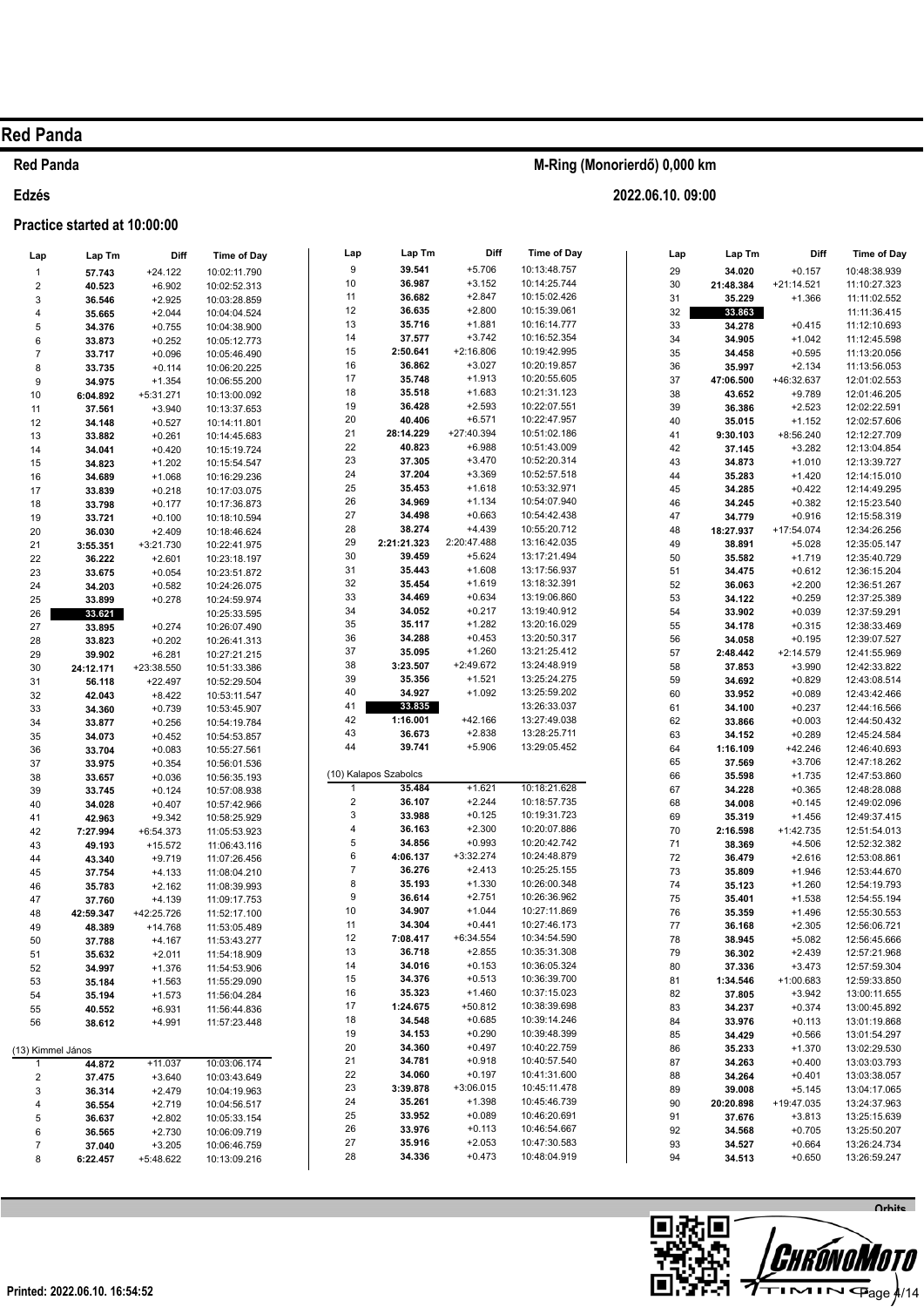### **Red Panda**

Edzés

### Practice started at 10:00:00

| Lap             | Lap Tm              | Diff                   | <b>Time of Day</b>           | Lap | Lap Tm    | Diff         | Time of Day  | Lap                | Lap Tm    | Diff        | <b>Time of Day</b> |
|-----------------|---------------------|------------------------|------------------------------|-----|-----------|--------------|--------------|--------------------|-----------|-------------|--------------------|
| 95              | 34.543              | $+0.680$               | 13:27:33.790                 | 43  | 34.668    | $+0.775$     | 13:21:30.734 | 109                | 34.187    | $+0.294$    | 15:44:57.790       |
| 96              | 36.200              | $+2.337$               | 13:28:09.990                 | 44  | 34.902    | $+1.009$     | 13:22:05.636 | 110                | 34.520    | $+0.627$    | 15:45:32.310       |
| 97              | 33:11.956           | +32:38.093             | 14:01:21.946                 | 45  | 36.284    | $+2.391$     | 13:22:41.920 | 111                | 34.992    | $+1.099$    | 15:46:07.302       |
| 98              | 41.330              | $+7.467$               | 14:02:03.276                 | 46  | 34.665    | $+0.772$     | 13:23:16.585 | 112                | 1:42.797  | $+1:08.904$ | 15:47:50.099       |
| 99              | 41.450              | $+7.587$               | 14:02:44.726                 | 47  | 35.022    | $+1.129$     | 13:23:51.607 | 113                | 34.214    | $+0.321$    | 15:48:24.313       |
| 100             | 42.364              | $+8.501$               | 14:03:27.090                 | 48  | 21:43.429 | +21:09.536   | 13:45:35.036 | 114                | 34.731    | $+0.838$    | 15:48:59.044       |
| 101             | 42.961              | $+9.098$               | 14:04:10.051                 | 49  | 50.475    | $+16.582$    | 13:46:25.511 | 115                | 34.638    | $+0.745$    | 15:49:33.682       |
| 102             | 43.973              | $+10.110$              | 14:04:54.024                 | 50  | 16:26.404 | +15:52.511   | 14:02:51.915 | 116                | 35.356    | $+1.463$    | 15:50:09.038       |
| 103             | 42.699              | $+8.836$               | 14:05:36.723                 | 51  | 41.681    | $+7.788$     | 14:03:33.596 | 117                | 34.823    | $+0.930$    | 15:50:43.861       |
| 104             | 4:44.710            | +4:10.847              | 14:10:21.433                 | 52  | 42.006    | $+8.113$     | 14:04:15.602 | 118                | 34.618    | $+0.725$    | 15:51:18.479       |
| 105             | 42.748              | $+8.885$               | 14:11:04.181                 | 53  | 44.325    | $+10.432$    | 14:04:59.927 | 119                | 34.491    | $+0.598$    | 15:51:52.970       |
| 106             | 41.847              | $+7.984$               | 14:11:46.028                 | 54  | 48.370    | $+14.477$    | 14:05:48.297 | 120                | 33.986    | $+0.093$    | 15:52:26.956       |
| 107             | 41.790              | $+7.927$               | 14:12:27.818                 | 55  | 43.440    | $+9.547$     | 14:06:31.737 | 121                | 33.945    | $+0.052$    | 15:53:00.901       |
| 108             | 41.628              | $+7.765$               | 14:13:09.446                 | 56  | 48.525    | $+14.632$    | 14:07:20.262 | 122                | 34.806    | $+0.913$    | 15:53:35.707       |
| 109             | 41.547              | $+7.684$               | 14:13:50.993                 | 57  | 12:41.704 | +12:07.811   | 14:20:01.966 | 123                | 9:01.860  | $+8:27.967$ | 16:02:37.567       |
| 110             | 8:24.602            | +7:50.739              | 14:22:15.595                 | 58  | 42.604    | $+8.711$     | 14:20:44.570 | 124                | 34.473    | $+0.580$    | 16:03:12.040       |
| 111             | 42.078              | $+8.215$               | 14:22:57.673                 | 59  | 42.702    | $+8.809$     | 14:21:27.272 | 125                | 34.369    | $+0.476$    | 16:03:46.409       |
| 112             | 41.804              | $+7.941$               | 14:23:39.477                 | 60  | 52.591    | +18.698      | 14:22:19.863 | 126                | 34.757    | $+0.864$    | 16:04:21.166       |
| 113             | 41.452              | $+7.589$               | 14:24:20.929                 | 61  | 41.685    | $+7.792$     | 14:23:01.548 | 127                | 34.030    | $+0.137$    | 16:04:55.196       |
| 114             | 41.640              | $+7.777$               | 14:25:02.569                 | 62  | 41.971    | $+8.078$     | 14:23:43.519 | 128                | 34.578    | $+0.685$    | 16:05:29.774       |
| 115             | 42.527              | $+8.664$               | 14:25:45.096                 | 63  | 42.063    | $+8.170$     | 14:24:25.582 | 129                | 35.009    | $+1.116$    | 16:06:04.783       |
| 116             | 46.067              | $+12.204$              | 14:26:31.163                 | 64  | 41.602    | $+7.709$     | 14:25:07.184 | 130                | 35.563    | $+1.670$    | 16:06:40.346       |
|                 |                     |                        |                              | 65  | 8:26.711  | +7:52.818    | 14:33:33.895 | 131                | 34.014    | $+0.121$    | 16:07:14.360       |
| (4) Pintér Máté |                     |                        |                              | 66  | 39.164    | $+5.271$     | 14:34:13.059 | 132                | 36.273    | $+2.380$    | 16:07:50.633       |
| $\mathbf{1}$    | 36.417              | $+2.524$               | 10:16:32.952                 | 67  | 37.280    | $+3.387$     | 14:34:50.339 | 133                | 34.588    | $+0.695$    | 16:08:25.221       |
| $\overline{c}$  | 35.463              | $+1.570$               | 10:17:08.415                 | 68  | 35.683    | $+1.790$     | 14:35:26.022 | 134                | 34.105    | $+0.212$    | 16:08:59.326       |
| 3               | 35.630              | $+1.737$               | 10:17:44.045                 | 69  | 36.388    | $+2.495$     | 14:36:02.410 | 135                | 34.190    | $+0.297$    | 16:09:33.516       |
| 4               | 35.531              | $+1.638$               | 10:18:19.576                 | 70  | 35.933    | $+2.040$     | 14:36:38.343 | 136                | 15:33.218 | +14:59.325  | 16:25:06.734       |
| 5               | 35.542              | $+1.649$               | 10:18:55.118                 | 71  | 35.605    | $+1.712$     | 14:37:13.948 | 137                | 34.083    | $+0.190$    | 16:25:40.817       |
| 6               | 55:02.752           | +54:28.859             | 11:13:57.870                 | 72  | 12:38.103 | +12:04.210   | 14:49:52.051 | 138                | 35.412    | $+1.519$    | 16:26:16.229       |
| $\overline{7}$  | 37.384              | $+3.491$               | 11:14:35.254                 | 73  | 35.669    | $+1.776$     | 14:50:27.720 | 139                | 34.238    | $+0.345$    | 16:26:50.467       |
| 8               | 34.982              | $+1.089$               | 11:15:10.236                 | 74  | 36.026    | $+2.133$     | 14:51:03.746 | 140                | 34.257    | $+0.364$    | 16:27:24.724       |
| 9               | 6:40.100            | +6:06.207              | 11:21:50.336                 | 75  | 36.100    | $+2.207$     | 14:51:39.846 | 141                | 35.097    | $+1.204$    | 16:27:59.821       |
| 10              | 36.523              | $+2.630$               | 11:22:26.859                 | 76  | 35.548    | $+1.655$     | 14:52:15.394 | 142                | 34.376    | $+0.483$    | 16:28:34.197       |
| 11              | 35.410              | $+1.517$               | 11:23:02.269                 | 77  | 36.602    | $+2.709$     | 14:52:51.996 | 143                | 34.415    | $+0.522$    | 16:29:08.612       |
| 12              | 35.034              | $+1.141$               | 11:23:37.303                 | 78  | 36.162    | $+2.269$     | 14:53:28.158 | 144                | 35.264    | $+1.371$    | 16:29:43.876       |
| 13              | 35.632              | $+1.739$               | 11:24:12.935                 | 79  | 9:54.727  | +9:20.834    | 15:03:22.885 | 145                | 34.400    | $+0.507$    | 16:30:18.276       |
| 14              | 38.599              | $+4.706$               | 11:24:51.534                 | 80  | 38.827    | $+4.934$     | 15:04:01.712 | 146                | 34.310    | $+0.417$    | 16:30:52.586       |
| 15              | 36.339              | $+2.446$               | 11:25:27.873                 | 81  | 35.028    | $+1.135$     | 15:04:36.740 | 147                | 11:51.885 | +11:17.992  | 16:42:44.471       |
| 16              | 35.553              | $+1.660$               | 11:26:03.426                 | 82  | 35.486    | $+1.593$     | 15:05:12.226 | 148                | 35.441    | $+1.548$    | 16:43:19.912       |
| 17              | 10:00.063           | $+9:26.170$            | 11:36:03.489                 | 83  | 35.190    | $+1.297$     | 15:05:47.416 | 149                | 34.505    | $+0.612$    | 16:43:54.417       |
| 18              | 38.857              | $+4.964$               | 11:36:42.346                 | 84  | 35.199    | $+1.306$     | 15:06:22.615 | 150                | 34.508    | $+0.615$    | 16:44:28.925       |
| 19              | 35.656              | $+1.763$               | 11:37:18.002                 | 85  | 35.006    | $+1.113$     | 15:06:57.621 | 151                | 34.270    | $+0.377$    | 16:45:03.195       |
| 20              | 35.184              | $+1.291$               | 11:37:53.186                 | 86  | 34.807    | $+0.914$     | 15:07:32.428 | 152                | 34.296    | $+0.403$    | 16:45:37.491       |
| 21              | 35.506              | $+1.613$               | 11:38:28.692                 | 87  | 4:57.628  | +4:23.735    | 15:12:30.056 | 153                | 34.282    | $+0.389$    | 16:46:11.773       |
| 22              | 35.021              | $+1.128$               | 11:39:03.713                 | 88  | 36.661    | $+2.768$     | 15:13:06.717 | 154                | 34.150    | $+0.257$    | 16:46:45.923       |
| 23              | 35.236              | $+1.343$               | 11:39:38.949                 | 89  | 35.455    | $+1.562$     | 15:13:42.172 | 155                | 34.552    | $+0.659$    | 16:47:20.475       |
| 24              | 34.534              | $+0.641$               | 11:40:13.483                 | 90  | 35.172    | $+1.279$     | 15:14:17.344 | 156                | 34.766    | $+0.873$    | 16:47:55.241       |
| 25              | 33:15.184           | +32:41.291             | 12:13:28.667                 | 91  | 35.118    | $+1.225$     | 15:14:52.462 | 157                | 34.626    | $+0.733$    | 16:48:29.867       |
| 26              | 37.904              | $+4.011$               | 12:14:06.571                 | 92  | 35.003    | $+1.110$     | 15:15:27.465 | 158                | 34.861    | $+0.968$    | 16:49:04.728       |
| 27              | 35.831              | $+1.938$               | 12:14:42.402                 | 93  | 35.155    | $+1.262$     | 15:16:02.620 | 159                | 33.893    |             | 16:49:38.621       |
| 28              | 35.681              | $+1.788$               | 12:15:18.083                 | 94  | 35.111    | $+1.218$     | 15:16:37.731 | 160                | 34.075    | $+0.182$    | 16:50:12.696       |
| 29              | 36.075              | $+2.182$               | 12:15:54.158                 | 95  | 12:02.306 | $+11:28.413$ | 15:28:40.037 | 161                | 34.696    | $+0.803$    | 16:50:47.392       |
| 30              | 35.774              | $+1.881$               | 12:16:29.932                 | 96  | 36.893    | $+3.000$     | 15:29:16.930 |                    |           |             |                    |
| 31              | 35.281              | $+1.388$               | 12:17:05.213                 | 97  | 34.581    | $+0.688$     | 15:29:51.511 | (38) Vitányi Gergő |           |             |                    |
|                 |                     |                        |                              | 98  | 34.543    | $+0.650$     | 15:30:26.054 | $\mathbf{1}$       | 37.206    | $+3.287$    | 10:12:15.086       |
| 32<br>33        | 37.788<br>50:58.616 | $+3.895$<br>+50:24.723 | 12:17:43.001<br>13:08:41.617 | 99  | 34.748    | $+0.855$     | 15:31:00.802 | $\overline{a}$     | 35.839    | $+1.920$    | 10:12:50.925       |
| 34              | 36.263              | $+2.370$               | 13:09:17.880                 | 100 | 34.835    | $+0.942$     | 15:31:35.637 | 3                  | 34.882    | $+0.963$    | 10:13:25.807       |
|                 | 35.178              |                        |                              | 101 | 34.737    | $+0.844$     | 15:32:10.374 | 4                  | 34.960    | $+1.041$    | 10:14:00.767       |
| 35              |                     | $+1.285$               | 13:09:53.058<br>13:10:27.859 | 102 | 34.292    | $+0.399$     | 15:32:44.666 | 5                  | 35.690    | $+1.771$    | 10:14:36.457       |
| 36              | 34.801              | $+0.908$               |                              | 103 | 8:43.544  | +8:09.651    | 15:41:28.210 | 6                  | 37.387    | $+3.468$    | 10:15:13.844       |
| 37              | 35.057              | $+1.164$               | 13:11:02.916                 | 104 | 35.584    | $+1.691$     | 15:42:03.794 | $\overline{7}$     | 55:56.908 | +55:22.989  | 11:11:10.752       |
| 38              | 35.786              | $+1.893$               | 13:11:38.702                 | 105 | 36.079    | $+2.186$     | 15:42:39.873 | 8                  | 37.444    | $+3.525$    | 11:11:48.196       |
| 39              | 7:30.870            | +6:56.977              | 13:19:09.572                 | 106 | 34.973    | $+1.080$     | 15:43:14.846 | 9                  | 35.058    | $+1.139$    | 11:12:23.254       |
| 40              | 36.126              | $+2.233$               | 13:19:45.698                 | 107 | 34.210    | $+0.317$     | 15:43:49.056 | 10                 | 34.788    | $+0.869$    | 11:12:58.042       |
| 41              | 35.261              | $+1.368$               | 13:20:20.959                 | 108 | 34.547    | $+0.654$     | 15:44:23.603 | 11                 |           | $+0.605$    |                    |
| 42              | 35.107              | $+1.214$               | 13:20:56.066                 |     |           |              |              |                    | 34.524    |             | 11:13:32.566       |

M-Ring (Monorierdő) 0,000 km

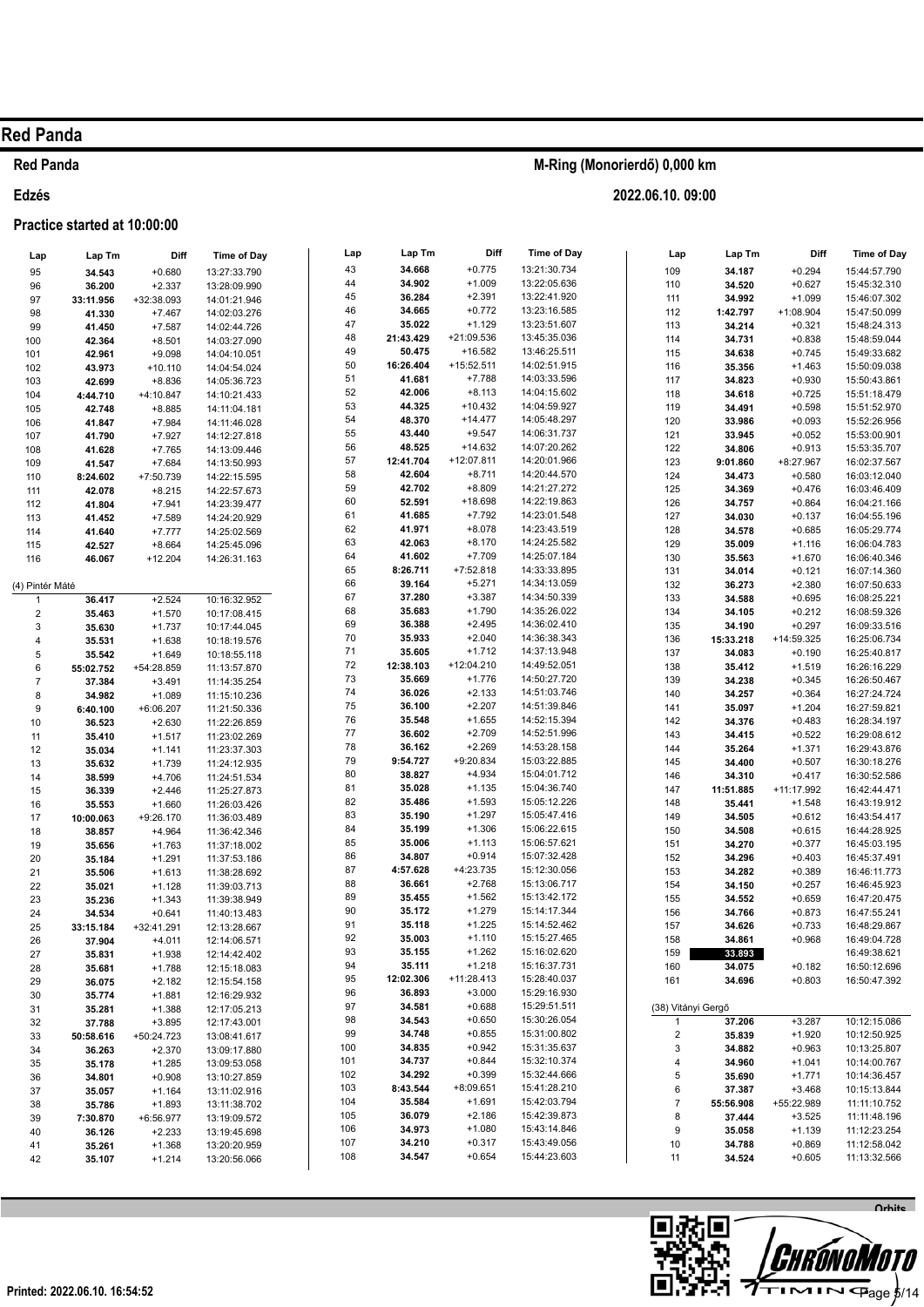### **Red Panda**

#### Edzés

### Practice started at 10:00:00

| Lap                     | Lap Tm      | Diff        | <b>Time of Day</b> | Lap              | Lap Tm    | Diff       | <b>Time of Day</b> | Lap     | Lap Tm    | Diff        | Time of Day  |
|-------------------------|-------------|-------------|--------------------|------------------|-----------|------------|--------------------|---------|-----------|-------------|--------------|
| 12                      | 36.996      | $+3.077$    | 11:14:09.562       | 5                | 36.951    | $+2.966$   | 10:10:14.919       | 71      | 5:54.553  | +5:20.568   | 14:00:16.127 |
| 13                      | 35.958      | $+2.039$    | 11:14:45.520       | 6                | 36.209    | $+2.224$   | 10:10:51.128       | 72      | 39.750    | $+5.765$    | 14:00:55.877 |
| 14                      | 34.766      | $+0.847$    | 11:15:20.286       | $\boldsymbol{7}$ | 21:13.073 | +20:39.088 | 10:32:04.201       | 73      | 40.242    | $+6.257$    | 14:01:36.119 |
| 15                      | 1:04:29.111 | 1:03:55.192 | 12:19:49.397       | 8                | 41.729    | $+7.744$   | 10:32:45.930       | 74      | 40.624    | $+6.639$    | 14:02:16.743 |
| 16                      | 40.010      | $+6.091$    | 12:20:29.407       | 9                | 39.092    | $+5.107$   | 10:33:25.022       | 75      | 39.389    | $+5.404$    | 14:02:56.132 |
| 17                      | 34.837      | $+0.918$    | 12:21:04.244       | 10               | 37.380    | $+3.395$   | 10:34:02.402       | 76      | 39.256    | $+5.271$    | 14:03:35.388 |
| 18                      | 34.630      | $+0.711$    | 12:21:38.874       | 11               | 36.114    | $+2.129$   | 10:34:38.516       | $77 \,$ | 46.568    | $+12.583$   | 14:04:21.956 |
| 19                      | 36.175      | $+2.256$    | 12:22:15.049       | 12               | 36.187    | $+2.202$   | 10:35:14.703       | 78      | 3:54.147  | $+3:20.162$ | 14:08:16.103 |
| 20                      | 34.606      | $+0.687$    | 12:22:49.655       | 13               | 35.235    | $+1.250$   | 10:35:49.938       | 79      | 42.653    | $+8.668$    | 14:08:58.756 |
| 21                      | 36.447      | $+2.528$    | 12:23:26.102       | 14               | 35.220    | $+1.235$   | 10:36:25.158       | 80      | 40.295    | $+6.310$    | 14:09:39.051 |
| 22                      | 1:31:47.270 | 1:31:13.351 | 13:55:13.372       | 15               | 39.515    | $+5.530$   | 10:37:04.673       | 81      | 39.174    | $+5.189$    | 14:10:18.225 |
| 23                      | 42.702      | $+8.783$    | 13:55:56.074       | 16               | 28:21.371 | +27:47.386 | 11:05:26.044       | 82      | 41.908    | $+7.923$    | 14:11:00.133 |
| 24                      | 41.479      | $+7.560$    | 13:56:37.553       | 17               | 58.072    | $+24.087$  | 11:06:24.116       | 83      | 8:48.768  | $+8:14.783$ | 14:19:48.901 |
| 25                      | 40.682      | $+6.763$    | 13:57:18.235       | 18               | 39.861    | $+5.876$   | 11:07:03.977       | 84      | 40.366    | $+6.381$    | 14:20:29.267 |
| 26                      | 40.773      | $+6.854$    | 13:57:59.008       | 19               | 38.245    | $+4.260$   | 11:07:42.222       | 85      | 42.043    | $+8.058$    | 14:21:11.310 |
| 27                      | 40.380      | $+6.461$    | 13:58:39.388       | 20               | 35.516    | $+1.531$   | 11:08:17.738       | 86      | 45.050    | $+11.065$   | 14:21:56.360 |
| 28                      | 40.691      | $+6.772$    | 13:59:20.079       | 21               | 35.226    | $+1.241$   | 11:08:52.964       | 87      | 39.764    | $+5.779$    | 14:22:36.124 |
| 29                      | 53:40.132   | +53:06.213  | 14:53:00.211       | 22               | 35.487    | $+1.502$   | 11:09:28.451       | 88      | 11:24.219 | +10:50.234  | 14:34:00.343 |
| 30                      | 36.600      | $+2.681$    | 14:53:36.811       | 23               | 41.270    | $+7.285$   | 11:10:09.721       | 89      | 37.344    | $+3.359$    | 14:34:37.687 |
| 31                      | 34.997      | $+1.078$    | 14:54:11.808       | 24               | 20:44.876 | +20:10.891 | 11:30:54.597       | 90      | 39.356    | $+5.371$    | 14:35:17.043 |
| 32                      | 34.816      | $+0.897$    | 14:54:46.624       | 25               | 46.958    | $+12.973$  | 11:31:41.555       | 91      | 36.820    | $+2.835$    | 14:35:53.863 |
| 33                      | 36.886      | $+2.967$    | 14:55:23.510       | 26               | 35.531    | $+1.546$   | 11:32:17.086       | 92      | 35.885    | $+1.900$    | 14:36:29.748 |
| 34                      | 34.148      | $+0.229$    | 14:55:57.658       | 27               | 34.898    | $+0.913$   | 11:32:51.984       | 93      | 35.614    | $+1.629$    | 14:37:05.362 |
| 35                      | 34.219      | $+0.300$    | 14:56:31.877       | 28               | 34.866    | $+0.881$   | 11:33:26.850       | 94      | 17:54.906 | +17:20.921  | 14:55:00.268 |
| 36                      | 11:55.411   | +11:21.492  | 15:08:27.288       | 29               | 34.485    | $+0.500$   | 11:34:01.335       | 95      | 35.958    | $+1.973$    | 14:55:36.226 |
| 37                      | 39.444      | $+5.525$    | 15:09:06.732       | 30               | 34.629    | $+0.644$   | 11:34:35.964       | 96      | 35.129    | $+1.144$    | 14:56:11.355 |
| 38                      | 34.788      | $+0.869$    | 15:09:41.520       | 31               | 34.500    | $+0.515$   | 11:35:10.464       | 97      | 34.504    | $+0.519$    | 14:56:45.859 |
| 39                      | 34.177      | $+0.258$    | 15:10:15.697       | 32               | 20:23.910 | +19:49.925 | 11:55:34.374       | 98      | 34.458    | $+0.473$    | 14:57:20.317 |
| 40                      | 35.785      | $+1.866$    | 15:10:51.482       | 33               | 41.478    | $+7.493$   | 11:56:15.852       | 99      | 34.556    | $+0.571$    | 14:57:54.873 |
| 41                      | 34.913      | $+0.994$    | 15:11:26.395       | 34               | 35.498    | $+1.513$   | 11:56:51.350       | 100     | 34.512    | $+0.527$    | 14:58:29.385 |
| 42                      | 34.307      | $+0.388$    | 15:12:00.702       | 35               | 35.604    | $+1.619$   | 11:57:26.954       | 101     | 35.483    | $+1.498$    | 14:59:04.868 |
| 43                      | 34.042      | $+0.123$    | 15:12:34.744       | 36               | 34.641    | $+0.656$   | 11:58:01.595       | 102     | 34.817    | $+0.832$    | 14:59:39.685 |
| 44                      | 16:44.242   | +16:10.323  | 15:29:18.986       | 37               | 34.535    | $+0.550$   | 11:58:36.130       | 103     | 1:07.206  | $+33.221$   | 15:00:46.891 |
| 45                      | 41.705      | $+7.786$    | 15:30:00.691       | 38               | 34.616    | $+0.631$   | 11:59:10.746       | 104     | 18:51.511 | +18:17.526  | 15:19:38.402 |
| 46                      | 34.500      | $+0.581$    | 15:30:35.191       | 39               | 38.513    | $+4.528$   | 11:59:49.259       | 105     | 38.171    | $+4.186$    | 15:20:16.573 |
| 47                      | 34.505      | $+0.586$    | 15:31:09.696       | 40               | 17:12.002 | +16:38.017 | 12:17:01.261       | 106     | 34.712    | $+0.727$    | 15:20:51.285 |
| 48                      | 34.183      | $+0.264$    | 15:31:43.879       | 41               | 45.337    | $+11.352$  | 12:17:46.598       | 107     | 33.985    |             | 15:21:25.270 |
| 49                      | 34.181      | $+0.262$    | 15:32:18.060       | 42               | 38.939    | $+4.954$   | 12:18:25.537       | 108     | 34.702    | $+0.717$    | 15:21:59.972 |
| 50                      | 34.073      | $+0.154$    | 15:32:52.133       | 43               | 36.193    | $+2.208$   | 12:19:01.730       | 109     | 35.539    | $+1.554$    | 15:22:35.511 |
| 51                      | 33.919      |             | 15:33:26.052       | 44               | 35.857    | $+1.872$   | 12:19:37.587       | 110     | 22:03.521 | +21:29.536  | 15:44:39.032 |
| 52                      | 23:19.231   | +22:45.312  | 15:56:45.283       | 45               | 35.711    | $+1.726$   | 12:20:13.298       | 111     | 37.305    | $+3.320$    | 15:45:16.337 |
| 53                      | 46.240      | $+12.321$   | 15:57:31.523       | 46               | 35.532    | $+1.547$   | 12:20:48.830       | 112     | 35.604    | $+1.619$    | 15:45:51.941 |
| 54                      | 35.110      | $+1.191$    | 15:58:06.633       | 47               | 36.207    | $+2.222$   | 12:21:25.037       | 113     | 35.755    | $+1.770$    | 15:46:27.696 |
| 55                      | 34.316      | $+0.397$    | 15:58:40.949       | 48               | 36.120    | $+2.135$   | 12:22:01.157       | 114     | 36.877    | $+2.892$    | 15:47:04.573 |
| 56                      | 34.235      | $+0.316$    | 15:59:15.184       | 49               | 35.215    | $+1.230$   | 12:22:36.372       | 115     | 34.848    | $+0.863$    | 15:47:39.421 |
| 57                      | 34.305      | $+0.386$    | 15:59:49.489       | 50               | 14:43.332 | +14:09.347 | 12:37:19.704       | 116     | 35.811    | $+1.826$    | 15:48:15.232 |
| 58                      | 34.414      | $+0.495$    | 16:00:23.903       | 51               | 47.342    | $+13.357$  | 12:38:07.046       | 117     | 35.181    | $+1.196$    | 15:48:50.413 |
| 59                      | 34.145      | $+0.226$    | 16:00:58.048       | 52               | 34.132    | $+0.147$   | 12:38:41.178       | 118     | 34.910    | $+0.925$    | 15:49:25.323 |
| 60                      | 21:00.800   | +20:26.881  | 16:21:58.848       | 53               | 35.125    | $+1.140$   | 12:39:16.303       | 119     | 45.059    | $+11.074$   | 15:50:10.382 |
| 61                      | 46.665      | $+12.746$   | 16:22:45.513       | 54               | 37.435    | $+3.450$   | 12:39:53.738       | 120     | 9:07.555  | +8:33.570   | 15:59:17.937 |
| 62                      | 34.178      | $+0.259$    | 16:23:19.691       | 55               | 34.491    | $+0.506$   | 12:40:28.229       | 121     | 35.527    | $+1.542$    | 15:59:53.464 |
| 63                      | 34.228      | $+0.309$    | 16:23:53.919       | 56               | 34.702    | $+0.717$   | 12:41:02.931       | 122     | 34.167    | $+0.182$    | 16:00:27.631 |
| 64                      | 34.052      | $+0.133$    | 16:24:27.971       | 57               | 29:56.737 | +29:22.752 | 13:10:59.668       | 123     | 53.603    | +19.618     | 16:01:21.234 |
| 65                      | 36.727      | $+2.808$    | 16:25:04.698       | 58               | 41.451    | $+7.466$   | 13:11:41.119       | 124     | 35.099    | $+1.114$    | 16:01:56.333 |
| 66                      | 33.993      | $+0.074$    | 16:25:38.691       | 59               | 35.531    | $+1.546$   | 13:12:16.650       | 125     | 34.977    | $+0.992$    | 16:02:31.310 |
| 67                      | 34.200      | $+0.281$    | 16:26:12.891       | 60               | 34.789    | $+0.804$   | 13:12:51.439       | 126     | 34.801    | $+0.816$    | 16:03:06.111 |
| 68                      | 23:32.957   | +22:59.038  | 16:49:45.848       | 61               | 34.757    | $+0.772$   | 13:13:26.196       | 127     | 34.476    | $+0.491$    | 16:03:40.587 |
| 69                      | 40.775      | $+6.856$    | 16:50:26.623       | 62               | 34.575    | $+0.590$   | 13:14:00.771       | 128     | 12:03.198 | +11:29.213  | 16:15:43.785 |
| 70                      | 35.156      | $+1.237$    | 16:51:01.779       | 63               | 34.753    | $+0.768$   | 13:14:35.524       | 129     | 39.902    | $+5.917$    | 16:16:23.687 |
| 71                      | 35.831      | $+1.912$    | 16:51:37.610       | 64               | 34.349    | $+0.364$   | 13:15:09.873       | 130     | 37.044    | $+3.059$    | 16:17:00.731 |
|                         |             |             |                    | 65               | 38.581    | $+4.596$   | 13:15:48.454       | 131     | 35.456    | $+1.471$    | 16:17:36.187 |
| (26) Márkus Gyula       |             |             |                    | 66               | 35:26.167 | +34:52.182 | 13:51:14.621       | 132     | 52.470    | $+18.485$   | 16:18:28.657 |
| 1                       | 44.159      | $+10.174$   | 10:07:43.354       | 67               | 52.756    | $+18.771$  | 13:52:07.377       | 133     | 44.359    | $+10.374$   | 16:19:13.016 |
| $\overline{\mathbf{c}}$ | 40.037      | $+6.052$    | 10:08:23.391       | 68               | 40.570    | $+6.585$   | 13:52:47.947       | 134     | 34.530    | $+0.545$    | 16:19:47.546 |
| 3                       | 37.329      | $+3.344$    | 10:09:00.720       | 69               | 53.628    | $+19.643$  | 13:53:41.575       | 135     | 37.156    | $+3.171$    | 16:20:24.702 |
| 4                       | 37.248      | $+3.263$    | 10:09:37.968       | 70               | 39.999    | $+6.014$   | 13:54:21.574       | 136     | 2:32.175  | $+1:58.190$ | 16:22:56.877 |
|                         |             |             |                    |                  |           |            |                    |         |           |             |              |

M-Ring (Monorierdő) 0,000 km

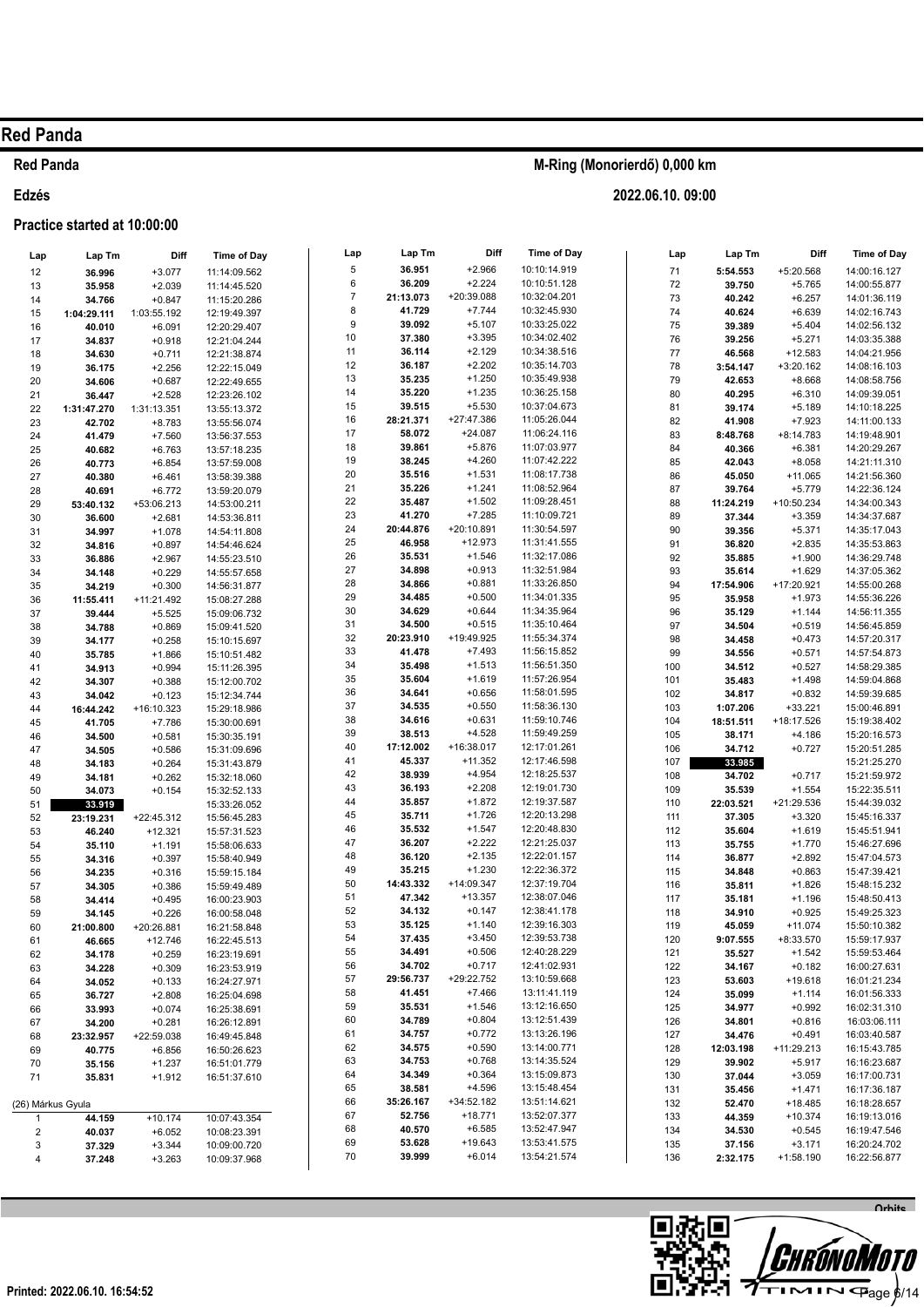#### **Red Panda**

### Edzés

#### Practice started at 10:00:00

## M-Ring (Monorierdő) 0,000 km

2022.06.10.09:00

| Lap                | Lap Tm           | Diff                    | <b>Time of Day</b>           | Lap                     | Lap Tm           | Diff                 | <b>Time of Day</b>           | Lap                     | Lap Tm               | Diff                 | Time of Day                  |
|--------------------|------------------|-------------------------|------------------------------|-------------------------|------------------|----------------------|------------------------------|-------------------------|----------------------|----------------------|------------------------------|
| 137                | 35.101           | $+1.116$                | 16:23:31.978                 | 59                      | 34.874           | $+0.603$             | 15:10:03.513                 | 62                      | 46.724               | $+12.388$            | 14:10:12.169                 |
| 138                | 38.801           | $+4.816$                | 16:24:10.779                 | 60                      | 38.460           | $+4.189$             | 15:10:41.973                 | 63                      | 46.196               | $+11.860$            | 14:10:58.365                 |
| 139                | 34.741           | $+0.756$                | 16:24:45.520                 | 61                      | 56.288           | $+22.017$            | 15:11:38.261                 | 64                      | 56.242               | $+21.906$            | 14:11:54.607                 |
| 140                | 34.131           | $+0.146$                | 16:25:19.651                 |                         |                  |                      |                              | 65                      | 49.653               | $+15.317$            | 14:12:44.260                 |
| 141                | 34.263           | $+0.278$                | 16:25:53.914                 | (11) Kardos András      |                  |                      |                              | 66                      | 21:22.251            | +20:47.915           | 14:34:06.511                 |
| 142                | 46.537           | $+12.552$               | 16:26:40.451                 | $\mathbf{1}$            | 38.827           | $+4.491$             | 10:26:14.457                 | 67                      | 45.173               | $+10.837$            | 14:34:51.684                 |
|                    |                  |                         |                              | $\overline{\mathbf{c}}$ | 37.258           | $+2.922$             | 10:26:51.715                 | 68                      | 39.731               | $+5.395$             | 14:35:31.415                 |
| (19) Lados Kristóf |                  |                         |                              | 3                       | 37.009           | $+2.673$             | 10:27:28.724                 | 69                      | 38.755               | $+4.419$             | 14:36:10.170                 |
| 1                  | 52.440           | $+18.169$               | 10:16:58.320                 | $\overline{4}$          | 36.650           | $+2.314$             | 10:28:05.374                 | 70                      | 40.494               | $+6.158$             | 14:36:50.664                 |
| $\sqrt{2}$         | 42.257           | $+7.986$                | 10:17:40.577                 | 5                       | 40.041           | $+5.705$             | 10:28:45.415                 | 71                      | 38.054               | $+3.718$             | 14:37:28.718                 |
| 3                  | 38.929           | $+4.658$                | 10:18:19.506                 | 6                       | 20:54.212        | +20:19.876           | 10:49:39.627                 | 72                      | 38.260               | $+3.924$             | 14:38:06.978                 |
| $\overline{4}$     | 41.608           | $+7.337$                | 10:19:01.114                 | $\overline{7}$          | 37.132           | $+2.796$             | 10:50:16.759                 | 73                      | 38.777               | $+4.441$             | 14:38:45.755                 |
| 5                  | 39.058           | $+4.787$                | 10:19:40.172                 | 8                       | 36.976           | $+2.640$             | 10:50:53.735                 | 74                      | 44.125               | $+9.789$             | 14:39:29.880                 |
| $\,6$              | 36.649           | $+2.378$                | 10:20:16.821                 | 9                       | 36.865           | $+2.529$             | 10:51:30.600                 | 75                      | 29:38.723            | +29:04.387           | 15:09:08.603                 |
| $\overline{7}$     | 36.226           | $+1.955$                | 10:20:53.047                 | 10                      | 36.597           | $+2.261$             | 10:52:07.197                 | 76                      | 37.127               | $+2.791$             | 15:09:45.730                 |
| 8                  | 36.344           | $+2.073$                | 10:21:29.391                 | 11                      | 36.453           | $+2.117$             | 10:52:43.650                 | 77                      | 35.639               | $+1.303$             | 15:10:21.369                 |
| $\boldsymbol{9}$   | 19:42.875        | +19:08.604              | 10:41:12.266                 | 12                      | 41.642           | $+7.306$             | 10:53:25.292                 | 78                      | 34.918               | $+0.582$             | 15:10:56.287                 |
| 10                 | 37.805           | $+3.534$                | 10:41:50.071                 | 13                      | 27:25.967        | +26:51.631           | 11:20:51.259                 | 79                      | 35.229               | $+0.893$             | 15:11:31.516                 |
| 11                 | 36.216           | $+1.945$                | 10:42:26.287                 | 14                      | 37.672           | $+3.336$             | 11:21:28.931                 | 80                      | 34.960               | $+0.624$             | 15:12:06.476                 |
| 12                 | 35.524           | $+1.253$                | 10:43:01.811                 | 15                      | 36.391           | $+2.055$             | 11:22:05.322                 | 81                      | 35.050               | $+0.714$             | 15:12:41.526                 |
| 13                 | 35.178           | $+0.907$                | 10:43:36.989                 | 16                      | 36.600           | $+2.264$             | 11:22:41.922                 | 82                      | 35.412               | $+1.076$             | 15:13:16.938                 |
| 14                 | 36.107           | $+1.836$                | 10:44:13.096                 | 17                      | 36.266           | $+1.930$             | 11:23:18.188                 | 83                      | 35.071               | $+0.735$             | 15:13:52.009                 |
| 15                 | 35.784           | $+1.513$                | 10:44:48.880                 | 18                      | 37.737           | $+3.401$             | 11:23:55.925                 | 84                      | 36.150               | $+1.814$             | 15:14:28.159                 |
| 16                 | 35.273           | $+1.002$                | 10:45:24.153                 | 19                      | 36:50.639        | +36:16.303           | 12:00:46.564                 | 85                      | 44.596               | $+10.260$            | 15:15:12.755                 |
| 17                 | 34:46.778        | +34:12.507              | 11:20:10.931                 | 20                      | 36.792           | $+2.456$             | 12:01:23.356                 | 86                      | 13:23.272            | +12:48.936           | 15:28:36.027                 |
| 18                 | 35.723           | $+1.452$                | 11:20:46.654                 | 21                      | 36.615           | $+2.279$             | 12:01:59.971                 | 87                      | 57.691               | $+23.355$            | 15:29:33.718                 |
| 19                 | 34.764           | $+0.493$                | 11:21:21.418                 | 22                      | 36.490           | $+2.154$             | 12:02:36.461                 | 88                      | 35.598               | $+1.262$             | 15:30:09.316                 |
| 20                 | 34.654           | $+0.383$                | 11:21:56.072                 | 23                      | 37.532           | $+3.196$             | 12:03:13.993                 | 89                      | 34.907               | $+0.571$             | 15:30:44.223                 |
| 21                 | 34.833           | $+0.562$                | 11:22:30.905                 | 24                      | 35.743           | $+1.407$             | 12:03:49.736                 | 90                      | 34.672               | $+0.336$             | 15:31:18.895                 |
| 22                 | 34.389           | $+0.118$                | 11:23:05.294                 | 25                      | 36.107           | $+1.771$             | 12:04:25.843                 | 91                      | 35.013               | $+0.677$             | 15:31:53.908                 |
| 23                 | 36.744           | $+2.473$                | 11:23:42.038                 | 26                      | 36.502           | $+2.166$             | 12:05:02.345                 | 92                      | 34.680               | $+0.344$             | 15:32:28.588                 |
| 24                 | 3:10.843         | $+2:36.572$             | 11:26:52.881                 | 27                      | 43.210           | $+8.874$             | 12:05:45.555                 | 93                      | 35.655               | $+1.319$             | 15:33:04.243                 |
| 25                 | 34.360           | $+0.089$                | 11:27:27.241                 | 28                      | 25:50.753        | +25:16.417           | 12:31:36.308                 | 94                      | 34.589               | $+0.253$             | 15:33:38.832                 |
| 26                 | 34.806           | $+0.535$                | 11:28:02.047                 | 29                      | 37.701           | $+3.365$             | 12:32:14.009                 | 95                      | 34.603               | $+0.267$             | 15:34:13.435                 |
| 27                 | 34.341           | $+0.070$                | 11:28:36.388                 | 30                      | 35.714           | $+1.378$             | 12:32:49.723                 | 96                      | 41.038               | $+6.702$             | 15:34:54.473                 |
| 28                 | 34.919           | $+0.648$                | 11:29:11.307                 | 31                      | 36.015           | $+1.679$             | 12:33:25.738                 | 97                      | 43:13.549            | +42:39.213           | 16:18:08.022                 |
| 29                 | 35.463           | $+1.192$                | 11:29:46.770                 | 32                      | 35.580           | $+1.244$<br>$+3.346$ | 12:34:01.318                 | 98                      | 38.768               | $+4.432$             | 16:18:46.790                 |
| 30                 | 1:35:04.580      | 1:34:30.309             | 13:04:51.350                 | 33<br>34                | 37.682<br>35.794 | $+1.458$             | 12:34:39.000<br>12:35:14.794 | 99                      | 44.234               | $+9.898$             | 16:19:31.024                 |
| 31                 | 43.940           | $+9.669$                | 13:05:35.290                 | 35                      | 41.461           | $+7.125$             | 12:35:56.255                 | 100                     | 35.419               | $+1.083$             | 16:20:06.443                 |
| 32                 | 35.411           | $+1.140$                | 13:06:10.701                 | 36                      | 26:01.481        | $+25:27.145$         | 13:01:57.736                 | 101                     | 36.542               | $+2.206$             | 16:20:42.985                 |
| 33                 | 35.312           | $+1.041$                | 13:06:46.013                 | 37                      | 39.467           | $+5.131$             | 13:02:37.203                 | 102<br>103              | 36.039               | $+1.703$<br>$+0.850$ | 16:21:19.024                 |
| 34                 | 34.882           | $+0.611$                | 13:07:20.895                 | 38                      | 36.629           | $+2.293$             | 13:03:13.832                 | 104                     | 35.186               | $+1.253$             | 16:21:54.210                 |
| 35                 | 35.287           | $+1.016$                | 13:07:56.182                 | 39                      | 36.951           | $+2.615$             | 13:03:50.783                 | 105                     | 35.589               | $+2.033$             | 16:22:29.799<br>16:23:06.168 |
| 36                 | 35.569           | $+1.298$                | 13:08:31.751                 | 40                      | 36.352           | $+2.016$             | 13:04:27.135                 | 106                     | 36.369<br>36.004     | $+1.668$             | 16:23:42.172                 |
| 37                 | 34.271           |                         | 13:09:06.022                 | 41                      | 37.581           | $+3.245$             | 13:05:04.716                 | 107                     | 42.410               | $+8.074$             | 16:24:24.582                 |
| 38                 | 1:11:20.249      | 1:10:45.978<br>$+9.342$ | 14:20:26.271<br>14:21:09.884 | 42                      | 36.059           | $+1.723$             | 13:05:40.775                 | 108                     | 8:11.024             | +7:36.688            | 16:32:35.606                 |
| 39<br>40           | 43.613<br>39.176 | $+4.905$                | 14:21:49.060                 | 43                      | 35.909           | $+1.573$             | 13:06:16.684                 | 109                     | 40.277               | $+5.941$             | 16:33:15.883                 |
| 41                 | 39.314           | $+5.043$                | 14:22:28.374                 | 44                      | 41.371           | $+7.035$             | 13:06:58.055                 | 110                     | 47.158               | $+12.822$            | 16:34:03.041                 |
| 42                 | 39.327           | $+5.056$                | 14:23:07.701                 | 45                      | 32:31.195        | +31:56.859           | 13:39:29.250                 | 111                     | 35.967               | $+1.631$             | 16:34:39.008                 |
| 43                 | 39.308           | $+5.037$                | 14:23:47.009                 | 46                      | 37.548           | $+3.212$             | 13:40:06.798                 | 112                     | 34.913               | $+0.577$             | 16:35:13.921                 |
| 44                 | 43.071           | $+8.800$                | 14:24:30.080                 | 47                      | 35.226           | $+0.890$             | 13:40:42.024                 | 113                     | 34.904               | $+0.568$             | 16:35:48.825                 |
| 45                 | 35:11.009        | +34:36.738              | 14:59:41.089                 | 48                      | 35.159           | $+0.823$             | 13:41:17.183                 | 114                     | 34.336               |                      | 16:36:23.161                 |
| 46                 | 37.982           | $+3.711$                | 15:00:19.071                 | 49                      | 36.776           | $+2.440$             | 13:41:53.959                 | 115                     | 38.728               | $+4.392$             | 16:37:01.889                 |
| 47                 | 36.392           | $+2.121$                | 15:00:55.463                 | 50                      | 37.341           | $+3.005$             | 13:42:31.300                 | 116                     | 37.552               | $+3.216$             | 16:37:39.441                 |
| 48                 | 35.650           | $+1.379$                | 15:01:31.113                 | 51                      | 43.937           | $+9.601$             | 13:43:15.237                 | 117                     | 38.764               | $+4.428$             | 16:38:18.205                 |
| 49                 | 36.218           | $+1.947$                | 15:02:07.331                 | 52                      | 43.306           | $+8.970$             | 13:43:58.543                 | 118                     | 43.037               | $+8.701$             | 16:39:01.242                 |
| 50                 | 35.657           | $+1.386$                | 15:02:42.988                 | 53                      | 15:07.496        | +14:33.160           | 13:59:06.039                 | 119                     | 10:29.464            | $+9:55.128$          | 16:49:30.706                 |
| 51                 | 36.089           | $+1.818$                | 15:03:19.077                 | 54                      | 46.575           | $+12.239$            | 13:59:52.614                 | 120                     | 35.424               | $+1.088$             | 16:50:06.130                 |
| 52                 | 53.990           | $+19.719$               | 15:04:13.067                 | 55                      | 48.361           | $+14.025$            | 14:00:40.975                 | 121                     | 37.089               | $+2.753$             | 16:50:43.219                 |
| 53                 | 2:18.568         | $+1:44.297$             | 15:06:31.635                 | 56                      | 49.545           | $+15.209$            | 14:01:30.520                 |                         |                      |                      |                              |
| 54                 | 36.482           | $+2.211$                | 15:07:08.117                 | 57                      | 47.450           | $+13.114$            | 14:02:17.970                 |                         | (32) Szabó Krisztián |                      |                              |
| 55                 | 34.683           | $+0.412$                | 15:07:42.800                 | 58                      | 46.578           | $+12.242$            | 14:03:04.548                 | $\mathbf{1}$            | 42.211               | $+7.863$             | 11:41:31.336                 |
| 56                 | 35.035           | $+0.764$                | 15:08:17.835                 | 59                      | 4:46.269         | +4:11.933            | 14:07:50.817                 | $\overline{\mathbf{c}}$ | 36.595               | $+2.247$             | 11:42:07.931                 |
| 57                 | 35.390           | $+1.119$                | 15:08:53.225                 | 60                      | 48.280           | $+13.944$            | 14:08:39.097                 | 3                       | 37.034               | $+2.686$             | 11:42:44.965                 |
| 58                 | 35.414           | $+1.143$                | 15:09:28.639                 | 61                      | 46.348           | $+12.012$            | 14:09:25.445                 | $\overline{4}$          | 34.711               | $+0.363$             | 11:43:19.676                 |
|                    |                  |                         |                              |                         |                  |                      |                              |                         |                      |                      |                              |

Lap Lap Tm

**Diff** 

**Time of Day** 

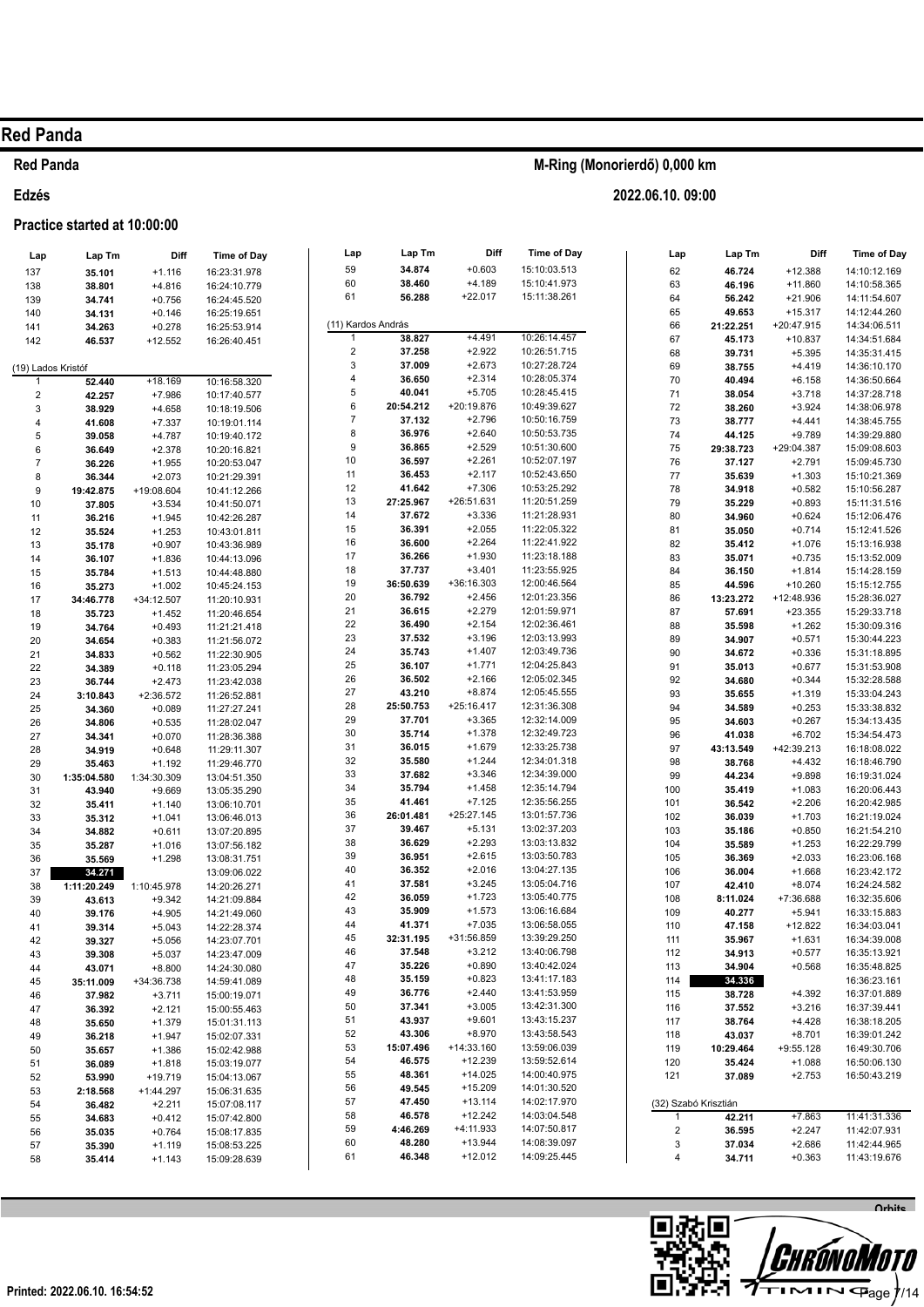## **Red Panda**

### Edzés

### Practice started at 10:00:00

| Lap               | Lap Tm           | Diff                  | <b>Time of Day</b>           | Lap                     | Lap Tm           | Diff                  | Time of Day                  | Lap      | Lap Tm           | Diff                  | Time of Day                  |
|-------------------|------------------|-----------------------|------------------------------|-------------------------|------------------|-----------------------|------------------------------|----------|------------------|-----------------------|------------------------------|
| 5                 | 35.036           | $+0.688$              | 11:43:54.712                 | 31                      | 41.130           | $+6.690$              | 14:18:20.880                 | 16       | 36.767           | $+2.307$              | 13:06:25.493                 |
| 6                 | 35.120           | $+0.772$              | 11:44:29.832                 | 32                      | 41.007           | $+6.567$              | 14:19:01.887                 | 17       | 9:01.575         | $+8:27.115$           | 13:15:27.068                 |
| $\overline{7}$    | 34.932           | $+0.584$              | 11:45:04.764                 | 33                      | 40.021           | $+5.581$              | 14:19:41.908                 | 18       | 41.277           | $+6.817$              | 13:16:08.345                 |
| 8                 | 35.151           | $+0.803$              | 11:45:39.915                 | 34                      | 41.484           | $+7.044$              | 14:20:23.392                 | 19       | 41.169           | $+6.709$              | 13:16:49.514                 |
| 9                 | 35.371           | $+1.023$              | 11:46:15.286                 | 35                      | 40.759           | $+6.319$              | 14:21:04.151                 | 20       | 40.828           | $+6.368$              | 13:17:30.342                 |
| 10                | 34.525           | $+0.177$              | 11:46:49.811                 | 36                      | 40.267           | $+5.827$              | 14:21:44.418                 | 21       | 38.877           | $+4.417$              | 13:18:09.219                 |
| 11                | 34.348           |                       | 11:47:24.159                 | 37<br>38                | 41.809<br>46.196 | $+7.369$<br>$+11.756$ | 14:22:26.227<br>14:23:12.423 | 22       | 37.964           | $+3.504$              | 13:18:47.183                 |
| 12                | 35.384           | $+1.036$              | 11:47:59.543                 | 39                      | 35:30.698        | +34:56.258            | 14:58:43.121                 | 23<br>24 | 37.583<br>37.082 | $+3.123$<br>$+2.622$  | 13:19:24.766<br>13:20:01.848 |
| 13<br>14          | 36.086<br>34.669 | $+1.738$<br>$+0.321$  | 11:48:35.629<br>11:49:10.298 | 40                      | 39.892           | $+5.452$              | 14:59:23.013                 | 25       | 36.713           | $+2.253$              | 13:20:38.561                 |
| 15                | 37.898           | $+3.550$              | 11:49:48.196                 | 41                      | 38.479           | $+4.039$              | 15:00:01.492                 | 26       | 36.781           | $+2.321$              | 13:21:15.342                 |
| 16                | 37.798           | $+3.450$              | 11:50:25.994                 | 42                      | 39.247           | $+4.807$              | 15:00:40.739                 | 27       | 37.190           | $+2.730$              | 13:21:52.532                 |
| 17                | 1:39:24.586      | 1:38:50.238           | 13:29:50.580                 | 43                      | 38.305           | $+3.865$              | 15:01:19.044                 | 28       | 4:59.683         | $+4:25.223$           | 13:26:52.215                 |
| 18                | 38.133           | $+3.785$              | 13:30:28.713                 | 44                      | 37.710           | $+3.270$              | 15:01:56.754                 | 29       | 38.295           | $+3.835$              | 13:27:30.510                 |
| 19                | 35.939           | $+1.591$              | 13:31:04.652                 | 45                      | 38.575           | $+4.135$              | 15:02:35.329                 | 30       | 36.939           | $+2.479$              | 13:28:07.449                 |
| 20                | 35.497           | $+1.149$              | 13:31:40.149                 | 46                      | 37.422           | $+2.982$              | 15:03:12.751                 | 31       | 36.699           | $+2.239$              | 13:28:44.148                 |
| 21                | 38.792           | $+4.444$              | 13:32:18.941                 | 47                      | 37.420           | $+2.980$              | 15:03:50.171                 | 32       | 36.202           | $+1.742$              | 13:29:20.350                 |
| 22                | 7:16.751         | +6:42.403             | 13:39:35.692                 | 48                      | 35:06.948        | +34:32.508            | 15:38:57.119                 | 33       | 36.867           | $+2.407$              | 13:29:57.217                 |
| 23                | 38.050           | $+3.702$              | 13:40:13.742                 | 49                      | 38.680           | $+4.240$              | 15:39:35.799                 | 34       | 36.184           | $+1.724$              | 13:30:33.401                 |
| 24                | 35.269           | $+0.921$              | 13:40:49.011                 | 50<br>51                | 36.405<br>36.330 | $+1.965$<br>$+1.890$  | 15:40:12.204<br>15:40:48.534 | 35       | 36.262           | $+1.802$              | 13:31:09.663                 |
| 25                | 34.412           | $+0.064$              | 13:41:23.423                 | 52                      | 36.387           | $+1.947$              | 15:41:24.921                 | 36<br>37 | 36.648<br>42.159 | $+2.188$<br>$+7.699$  | 13:31:46.311<br>13:32:28.470 |
| 26                | 34.774           | $+0.426$<br>$+0.466$  | 13:41:58.197<br>13:42:33.011 | 53                      | 37.745           | $+3.305$              | 15:42:02.666                 | 38       | 18:18.155        | +17:43.695            | 13:50:46.625                 |
| 27<br>28          | 34.814<br>35.592 | $+1.244$              | 13:43:08.603                 | 54                      | 40.227           | $+5.787$              | 15:42:42.893                 | 39       | 44.504           | $+10.044$             | 13:51:31.129                 |
| 29                | 34.735           | $+0.387$              | 13:43:43.338                 | 55                      | 37.011           | $+2.571$              | 15:43:19.904                 | 40       | 39.998           | $+5.538$              | 13:52:11.127                 |
| 30                | 35.973           | $+1.625$              | 13:44:19.311                 | 56                      | 36.478           | $+2.038$              | 15:43:56.382                 | 41       | 39.637           | $+5.177$              | 13:52:50.764                 |
| 31                | 42.411           | $+8.063$              | 13:45:01.722                 | 57                      | 36.736           | $+2.296$              | 15:44:33.118                 | 42       | 40.144           | $+5.684$              | 13:53:30.908                 |
| 32                | 42.558           | $+8.210$              | 13:45:44.280                 | 58                      | 36.590           | $+2.150$              | 15:45:09.708                 | 43       | 40.389           | $+5.929$              | 13:54:11.297                 |
| 33                | 54:32.012        | +53:57.664            | 14:40:16.292                 | 59                      | 37.270           | $+2.830$              | 15:45:46.978                 | 44       | 40.175           | $+5.715$              | 13:54:51.472                 |
| 34                | 43.885           | $+9.537$              | 14:41:00.177                 | 60                      | 36.618           | $+2.178$              | 15:46:23.596                 | 45       | 40.043           | $+5.583$              | 13:55:31.515                 |
| 35                | 38.097           | $+3.749$              | 14:41:38.274                 | 61                      | 46:16.431        | +45:41.991            | 16:32:40.027                 | 46       | 40.928           | $+6.468$              | 13:56:12.443                 |
| 36                | 35.794           | $+1.446$              | 14:42:14.068                 | 62                      | 38.573<br>43.311 | $+4.133$              | 16:33:18.600                 | 47       | 40.026           | $+5.566$              | 13:56:52.469                 |
| 37                | 35.371           | $+1.023$              | 14:42:49.439                 | 63<br>64                | 35.042           | $+8.871$<br>$+0.602$  | 16:34:01.911<br>16:34:36.953 | 48       | 41.178           | $+6.718$              | 13:57:33.647                 |
| 38                | 35.065           | $+0.717$              | 14:43:24.504                 | 65                      | 34.480           | $+0.040$              | 16:35:11.433                 | 49<br>50 | 42.213<br>45.190 | $+7.753$<br>$+10.730$ | 13:58:15.860<br>13:59:01.050 |
| (50) Molnár Zsolt |                  |                       |                              | 66                      | 34.831           | $+0.391$              | 16:35:46.264                 | 51       | 42.644           | $+8.184$              | 13:59:43.694                 |
| 1                 | 41.522           | $+7.082$              | 11:44:42.572                 | 67                      | 34.721           | $+0.281$              | 16:36:20.985                 | 52       | 42.251           | $+7.791$              | 14:00:25.945                 |
| $\overline{2}$    | 39.732           | $+5.292$              | 11:45:22.304                 | 68                      | 39.207           | $+4.767$              | 16:37:00.192                 | 53       | 40:13.509        | +39:39.049            | 14:40:39.454                 |
| $\mathsf 3$       | 38.704           | $+4.264$              | 11:46:01.008                 | 69                      | 7:55.670         | +7:21.230             | 16:44:55.862                 | 54       | 41.104           | $+6.644$              | 14:41:20.558                 |
| $\overline{4}$    | 39.305           | $+4.865$              | 11:46:40.313                 | 70                      | 34.880           | $+0.440$              | 16:45:30.742                 | 55       | 38.581           | $+4.121$              | 14:41:59.139                 |
| $\sqrt{5}$        | 39.371           | $+4.931$              | 11:47:19.684                 | 71                      | 36.012           | $+1.572$              | 16:46:06.754                 | 56       | 39.583           | $+5.123$              | 14:42:38.722                 |
| 6                 | 39.369           | $+4.929$              | 11:47:59.053                 | 72                      | 34.885           | $+0.445$              | 16:46:41.639                 | 57       | 41.639           | $+7.179$              | 14:43:20.361                 |
| $\overline{7}$    | 40.955           | $+6.515$              | 11:48:40.008                 | 73                      | 34.487           | $+0.047$              | 16:47:16.126                 | 58       | 25:41.290        | +25:06.830            | 15:09:01.651                 |
| 8                 | 37:46.859        | +37:12.419            | 12:26:26.867                 | 74<br>${\bf 75}$        | 34.440<br>34.506 | $+0.066$              | 16:47:50.566<br>16:48:25.072 | 59       | 40.522           | $+6.062$              | 15:09:42.173                 |
| 9                 | 40.747           | $+6.307$              | 12:27:07.614                 | 76                      | 35.406           | $+0.966$              | 16:49:00.478                 | 60<br>61 | 36.992<br>35.228 | $+2.532$<br>$+0.768$  | 15:10:19.165<br>15:10:54.393 |
| 10                | 39.023<br>37.755 | $+4.583$<br>$+3.315$  | 12:27:46.637<br>12:28:24.392 | 77                      | 34.633           | $+0.193$              | 16:49:35.111                 | 62       | 35.159           | $+0.699$              | 15:11:29.552                 |
| 11<br>12          | 37.068           | $+2.628$              | 12:29:01.460                 | 78                      | 34.471           | $+0.031$              | 16:50:09.582                 | 63       | 35.158           | $+0.698$              | 15:12:04.710                 |
| 13                | 37.068           | $+2.628$              | 12:29:38.528                 | 79                      | 38.925           | $+4.485$              | 16:50:48.507                 | 64       | 35.403           | $+0.943$              | 15:12:40.113                 |
| 14                | 37.100           | $+2.660$              | 12:30:15.628                 |                         |                  |                       |                              | 65       | 35.350           | $+0.890$              | 15:13:15.463                 |
| 15                | 36.614           | $+2.174$              | 12:30:52.242                 | (3) Fazekas Tamas       |                  |                       |                              | 66       | 35.737           | $+1.277$              | 15:13:51.200                 |
| 16                | 37.195           | $+2.755$              | 12:31:29.437                 | $\mathbf{1}$            | 41.195           | $+6.735$              | 11:12:25.049                 | 67       | 36.047           | $+1.587$              | 15:14:27.247                 |
| 17                | 1:37:01.447      | 1:36:27.007           | 14:08:30.884                 | $\overline{\mathbf{c}}$ | 42.107           | $+7.647$              | 11:13:07.156                 | 68       | 35.714           | $+1.254$              | 15:15:02.961                 |
| 18                | 43.325           | $+8.885$              | 14:09:14.209                 | 3                       | 50:44.196        | +50:09.736            | 12:03:51.352                 | 69       | 36.120           | $+1.660$              | 15:15:39.081                 |
| 19                | 42.224           | $+7.784$              | 14:09:56.433                 | 4                       | 38.534           | $+4.074$              | 12:04:29.886<br>12:05:08.012 | 70       | 35.360           | $+0.900$              | 15:16:14.441                 |
| 20                | 41.062           | $+6.622$              | 14:10:37.495                 | 5<br>6                  | 38.126<br>41.258 | $+3.666$<br>$+6.798$  | 12:05:49.270                 | 71       | 36.202           | $+1.742$              | 15:16:50.643<br>15:17:26.209 |
| 21                | 41.342           | $+6.902$              | 14:11:18.837                 | $\overline{7}$          | 54:43.920        | +54:09.460            | 13:00:33.190                 | 72<br>73 | 35.566<br>36.082 | $+1.106$<br>$+1.622$  | 15:18:02.291                 |
| 22<br>23          | 44.959<br>43.763 | $+10.519$<br>$+9.323$ | 14:12:03.796<br>14:12:47.559 | 8                       | 42.168           | $+7.708$              | 13:01:15.358                 | 74       | 36.160           | $+1.700$              | 15:18:38.451                 |
| 24                | 42.371           | $+7.931$              | 14:13:29.930                 | 9                       | 39.572           | $+5.112$              | 13:01:54.930                 | 75       | 9:40.534         | +9:06.074             | 15:28:18.985                 |
| 25                | 40.958           | $+6.518$              | 14:14:10.888                 | 10                      | 38.048           | $+3.588$              | 13:02:32.978                 | 76       | 36.171           | $+1.711$              | 15:28:55.156                 |
| 26                | 40.880           | $+6.440$              | 14:14:51.768                 | 11                      | 36.928           | $+2.468$              | 13:03:09.906                 | 77       | 36.781           | $+2.321$              | 15:29:31.937                 |
| 27                | 42.142           | $+7.702$              | 14:15:33.910                 | 12                      | 36.792           | $+2.332$              | 13:03:46.698                 | 78       | 35.058           | $+0.598$              | 15:30:06.995                 |
| 28                | 43.221           | $+8.781$              | 14:16:17.131                 | 13                      | 37.228           | $+2.768$              | 13:04:23.926                 | 79       | 34.936           | $+0.476$              | 15:30:41.931                 |
| 29                | 42.045           | $+7.605$              | 14:16:59.176                 | 14                      | 44.153           | $+9.693$              | 13:05:08.079                 | 80       | 35.117           | $+0.657$              | 15:31:17.048                 |
| 30                | 40.574           | $+6.134$              | 14:17:39.750                 | 15                      | 40.647           | $+6.187$              | 13:05:48.726                 | 81       | 35.076           | $+0.616$              | 15:31:52.124                 |

M-Ring (Monorierdő) 0,000 km

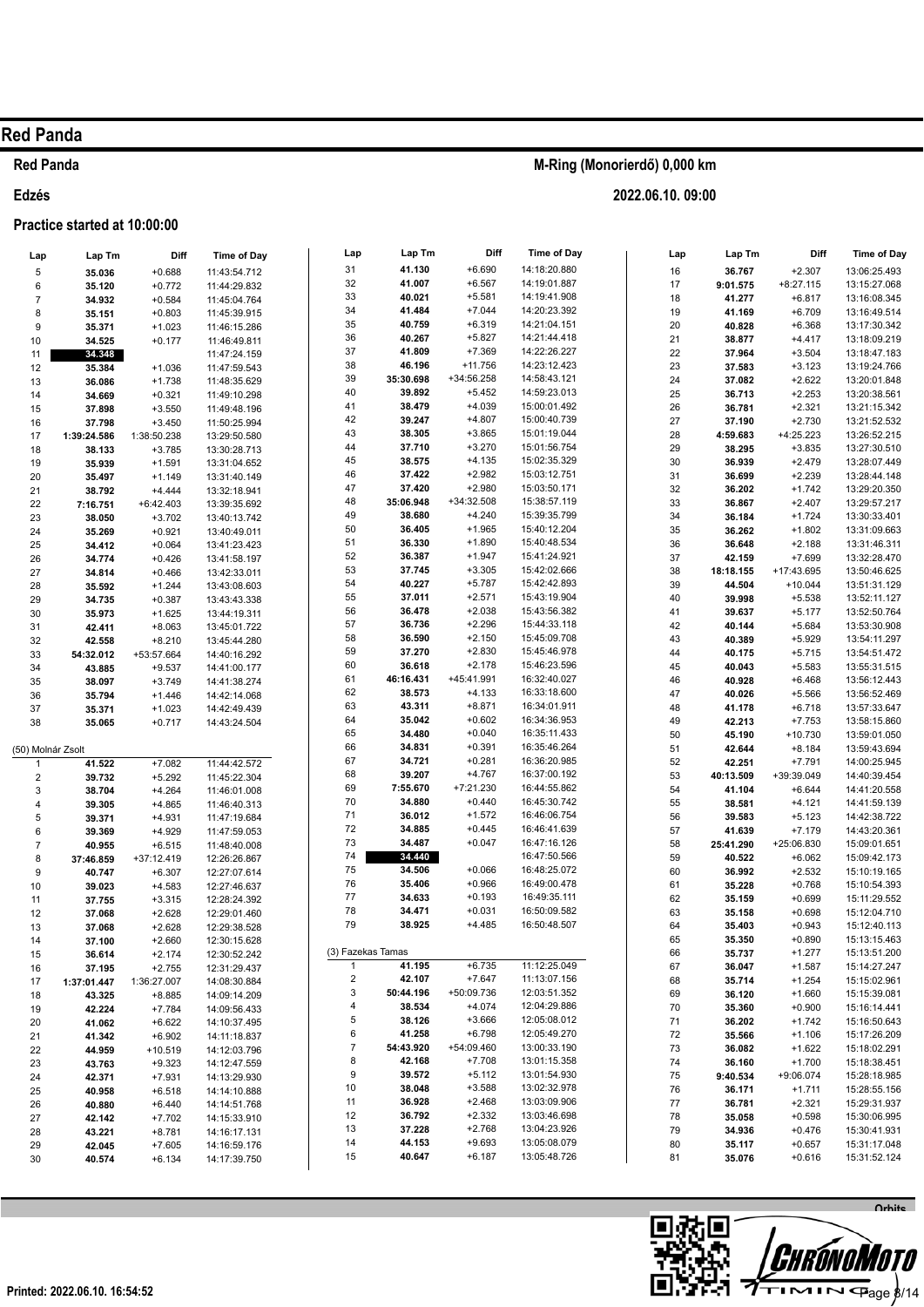### **Red Panda**

#### Edzés

## Practice started at 10:00:00

| Lap               | Lap Tm           | Diff                 | <b>Time of Day</b>           |
|-------------------|------------------|----------------------|------------------------------|
| 82                | 34.967           | $+0.507$             | 15:32:27.091                 |
| 83                | 35.042           | $+0.582$             | 15:33:02.133                 |
| 84                | 34.955           | $+0.495$             | 15:33:37.088                 |
| 85                | 34.728           | $+0.268$             | 15:34:11.816                 |
| 86                | 34.669           | $+0.209$             | 15:34:46.485                 |
| 87<br>88          | 35.399<br>35.083 | $+0.939$<br>$+0.623$ | 15:35:21.884<br>15:35:56.967 |
| 89                | 34.685           | $+0.225$             | 15:36:31.652                 |
| 90                | 35.060           | $+0.600$             | 15:37:06.712                 |
| 91                | 34.996           | $+0.536$             | 15:37:41.708                 |
| 92                | 40:34.350        | +39:59.890           | 16:18:16.058                 |
| 93                | 39.195           | $+4.735$             | 16:18:55.253                 |
| 94                | 36.963           | $+2.503$             | 16:19:32.216                 |
| 95                | 35.998           | $+1.538$             | 16:20:08.214                 |
| 96                | 36.044           | $+1.584$             | 16:20:44.258                 |
| 97                | 35.893           | $+1.433$             | 16:21:20.151                 |
| 98<br>99          | 35.773<br>35.597 | $+1.313$<br>$+1.137$ | 16:21:55.924<br>16:22:31.521 |
| 100               | 36.305           | $+1.845$             | 16:23:07.826                 |
| 101               | 35.570           | $+1.110$             | 16:23:43.396                 |
| 102               | 41.901           | $+7.441$             | 16:24:25.297                 |
| 103               | 8:07.305         | +7:32.845            | 16:32:32.602                 |
| 104               | 42.278           | $+7.818$             | 16:33:14.880                 |
| 105               | 45.880           | +11.420              | 16:34:00.760                 |
| 106               | 35.106           | $+0.646$             | 16:34:35.866                 |
| 107               | 34.475           | $+0.015$             | 16:35:10.341                 |
| 108               | 34.550           | $+0.090$             | 16:35:44.891                 |
| 109               | 34.489           | $+0.029$             | 16:36:19.380                 |
| 110<br>111        | 34.627           | $+0.167$             | 16:36:54.007<br>16:37:28.958 |
| 112               | 34.951<br>34.774 | $+0.491$<br>$+0.314$ | 16:38:03.732                 |
| 113               | 35.024           | $+0.564$             | 16:38:38.756                 |
| 114               | 35.128           | $+0.668$             | 16:39:13.884                 |
| 115               | 35.136           | $+0.676$             | 16:39:49.020                 |
| 116               | 34.684           | $+0.224$             | 16:40:23.704                 |
| 117               | 34.721           | $+0.261$             | 16:40:58.425                 |
| 118               | 34.807           | $+0.347$             | 16:41:33.232                 |
| 119               | 3:21.553         | $+2:47.093$          | 16:44:54.785                 |
| 120               | 35.295           | $+0.835$             | 16:45:30.080                 |
| 121<br>122        | 34.583<br>34.460 | $+0.123$             | 16:46:04.663<br>16:46:39.123 |
| 123               | 34.653           | $+0.193$             | 16:47:13.776                 |
| 124               | 34.974           | $+0.514$             | 16:47:48.750                 |
| 125               | 34.823           | $+0.363$             | 16:48:23.573                 |
| 126               | 35.067           | $+0.607$             | 16:48:58.640                 |
| 127               | 34.615           | $+0.155$             | 16:49:33.255                 |
| 128               | 35.118           | $+0.658$             | 16:50:08.373                 |
| 129               | 34.888           | $+0.428$             | 16:50:43.261                 |
| 130               | 35.735           | $+1.275$             | 16:51:18.996                 |
| (14) Kiss Levente |                  |                      |                              |
| 1                 | 37.938           | $+3.448$             | 10:58:46.709                 |
| 2                 | 37.134           | $+2.644$             | 10:59:23.843                 |
| 3                 | 36.215           | $+1.725$             | 11:00:00.058                 |
| 4                 | 35.533           | $+1.043$             | 11:00:35.591                 |
| 5                 | 35.263           | $+0.773$             | 11:01:10.854                 |
| 6<br>7            | 38.928           | $+4.438$<br>$+3.845$ | 11:01:49.782<br>11:02:28.117 |
| 8                 | 38.335<br>35.986 | $+1.496$             | 11:03:04.103                 |
| 9                 | 35.724           | $+1.234$             | 11:03:39.827                 |
| 10                | 50:32.424        | +49:57.934           | 11:54:12.251                 |
| 11                | 36.089           | $+1.599$             | 11:54:48.340                 |
| 12                | 35.472           | $+0.982$             | 11:55:23.812                 |
| 13                | 35.604           | $+1.114$             | 11:55:59.416                 |
| 14                | 35.305           | $+0.815$             | 11:56:34.721                 |
| 15                | 34.976           | $+0.486$             | 11:57:09.697                 |

| Lap                | Lap Tm               | Diff                 | <b>Time of Day</b>           |
|--------------------|----------------------|----------------------|------------------------------|
| 16                 | 34.490               |                      | 11:57:44.187                 |
| 17                 | 35.211               | $+0.721$             | 11:58:19.398                 |
| 18                 | 34.910               | $+0.420$             | 11:58:54.308                 |
| 19                 | 56:56.238            | +56:21.748           | 12:55:50.546                 |
| 20                 | 35.589               | $+1.099$             | 12:56:26.135                 |
| 21                 | 35.701               | $+1.211$             | 12:57:01.836                 |
| 22                 | 34.927               | $+0.437$             | 12:57:36.763                 |
| 23                 | 34.641               | $+0.151$             | 12:58:11.404                 |
| 24                 | 34.959               | $+0.469$             | 12:58:46.363                 |
| 25                 | 34.958               | $+0.468$             | 12:59:21.321                 |
| 26                 | 35.968               | $+1.478$             | 12:59:57.289                 |
| 27                 | 1:03:19.852          | 1:02:45.362          | 14:03:17.141                 |
| 28                 | 40.319               | $+5.829$             | 14:03:57.460                 |
| 29                 | 39.048               | $+4.558$             | 14:04:36.508                 |
| 30                 | 40.817               | $+6.327$             | 14:05:17.325                 |
| 31                 | 40.256               | $+5.766$             | 14:05:57.581                 |
| 32                 | 39.028               | $+4.538$             | 14:06:36.609                 |
| 33                 | 40.344               | $+5.854$             | 14:07:16.953                 |
|                    | (15) Kolozsvári Géza |                      |                              |
| 1                  | 37.383               | $+2.714$             | 11:19:13.637                 |
| 2                  | 35.312               | $+0.643$             | 11:19:48.949                 |
| 3                  | 35.495               | $+0.826$             | 11:20:24.444                 |
| 4                  | 34.846               | $+0.177$             | 11:20:59.290                 |
| 5                  | 35.105               | $+0.436$             | 11:21:34.395                 |
| 6                  | 35.280               | $+0.611$             | 11:22:09.675                 |
| 7                  | 35.104               | $+0.435$             | 11:22:44.779                 |
| 8                  | 35.901               | $+1.232$             | 11:23:20.680                 |
| 9                  | 39.541               | $+4.872$             | 11:24:00.221                 |
| 10                 | 1:28:02.406          | 1:27:27.737          | 12:52:02.627                 |
| 11                 | 38.551               | $+3.882$             | 12:52:41.178                 |
| 12                 | 35.423               | $+0.754$             | 12:53:16.601                 |
| 13                 | 35.820               | $+1.151$             | 12:53:52.421                 |
| 14                 | 35.512               | $+0.843$             | 12:54:27.933                 |
| 15                 | 47.672               | $+13.003$            | 12:55:15.605                 |
| 16                 | 32:10.649            | +31:35.980           | 13:27:26.254                 |
| 17                 | 35.752               | $+1.083$             | 13:28:02.006                 |
| 18                 | 34.954               | $+0.285$             | 13:28:36.960                 |
| 19                 | 35.005               | $+0.336$             | 13:29:11.965                 |
| 20                 | 34.669               |                      | 13:29:46.634                 |
| 21                 | 34.680               | $+0.011$             | 13:30:21.314                 |
| 22                 | 35.088               | $+0.419$             | 13:30:56.402                 |
| 23                 | 35.842               | $+1.173$             | 13:31:32.244                 |
| 24                 | 32:21.909            | +31:47.240           | 14:03:54.153                 |
| 25                 | 37.533               | $+2.864$             | 14:04:31.686                 |
| 26<br>27           | 39.153               | $+4.484$<br>$+6.693$ | 14:05:10.839<br>14:05:52.201 |
| 28                 | 41.362<br>40.966     | $+6.297$             | 14:06:33.167                 |
|                    |                      |                      |                              |
| (22) Mécsei Dániel |                      |                      |                              |
| 1                  | 42.575               | $+7.874$             | 10:08:17.621                 |
| $\overline{c}$     | 36.024               | $+1.323$             | 10:08:53.645                 |
| 3                  | 35.319               | $+0.618$             | 10:09:28.964                 |
| 4                  | 35.197               | $+0.496$             | 10:10:04.161                 |
| 5                  | 35.433               | $+0.732$             | 10:10:39.594<br>10:11:15.051 |
| 6                  | 35.457               | $+0.756$             |                              |
| 7                  | 45.243               | $+10.542$            | 10:12:00.294                 |
| 8                  | 7:36.805             | +7:02.104            | 10:19:37.099                 |
| 9                  | 37.032               | $+2.331$             | 10:20:14.131                 |
| 10<br>11           | 35.400<br>35.130     | $+0.699$<br>$+0.429$ | 10:20:49.531<br>10:21:24.661 |
| 12                 | 34.916               | $+0.215$             | 10:21:59.577                 |
| 13                 | 34.763               | $+0.062$             | 10:22:34.340                 |
| 14                 | 35.340               | $+0.639$             | 10:23:09.680                 |
| 15                 | 47.907               | +13.206              | 10:23:57.587                 |
| 16                 | 41:40.322            | +41:05.621           | 11:05:37.909                 |
|                    |                      |                      |                              |

## M-Ring (Monorierdő) 0,000 km

| Lap | ∟ap im      | υm          | <b>⊓me or ∪ay</b> |
|-----|-------------|-------------|-------------------|
| 17  | 41.485      | +6.784      | 11:06:19.394      |
| 18  | 42.271      | $+7.570$    | 11:07:01.665      |
| 19  | 38.665      | $+3.964$    | 11:07:40.330      |
| 20  | 36.288      | $+1.587$    | 11:08:16.618      |
|     |             |             |                   |
| 21  | 34.946      | $+0.245$    | 11:08:51.564      |
| 22  | 40.609      | $+5.908$    | 11:09:32.173      |
| 23  | 40.195      | $+5.494$    | 11:10:12.368      |
| 24  | 35.693      | $+0.992$    | 11:10:48.061      |
| 25  | 34.701      |             | 11:11:22.762      |
| 26  | 47.501      | +12.800     | 11:12:10.263      |
| 27  | 44:44.794   | +44:10.093  | 11:56:55.057      |
| 28  | 46.461      | $+11.760$   | 11:57:41.518      |
| 29  | 41.384      | $+6.683$    | 11:58:22.902      |
|     |             | $+1.117$    |                   |
| 30  | 35.818      |             | 11:58:58.720      |
| 31  | 35.227      | $+0.526$    | 11:59:33.947      |
| 32  | 35.049      | $+0.348$    | 12:00:08.996      |
| 33  | 34.856      | $+0.155$    | 12:00:43.852      |
| 34  | 34.818      | $+0.117$    | 12:01:18.670      |
| 35  | 35.074      | $+0.373$    | 12:01:53.744      |
| 36  | 36.139      | +1.438      | 12:02:29.883      |
| 37  | 51.108      | $+16.407$   | 12:03:20.991      |
| 38  | 15:29.061   | +14:54.360  | 12:18:50.052      |
| 39  | 40.592      | $+5.891$    | 12:19:30.644      |
| 40  | 35.973      | $+1.272$    | 12:20:06.617      |
|     |             |             |                   |
| 41  | 35.864      | $+1.163$    | 12:20:42.481      |
| 42  | 37.370      | $+2.669$    | 12:21:19.851      |
| 43  | 35.186      | $+0.485$    | 12:21:55.037      |
| 44  | 35.076      | $+0.375$    | 12:22:30.113      |
| 45  | 34.996      | $+0.295$    | 12:23:05.109      |
| 46  | 35.135      | $+0.434$    | 12:23:40.244      |
| 47  | 36.080      | +1.379      | 12:24:16.324      |
| 48  | 35.018      | $+0.317$    | 12:24:51.342      |
| 49  | 35.034      | $+0.333$    | 12:25:26.376      |
| 50  | 43.558      | $+8.857$    | 12:26:09.934      |
| 51  | 46.882      | +12.181     | 12:26:56.816      |
| 52  | 1:28:02.633 | 1:27:27.932 | 13:54:59.449      |
| 53  | 46.134      | $+11.433$   | 13:55:45.583      |
| 54  |             | +7.796      | 13:56:28.080      |
|     | 42.497      |             |                   |
| 55  | 42.776      | $+8.075$    | 13:57:10.856      |
| 56  | 40.745      | $+6.044$    | 13:57:51.601      |
| 57  | 41.544      | $+6.843$    | 13:58:33.145      |
| 58  | 42.326      | $+7.625$    | 13:59:15.471      |
| 59  | 42.942      | $+8.241$    | 13:59:58.413      |
| 60  | 44.239      | $+9.538$    | 14:00:42.652      |
| 61  | 43.239      | $+8.538$    | 14:01:25.891      |
| 62  | 45.310      | $+10.609$   | 14:02:11.201      |
| 63  | 4:34.977    | +4:00.276   | 14:06:46.178      |
| 64  | 44.277      | $+9.576$    | 14:07:30.455      |
| 65  | 42.710      | $+8.009$    | 14:08:13.165      |
| 66  | 43.652      | $+8.951$    | 14:08:56.817      |
| 67  | 44.748      | $+10.047$   | 14:09:41.565      |
| 68  | 42.269      | $+7.568$    | 14:10:23.834      |
| 69  | 43.689      | $+8.988$    | 14:11:07.523      |
| 70  | 43.543      | $+8.842$    | 14:11:51.066      |
|     | 41.604      |             |                   |
| 71  |             | $+6.903$    | 14:12:32.670      |
| 72  | 44.093      | $+9.392$    | 14:13:16.763      |
| 73  | 1:06:45.370 | 1:06:10.669 | 15:20:02.133      |
| 74  | 39.315      | $+4.614$    | 15:20:41.448      |
| 75  | 35.922      | $+1.221$    | 15:21:17.370      |
| 76  | 34.771      | $+0.070$    | 15:21:52.141      |
| 77  | 34.906      | $+0.205$    | 15:22:27.047      |
| 78  | 35.124      | $+0.423$    | 15:23:02.171      |
| 79  | 35.035      | $+0.334$    | 15:23:37.206      |
| 80  | 34.918      | $+0.217$    | 15:24:12.124      |
| 81  | 34.961      | $+0.260$    | 15:24:47.085      |
| 82  | 35.197      | $+0.496$    | 15:25:22.282      |
|     |             |             |                   |

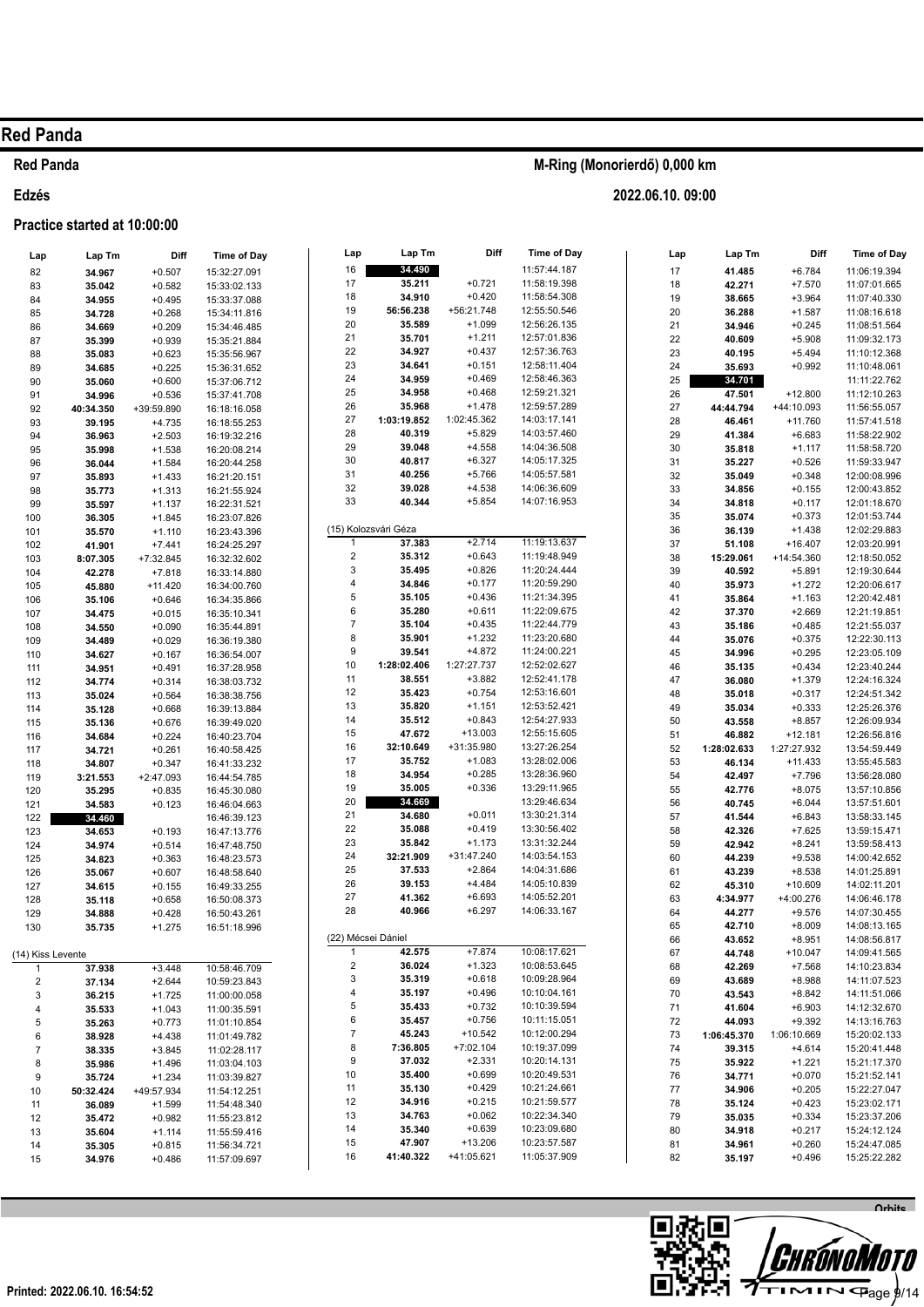#### **Red Panda**

Edzés

#### Practice started at 10:00:00

| M-Ring (Monorierdő) 0,000 km |  |
|------------------------------|--|
| 2022.06.10.09:00             |  |

| Lap                | Lap Tm              | Diff                    | <b>Time of Day</b>           | Lap                     | Lap Tm              | Diff                   | Time of Day                  | Lap                     | Lap Tm             | Diff                  | Time of Day                  |
|--------------------|---------------------|-------------------------|------------------------------|-------------------------|---------------------|------------------------|------------------------------|-------------------------|--------------------|-----------------------|------------------------------|
| 83                 | 35.075              | $+0.374$                | 15:25:57.357                 | 63                      | 35.416              | $+0.568$               | 16:46:32.922                 | 60                      | 40.310             | $+5.371$              | 14:31:01.882                 |
| 84                 | 46.122              | $+11.421$               | 15:26:43.479                 | 64                      | 35.756              | $+0.908$               | 16:47:08.678                 | 61                      | 38.103             | $+3.164$              | 14:31:39.985                 |
|                    |                     |                         |                              | 65                      | 36.083              | $+1.235$               | 16:47:44.761                 | 62                      | 39.643             | $+4.704$              | 14:32:19.628                 |
| (34) Szűcs Richárd |                     |                         |                              | 66                      | 36.550              | $+1.702$               | 16:48:21.311                 | 63                      | 41.156             | $+6.217$              | 14:33:00.784                 |
| $\overline{1}$     | 45.517              | $+10.669$               | 11:42:30.219                 | 67                      | 45.092              | $+10.244$              | 16:49:06.403                 | 64                      | 43:04.335          | +42:29.396            | 15:16:05.119                 |
| 2                  | 39.962              | $+5.114$                | 11:43:10.181                 |                         |                     |                        |                              | 65                      | 46.871             | $+11.932$             | 15:16:51.990                 |
| 3                  | 37.806              | $+2.958$                | 11:43:47.987                 |                         | (30) Polyák Tamás   |                        |                              | 66                      | 41.726             | $+6.787$              | 15:17:33.716                 |
| 4                  | 37.006              | $+2.158$                | 11:44:24.993                 | -1                      | 54.237              | $+19.298$              | 10:02:14.520                 | 67                      | 36.716             | $+1.777$              | 15:18:10.432                 |
| 5                  | 36.840              | $+1.992$                | 11:45:01.833                 | $\overline{\mathbf{c}}$ | 39.325              | $+4.386$               | 10:02:53.845                 | 68                      | 35.979             | $+1.040$              | 15:18:46.411                 |
| 6                  | 37.203              | $+2.355$                | 11:45:39.036                 | 3                       | 37.323              | $+2.384$               | 10:03:31.168                 | 69                      | 35.107             | $+0.168$              | 15:19:21.518                 |
| $\overline{7}$     | 45.287              | $+10.439$               | 11:46:24.323                 | 4<br>5                  | 36.418<br>36.995    | $+1.479$<br>$+2.056$   | 10:04:07.586<br>10:04:44.581 | 70                      | 35.494             | $+0.555$              | 15:19:57.012                 |
| 8                  | 17:46.065           | +17:11.217              | 12:04:10.388                 | 6                       | 38.934              | $+3.995$               | 10:05:23.515                 | 71                      | 35.428             | $+0.489$              | 15:20:32.440<br>15:21:07.379 |
| 9                  | 42.940              | $+8.092$                | 12:04:53.328                 | $\overline{7}$          | 37.194              | $+2.255$               | 10:06:00.709                 | 72<br>73                | 34.939<br>35.973   | $+1.034$              | 15:21:43.352                 |
| $10$               | 36.145              | $+1.297$<br>$+0.736$    | 12:05:29.473                 | 8                       | 41:34.304           | +40:59.365             | 10:47:35.013                 | 74                      | 43.913             | $+8.974$              | 15:22:27.265                 |
| 11<br>12           | 35.584<br>36.319    | $+1.471$                | 12:06:05.057<br>12:06:41.376 | 9                       | 55.912              | $+20.973$              | 10:48:30.925                 | 75                      | 39:18.372          | +38:43.433            | 16:01:45.637                 |
| 13                 | 35.514              | $+0.666$                | 12:07:16.890                 | 10                      | 39.044              | $+4.105$               | 10:49:09.969                 | 76                      | 40.834             | $+5.895$              | 16:02:26.471                 |
| 14                 | 42.428              | $+7.580$                | 12:07:59.318                 | 11                      | 36.598              | $+1.659$               | 10:49:46.567                 | 77                      | 35.452             | $+0.513$              | 16:03:01.923                 |
| 15                 | 1:14:16.094         | 1:13:41.246             | 13:22:15.412                 | 12                      | 37.168              | $+2.229$               | 10:50:23.735                 | 78                      | 35.946             | $+1.007$              | 16:03:37.869                 |
| 16                 | 40.055              | $+5.207$                | 13:22:55.467                 | 13                      | 36.378              | $+1.439$               | 10:51:00.113                 | 79                      | 39.138             | $+4.199$              | 16:04:17.007                 |
| 17                 | 37.434              | $+2.586$                | 13:23:32.901                 | 14                      | 36.564              | $+1.625$               | 10:51:36.677                 | 80                      | 35.069             | $+0.130$              | 16:04:52.076                 |
| 18                 | 37.131              | $+2.283$                | 13:24:10.032                 | 15                      | 37.915              | $+2.976$               | 10:52:14.592                 | 81                      | 36.264             | $+1.325$              | 16:05:28.340                 |
| 19                 | 36.871              | $+2.023$                | 13:24:46.903                 | 16                      | 44.206              | $+9.267$               | 10:52:58.798                 | 82                      | 43.703             | $+8.764$              | 16:06:12.043                 |
| 20                 | 36.213              | $+1.365$                | 13:25:23.116                 | 17                      | 36:59.607           | +36:24.668             | 11:29:58.405                 | 83                      | 35.164             | $+0.225$              | 16:06:47.207                 |
| 21                 | 37.493              | $+2.645$                | 13:26:00.609                 | 18                      | 42.598              | $+7.659$               | 11:30:41.003                 | 84                      | 35.232             | $+0.293$              | 16:07:22.439                 |
| 22                 | 35.965              | $+1.117$                | 13:26:36.574                 | 19                      | 37.534              | $+2.595$               | 11:31:18.537                 | 85                      | 41.901             | $+6.962$              | 16:08:04.340                 |
| 23                 | 1:07:08.547         | 1:06:33.699             | 14:33:45.121                 | 20                      | 35.395              | $+0.456$               | 11:31:53.932                 | 86                      | 9:27.894           | $+8:52.955$           | 16:17:32.234                 |
| ${\bf 24}$         | 48.841              | $+13.993$               | 14:34:33.962                 | 21<br>22                | 36.399<br>38.816    | $+1.460$<br>$+3.877$   | 11:32:30.331<br>11:33:09.147 | 87                      | 39.946             | $+5.007$              | 16:18:12.180                 |
| 25                 | 47.664              | $+12.816$               | 14:35:21.626                 | 23                      | 36.375              | $+1.436$               | 11:33:45.522                 | 88<br>89                | 36.385<br>35.902   | $+1.446$<br>$+0.963$  | 16:18:48.565<br>16:19:24.467 |
| 26<br>27           | 44.110<br>40.988    | $+9.262$<br>$+6.140$    | 14:36:05.736<br>14:36:46.724 | 24                      | 36.853              | $+1.914$               | 11:34:22.375                 | 90                      | 35.983             | $+1.044$              | 16:20:00.450                 |
| 28                 | 37.614              | $+2.766$                | 14:37:24.338                 | 25                      | 35.826              | $+0.887$               | 11:34:58.201                 | 91                      | 36.182             | $+1.243$              | 16:20:36.632                 |
| 29                 | 37.401              | $+2.553$                | 14:38:01.739                 | 26                      | 42.338              | $+7.399$               | 11:35:40.539                 | 92                      | 35.903             | $+0.964$              | 16:21:12.535                 |
| $30\,$             | 37.827              | $+2.979$                | 14:38:39.566                 | 27                      | 48:31.997           | +47:57.058             | 12:24:12.536                 | 93                      | 35.929             | $+0.990$              | 16:21:48.464                 |
| 31                 | 36.359              | $+1.511$                | 14:39:15.925                 | 28                      | 46.329              | $+11.390$              | 12:24:58.865                 | 94                      | 37.313             | $+2.374$              | 16:22:25.777                 |
| 32                 | 21:31.886           | +20:57.038              | 15:00:47.811                 | 29                      | 36.525              | $+1.586$               | 12:25:35.390                 | 95                      | 21:45.135          | +21:10.196            | 16:44:10.912                 |
| 33                 | 41.489              | $+6.641$                | 15:01:29.300                 | 30                      | 37.531              | $+2.592$               | 12:26:12.921                 | 96                      | 42.343             | $+7.404$              | 16:44:53.255                 |
| 34                 | 40.816              | $+5.968$                | 15:02:10.116                 | 31                      | 35.930              | $+0.991$               | 12:26:48.851                 | 97                      | 36.850             | $+1.911$              | 16:45:30.105                 |
| 35                 | 35.631              | $+0.783$                | 15:02:45.747                 | 32                      | 36.752              | $+1.813$               | 12:27:25.603                 | 98                      | 38.069             | $+3.130$              | 16:46:08.174                 |
| 36                 | 35.503              | $+0.655$                | 15:03:21.250                 | 33                      | 38.144              | $+3.205$               | 12:28:03.747                 | 99                      | 35.748             | $+0.809$              | 16:46:43.922                 |
| 37                 | 42.681              | $+7.833$                | 15:04:03.931                 | 34                      | 35.729              | $+0.790$               | 12:28:39.476                 | 100                     | 35.503             | $+0.564$              | 16:47:19.425                 |
| 38                 | 35.237              | $+0.389$                | 15:04:39.168                 | 35<br>36                | 41.941              | $+7.002$<br>+35:03.360 | 12:29:21.417<br>13:04:59.716 | 101                     | 37.305             | $+2.366$              | 16:47:56.730                 |
| 39                 | 35.007              | $+0.159$                | 15:05:14.175                 | 37                      | 35:38.299<br>38.217 | $+3.278$               | 13:05:37.933                 | 102                     | 35.186<br>35.356   | $+0.247$              | 16:48:31.916<br>16:49:07.272 |
| 40                 | 47.991              | $+13.143$               | 15:06:02.166                 | 38                      | 36.125              | $+1.186$               | 13:06:14.058                 | 103<br>104              | 35.801             | $+0.417$<br>$+0.862$  | 16:49:43.073                 |
| 41<br>42           | 31:10.236<br>39.343 | +30:35.388<br>$+4.495$  | 15:37:12.402<br>15:37:51.745 | 39                      | 36.964              | $+2.025$               | 13:06:51.022                 | 105                     | 35.517             | $+0.578$              | 16:50:18.590                 |
| 43                 | 41.211              | $+6.363$                | 15:38:32.956                 | 40                      | 36.154              | $+1.215$               | 13:07:27.176                 | 106                     | 36.785             | $+1.846$              | 16:50:55.375                 |
| 44                 | 36.274              | $+1.426$                | 15:39:09.230                 | 41                      | 35.900              | $+0.961$               | 13:08:03.076                 |                         |                    |                       |                              |
| 45                 | 36.518              | $+1.670$                | 15:39:45.748                 | 42                      | 35.568              | $+0.629$               | 13:08:38.644                 |                         | (37) Vida Sándor   |                       |                              |
| 46                 | 35.990              | $+1.142$                | 15:40:21.738                 | 43                      | 35.778              | $+0.839$               | 13:09:14.422                 |                         | 37.392             | $+2.393$              | 11:37:40.771                 |
| 47                 | 35.139              | $+0.291$                | 15:40:56.877                 | 44                      | 47.141              | $+12.202$              | 13:10:01.563                 | $\overline{\mathbf{c}}$ | 35.042             | $+0.043$              | 11:38:15.813                 |
| 48                 | 35.524              | $+0.676$                | 15:41:32.401                 | 45                      | 1:04:58.515         | 1:04:23.576            | 14:15:00.078                 | 3                       | 35.412             | $+0.413$              | 11:38:51.225                 |
| 49                 | 35.421              | $+0.573$                | 15:42:07.822                 | 46                      | 46.346              | $+11.407$              | 14:15:46.424                 | 4                       | 35.440             | $+0.441$              | 11:39:26.665                 |
| 50                 | 30:58.720           | +30:23.872              | 16:13:06.542                 | 47                      | 42.027              | $+7.088$               | 14:16:28.451                 | 5                       | 36.622             | $+1.623$              | 11:40:03.287                 |
| 51                 | 38.466              | $+3.618$                | 16:13:45.008                 | 48                      | 42.569              | $+7.630$               | 14:17:11.020                 | 6                       | 37.227             | $+2.228$              | 11:40:40.514                 |
| 52                 | 36.048              | $+1.200$                | 16:14:21.056                 | 49                      | 43.319              | $+8.380$               | 14:17:54.339                 | $\overline{7}$          | 35.343             | $+0.344$              | 11:41:15.857                 |
| 53                 | 34.848              |                         | 16:14:55.904                 | 50                      | 43.244              | $+8.305$<br>$+6.854$   | 14:18:37.583                 | 8                       | 35.049             | $+0.050$              | 11:41:50.906                 |
| 54                 | 38.783              | $+3.935$                | 16:15:34.687                 | 51<br>52                | 41.793<br>41.088    | $+6.149$               | 14:19:19.376<br>14:20:00.464 | 9                       | 36.152             | $+1.153$              | 11:42:27.058                 |
| 55                 | 35.430              | $+0.582$                | 16:16:10.117                 | 53                      | 41.717              | $+6.778$               | 14:20:42.181                 | 10                      | 38.830             | $+3.831$              | 11:43:05.888<br>11:49:39.246 |
| 56                 | 35.182              | $+0.334$                | 16:16:45.299                 | 54                      | 47.483              | $+12.544$              | 14:21:29.664                 | 11<br>12                | 6:33.358<br>36.405 | +5:58.359<br>$+1.406$ | 11:50:15.651                 |
| 57<br>58           | 45.871<br>25:55.551 | $+11.023$<br>+25:20.703 | 16:17:31.170<br>16:43:26.721 | 55                      | 6:11.475            | +5:36.536              | 14:27:41.139                 | 13                      | 35.700             | $+0.701$              | 11:50:51.351                 |
| 59                 | 42.088              | $+7.240$                | 16:44:08.809                 | 56                      | 41.667              | $+6.728$               | 14:28:22.806                 | 14                      | 35.437             | $+0.438$              | 11:51:26.788                 |
| 60                 | 37.678              | $+2.830$                | 16:44:46.487                 | 57                      | 39.440              | $+4.501$               | 14:29:02.246                 | 15                      | 36.009             | $+1.010$              | 11:52:02.797                 |
| 61                 | 35.748              | $+0.900$                | 16:45:22.235                 | 58                      | 39.556              | $+4.617$               | 14:29:41.802                 | 16                      | 35.714             | $+0.715$              | 11:52:38.511                 |
| 62                 | 35.271              | $+0.423$                | 16:45:57.506                 | 59                      | 39.770              | $+4.831$               | 14:30:21.572                 | 17                      | 35.479             | $+0.480$              | 11:53:13.990                 |
|                    |                     |                         |                              |                         |                     |                        |                              |                         |                    |                       |                              |

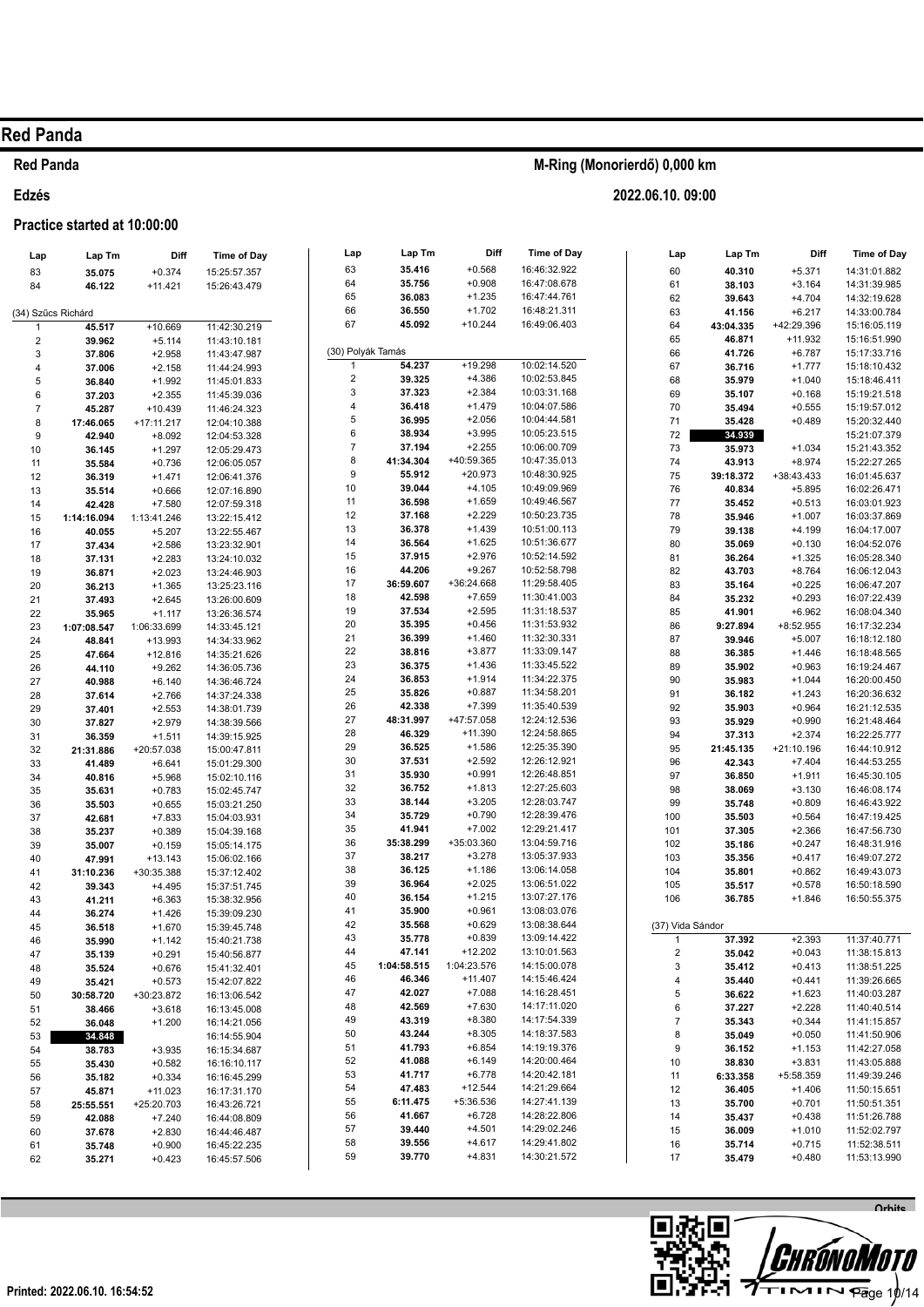#### **Red Panda**

#### Edzés

#### Practice started at 10:00:00

| Lap          | Lap Tm              | Diff                 | <b>Time of Day</b>           | Lap             | Lap Tm              | Diff                   |  |
|--------------|---------------------|----------------------|------------------------------|-----------------|---------------------|------------------------|--|
| 18           | 35.204              | $+0.205$             | 11:53:49.194                 | 23              | 1:05:20.118         | 1:04:44.745            |  |
| 19           | 42.158              | $+7.159$             | 11:54:31.352                 | 24              | 39.554              | $+4.181$               |  |
| 20           | 1:38:02.703         | 1:37:27.704          | 13:32:34.055                 | 25              | 37.307              | $+1.934$               |  |
| 21           | 7:34.823            | +6:59.824            | 13:40:08.878                 | 26              | 36.351              | $+0.978$               |  |
| 22           | 37.984              | $+2.985$             | 13:40:46.862                 | 27              | 36.314              | $+0.941$               |  |
| 23           | 35.764              | $+0.765$             | 13:41:22.626                 | 28              | 35.941              | $+0.568$               |  |
| 24           | 37.610              | $+2.611$             | 13:42:00.236                 | 29              | 36.952              | $+1.579$               |  |
| 25           | 35.451              | $+0.452$             | 13:42:35.687                 | 30              | 1:05:25.235         | 1:04:49.862            |  |
| 26           | 35.781              | $+0.782$             | 13:43:11.468                 | 31              | 40.823              | $+5.450$               |  |
| 27           | 35.892              | $+0.893$             | 13:43:47.360                 | 32              | 37.370              | $+1.997$               |  |
| 28           | 37.790              | $+2.791$             | 13:44:25.150                 | 33              | 36.240              | $+0.867$               |  |
| 29           | 40.631              | $+5.632$             | 13:45:05.781                 | 34<br>35        | 38.014              | $+2.641$               |  |
| 30           | 41.584              | $+6.585$             | 13:45:47.365                 | 36              | 44.240<br>37.658    | $+8.867$<br>$+2.285$   |  |
| 31           | 37:45.216           | +37:10.217           | 14:23:32.581                 | 37              | 36.637              | $+1.264$               |  |
| 32           | 41.136              | $+6.137$             | 14:24:13.717                 | 38              | 36.557              | $+1.184$               |  |
| 33<br>34     | 39.865              | $+4.866$<br>$+4.681$ | 14:24:53.582<br>14:25:33.262 | 39              | 35.373              |                        |  |
| 35           | 39.680<br>38.505    | $+3.506$             | 14:26:11.767                 | 40              | 36.043              | $+0.670$               |  |
| 36           | 39.347              | $+4.348$             | 14:26:51.114                 | 41              | 40.239              | $+4.866$               |  |
| 37           | 38.262              | $+3.263$             | 14:27:29.376                 | 42              | 35.969              | $+0.596$               |  |
| 38           | 37.513              | $+2.514$             | 14:28:06.889                 | 43              | 35.675              | $+0.302$               |  |
| 39           | 37.520              | $+2.521$             | 14:28:44.409                 | 44              | 44.860              | $+9.487$               |  |
| 40           | 38.174              | $+3.175$             | 14:29:22.583                 | 45              | 25:59.239           | +25:23.866             |  |
| 41           | 37.231              | $+2.232$             | 14:29:59.814                 | 46              | 37.639              | $+2.266$               |  |
| 42           | 37.805              | $+2.806$             | 14:30:37.619                 | 47              | 36.085              | $+0.712$               |  |
| 43           | 36.559              | $+1.560$             | 14:31:14.178                 | 48              | 35.482              | $+0.109$               |  |
| 44           | 36.561              | $+1.562$             | 14:31:50.739                 | 49              | 35.594              | $+0.221$               |  |
| 45           | 40.313              | $+5.314$             | 14:32:31.052                 | 50              | 35.400              | $+0.027$               |  |
| 46           | 1:37:57.601         | 1:37:22.602          | 16:10:28.653                 | 51<br>52        | 35.575<br>35.658    | $+0.202$<br>$+0.285$   |  |
| 47           | 38.597              | $+3.598$             | 16:11:07.250<br>16:11:43.750 | 53              | 35.438              | $+0.065$               |  |
| 48<br>49     | 36.500<br>36.067    | $+1.501$<br>$+1.068$ | 16:12:19.817                 | 54              | 43.392              | $+8.019$               |  |
| 50           | 35.185              | $+0.186$             | 16:12:55.002                 |                 |                     |                        |  |
| 51           | 36.321              | $+1.322$             | 16:13:31.323                 | (1) Barta János |                     |                        |  |
| 52           | 36.184              | $+1.185$             | 16:14:07.507                 | 1               | 44.899              | $+9.426$               |  |
| 53           | 37.008              | $+2.009$             | 16:14:44.515                 | $\overline{2}$  | 44.179              | $+8.706$               |  |
| 54           | 38.646              | $+3.647$             | 16:15:23.161                 | 3               | 38.403              | $+2.930$               |  |
| 55           | 35.054              | $+0.055$             | 16:15:58.215                 | 4               | 37.311              | $+1.838$               |  |
| 56           | 36.069              | $+1.070$             | 16:16:34.284                 | 5               | 36.580              | $+1.107$               |  |
| 57           | 35.605              | $+0.606$             | 16:17:09.889                 | 6               | 10:24.525           | +9:49.052              |  |
| 58           | 34.999              |                      | 16:17:44.888                 | 7               | 42.282              | $+6.809$               |  |
| 59           | 40.733              | $+5.734$             | 16:18:25.621                 | 8<br>9          | 36.414              | $+0.941$               |  |
|              |                     |                      |                              | 10              | 39.161<br>37.398    | $+3.688$<br>$+1.925$   |  |
| $\mathbf{1}$ | (17) Körmendi Bence |                      |                              | 11              | 36.542              | $+1.069$               |  |
| 2            | 40.899<br>38.099    | $+5.526$<br>$+2.726$ | 12:05:17.850<br>12:05:55.949 | 12              | 14:46.656           | $+14:11.183$           |  |
| 3            | 37.224              | $+1.851$             | 12:06:33.173                 | 13              | 41.998              | $+6.525$               |  |
| 4            | 36.678              | $+1.305$             | 12:07:09.851                 | 14              | 36.440              | $+0.967$               |  |
| 5            | 36.808              | $+1.435$             | 12:07:46.659                 | 15              | 35.830              | $+0.357$               |  |
| 6            | 39.095              | $+3.722$             | 12:08:25.754                 | 16              | 36.229              | $+0.756$               |  |
| 7            | 39.671              | +4.298               | 12:09:05.425                 | 17              | 22:23.908           | +21:48.435             |  |
| 8            | 37.204              | $+1.831$             | 12:09:42.629                 | 18              | 41.979              | $+6.506$               |  |
| 9            | 37.697              | $+2.324$             | 12:10:20.326                 | 19              | 36.398              | $+0.925$               |  |
| 10           | 37.971              | $+2.598$             | 12:10:58.297                 | 20              | 36.753              | $+1.280$               |  |
| 11           | 37.474              | $+2.101$             | 12:11:35.771                 | 21              | 36.345              | $+0.872$               |  |
| 12           | 16:14.757           | +15:39.384           | 12:27:50.528                 | 22              | 35.771<br>29:10.800 | $+0.298$               |  |
| 13           | 38.816              | $+3.443$             | 12:28:29.344                 | 23<br>24        | 40.584              | +28:35.327<br>$+5.111$ |  |
| 14           | 36.529              | $+1.156$             | 12:29:05.873                 | 25              | 35.787              | $+0.314$               |  |
| 15           | 37.404              | $+2.031$             | 12:29:43.277                 | 26              | 35.598              | $+0.125$               |  |
| 16<br>17     | 36.222<br>36.448    | $+0.849$<br>$+1.075$ | 12:30:19.499<br>12:30:55.947 | 27              | 36.091              | $+0.618$               |  |
| 18           | 36.495              | $+1.122$             | 12:31:32.442                 | 28              | 36.616              | $+1.143$               |  |
| 19           | 38.060              | $+2.687$             | 12:32:10.502                 | 29              | 7:55.601            | +7:20.128              |  |
| 20           |                     |                      |                              |                 |                     |                        |  |
|              |                     |                      |                              | 30              | 40.201              | +4.728                 |  |
|              | 36.004              | $+0.631$             | 12:32:46.506<br>12:33:22.408 | 31              | 36.429              | $+0.956$               |  |
| 21<br>22     | 35.902<br>36.394    | $+0.529$<br>$+1.021$ | 12:33:58.802                 | 32              | 22:46.766           | +22:11.293             |  |

| M-Ring (Monorierdő) 0,000 km |
|------------------------------|
|------------------------------|

Time of Day

13:39:18.920 13:39:58.474 13:40:35.781 13:41:12.132 13:41:48 446 13:42:24.387 13:43:01.339 14:48:26.574 14:49:07.397 14:49:44.767 14:50:21.007 14:50:59.021 14:51:43.261 14:52:20.919 14:52:57.556 14:53:34.113 14:54:09.486 14:54:45.529 14:55:25.768 14:56:01 737 14:56:37.412 14:57:22.272 15:23:21.511 15:23:59.150 15:24:35.235 15:25:10.717 15:25:46.311 15:26:21.711 15:26:57.286 15:27:32.944 15:28:08.382 15:28:51.774

10:08:33.441 10:09:17.620 10:09:56.023 10:10:33.334 10:11:09.914 10:21:34.439 10:22:16.721 10:22:53.135 10:23:32.296 10:24:09.694 10:24:46.236 10:39:32.892 10:40:14.890 10:40:51.330 10:41:27.160 10:42:03.389 11:04:27.297 11:05:09.276 11:05:45.674 11:06:22.427 11:06:58.772 11:07:34.543 11:36:45.343 11:37:25.927 11:38:01.714 11:38:37.312 11:39:13.403 11:39:50.019 11:47:45.620 11:48:25.821 11:49:02.250 12:11:49.016

2022.06.10.09:00

 $\overline{1}$ 

 $1.66$  Tm

 $n<sub>1</sub>$ 

 $Time of Draw$ 

| ∟aμ           | гар ш     | ייש         | illile vi Day |
|---------------|-----------|-------------|---------------|
| 33            | 47.617    | $+12.144$   | 12:12:36.633  |
| 34            | 38.226    | $+2.753$    | 12:13:14.859  |
| 35            | 36.312    | $+0.839$    | 12:13:51.171  |
| 36            | 36.328    | $+0.855$    | 12:14:27.499  |
| 37            | 36.583    | $+1.110$    | 12:15:04.082  |
| 38            | 36.334    | $+0.861$    | 12:15:40.416  |
| 39            | 17:21.326 | +16:45.853  | 12:33:01.742  |
| 40            |           | $+8.424$    | 12:33:45.639  |
|               | 43.897    |             |               |
| 41            | 37.654    | $+2.181$    | 12:34:23.293  |
| 42            | 37.351    | $+1.878$    | 12:35:00.644  |
| 43            | 36.396    | $+0.923$    | 12:35:37.040  |
| 44            | 36.307    | $+0.834$    | 12:36:13.347  |
| 45            | 6:44.829  | $+6:09.356$ | 12:42:58.176  |
| 46            | 41.965    | $+6.492$    | 12:43:40.141  |
| 47            | 38.122    | $+2.649$    | 12:44:18.263  |
| 48            | 35.869    | $+0.396$    | 12:44:54.132  |
| 49            | 35.939    | $+0.466$    | 12:45:30.071  |
| 50            | 35.727    | $+0.254$    | 12:46:05.798  |
| 51            | 36.286    | $+0.813$    | 12:46:42.084  |
| 52            | 23:32.283 | +22:56.810  | 13:10:14.367  |
| 53            | 41.923    | $+6.450$    | 13:10:56.290  |
|               | 36.276    |             | 13:11:32.566  |
| 54            |           | $+0.803$    |               |
| 55            | 36.241    | $+0.768$    | 13:12:08.807  |
| 56            | 35.928    | $+0.455$    | 13:12:44.735  |
| 57            | 37.341    | $+1.868$    | 13:13:22.076  |
| 58            | 35.473    |             | 13:13:57.549  |
| 59            | 42.845    | +7.372      | 13:14:40.394  |
| 60            | 35:53.520 | +35:18.047  | 13:50:33.914  |
| 61            | 44.567    | $+9.094$    | 13:51:18.481  |
| 62            | 42.324    | $+6.851$    | 13:52:00.805  |
| 63            | 41.128    | $+5.655$    | 13:52:41.933  |
| 64            | 40.604    | $+5.131$    | 13:53:22.537  |
| 65            | 41.025    | $+5.552$    | 13:54:03.562  |
| 66            | 11:34.572 | +10:59.099  | 14:05:38.134  |
| 67            | 42.721    | $+7.248$    | 14:06:20.855  |
| 68            | 41.787    | $+6.314$    | 14:07:02.642  |
| 69            | 40.391    | $+4.918$    | 14:07:43.033  |
| 70            | 21:49.837 | +21:14.364  | 14:29:32.870  |
| 71            |           |             |               |
|               | 42.586    | $+7.113$    | 14:30:15.456  |
| 72            | 42.833    | $+7.360$    | 14:30:58.289  |
| 73            | 39.076    | $+3.603$    | 14:31:37.365  |
| 74            | 38.088    | $+2.615$    | 14:32:15.453  |
|               |           |             |               |
| (35) Tóth Imi |           |             |               |
| 1             | 56.064    | $+20.546$   | 10:33:20.012  |
| 2             | 48.037    | $+12.519$   | 10:34:08.049  |
| 3             | 42.869    | $+7.351$    | 10:34:50.918  |
| 4             | 45.163    | $+9.645$    | 10:35:36.081  |
| 5             | 41.088    | $+5.570$    | 10:36:17.169  |
| 6             | 38.869    | $+3.351$    | 10:36:56.038  |
| 7             | 38.365    | $+2.847$    | 10:37:34.403  |
| 8             | 39.941    | +4.423      | 10:38:14.344  |
| 9             | 4:05.926  | $+3:30.408$ | 10:42:20.270  |
| 10            | 38.010    | $+2.492$    | 10:42:58.280  |
| 11            | 37.348    | $+1.830$    | 10:43:35.628  |
| 12            | 40.621    | $+5.103$    | 10:44:16.249  |
| 13            | 37.934    | $+2.416$    | 10:44:54.183  |
| 14            | 37.799    | $+2.281$    | 10:45:31.982  |
| 15            | 39:29.899 | +38:54.381  | 11:25:01.881  |
| 16            | 46.307    | +10.789     | 11:25:48.188  |
|               |           |             |               |
| 17            | 44.129    | $+8.611$    | 11:26:32.317  |
| 18            | 39.722    | $+4.204$    | 11:27:12.039  |
| 19            | 38.104    | $+2.586$    | 11:27:50.143  |
| 20            | 12:53.763 | +12:18.245  | 11:40:43.906  |
| 21            | 39.562    | $+4.044$    | 11:41:23.468  |
| 22            | 37.603    | $+2.085$    | 11:42:01.071  |

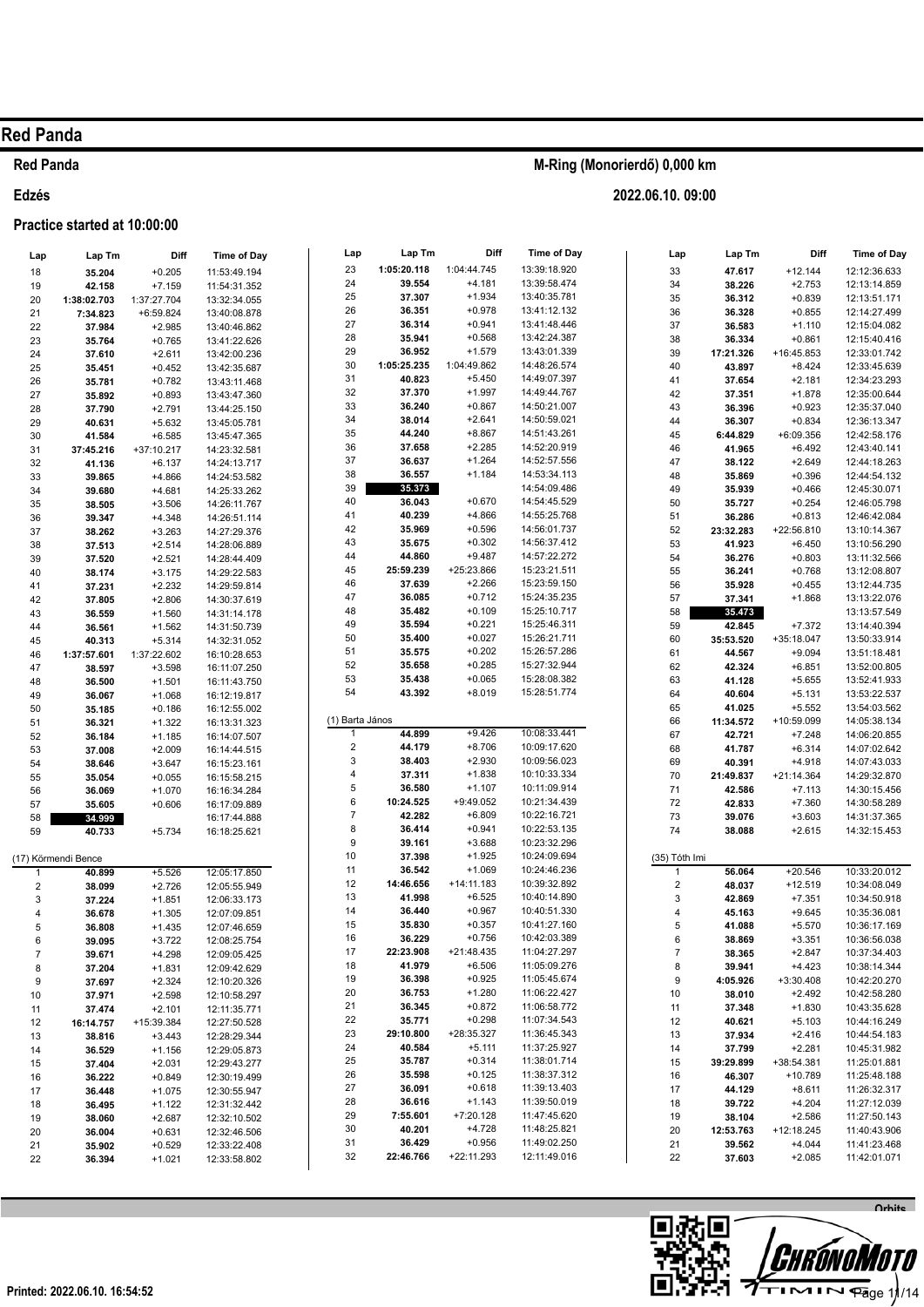## **Red Panda**

### Edzés

#### Practice started at 10:00:00

M-Ring (Monorierdő) 0,000 km

| Lap                     | Lap Tm           | Diff                 | <b>Time of Day</b>           | Lap                   | Lap Tm           | Diff                  | Time of Day                  | Lap      | Lap Tm           | Diff                    | Time of Day                  |
|-------------------------|------------------|----------------------|------------------------------|-----------------------|------------------|-----------------------|------------------------------|----------|------------------|-------------------------|------------------------------|
| 23                      | 36.907           | $+1.389$             | 11:42:37.978                 | 10                    | 36.479           | $+0.881$              | 11:01:51.105                 | $10$     | 39.450           | $+3.703$                | 10:44:51.363                 |
| 24                      | 36.496           | $+0.978$             | 11:43:14.474                 | 11                    | 38.001           | $+2.403$              | 11:02:29.106                 | 11       | 38.036           | $+2.289$                | 10:45:29.399                 |
| 25                      | 36.594           | $+1.076$             | 11:43:51.068                 | 12                    | 36.769           | $+1.171$              | 11:03:05.875                 | 12       | 38.665           | $+2.918$                | 10:46:08.064                 |
| 26                      | 36.591           | $+1.073$             | 11:44:27.659                 | 13                    | 36.420           | $+0.822$              | 11:03:42.295                 | 13       | 38.006           | $+2.259$                | 10:46:46.070                 |
| 27                      | 36.136           | $+0.618$             | 11:45:03.795                 | 14                    | 36.463           | $+0.865$              | 11:04:18.758                 | 14       | 28:16.122        | +27:40.375              | 11:15:02.192                 |
| 28                      | 35.530           | $+0.012$             | 11:45:39.325                 | 15                    | 36.060           | $+0.462$              | 11:04:54.818                 | 15       | 40.208           | $+4.461$                | 11:15:42.400                 |
| 29                      | 37.822           | $+2.304$             | 11:46:17.147                 | 16                    | 3:24.228         | $+2:48.630$           | 11:08:19.046                 | 16       | 38.432           | $+2.685$                | 11:16:20.832                 |
| 30                      | 22:33.979        | +21:58.461           | 12:08:51.126                 | 17                    | 36.236           | $+0.638$              | 11:08:55.282                 | 17       | 37.144           | $+1.397$                | 11:16:57.976                 |
| 31                      | 36.219           | $+0.701$             | 12:09:27.345                 | 18                    | 35.954           | $+0.356$              | 11:09:31.236                 | 18       | 37.284           | $+1.537$                | 11:17:35.260                 |
| 32                      | 35.518           |                      | 12:10:02.863                 | 19                    | 36.277           | $+0.679$              | 11:10:07.513                 | 19       | 51.121           | $+15.374$               | 11:18:26.381                 |
| 33                      | 38.616           | $+3.098$             | 12:10:41.479                 | 20                    | 36.073           | $+0.475$              | 11:10:43.586                 | 20       | 54.087           | $+18.340$               | 11:19:20.468                 |
| 34                      | 36.041           | $+0.523$             | 12:11:17.520                 | 21                    | 36.331           | $+0.733$              | 11:11:19.917                 | 21       | 11:49.088        | $+11:13.341$            | 11:31:09.556                 |
| 35                      | 36.188           | $+0.670$             | 12:11:53.708                 | 22                    | 4:45.013         | $+4:09.415$           | 11:16:04.930                 | 22       | 40.059           | $+4.312$                | 11:31:49.615                 |
| 36                      | 37.504           | $+1.986$             | 12:12:31.212                 | 23                    | 36.601           | $+1.003$              | 11:16:41.531                 | 23       | 40.468           | $+4.721$                | 11:32:30.083                 |
| 37                      | 1:31:31.094      | 1:30:55.576          | 13:44:02.306                 | 24                    | 36.026           | $+0.428$              | 11:17:17.557                 | 24       | 37.817           | $+2.070$                | 11:33:07.900                 |
| 38                      | 50.857           | $+15.339$            | 13:44:53.163                 | 25                    | 35.776           | $+0.178$              | 11:17:53.333                 | 25       | 36.453           | $+0.706$                | 11:33:44.353                 |
| 39                      | 47.447           | $+11.929$            | 13:45:40.610                 | 26                    | 35.891           | $+0.293$              | 11:18:29.224                 | 26       | 36.593           | $+0.846$                | 11:34:20.946                 |
| 40                      | 48.002           | $+12.484$            | 13:46:28.612                 | 27                    | 36.527           | $+0.929$              | 11:19:05.751                 | 27       | 36.022           | $+0.275$                | 11:34:56.968                 |
| 41                      | 4:53.531         | +4:18.013            | 13:51:22.143                 | 28<br>29              | 37.228<br>36.453 | $+1.630$<br>$+0.855$  | 11:19:42.979<br>11:20:19.432 | 28       | 36.548           | $+0.801$                | 11:35:33.516                 |
| 42                      | 42.662           | $+7.144$             | 13:52:04.805                 | 30                    | 20:58.548        | +20:22.950            | 11:41:17.980                 | 29       | 36.835           | $+1.088$                | 11:36:10.351                 |
| 43                      | 41.668           | $+6.150$             | 13:52:46.473                 | 31                    | 36.827           | $+1.229$              | 11:41:54.807                 | 30<br>31 | 11:18.029        | +10:42.282<br>$+10.454$ | 11:47:28.380<br>11:48:14.581 |
| 44                      | 40.418           | $+4.900$             | 13:53:26.891                 | 32                    | 35.767           | $+0.169$              | 11:42:30.574                 | 32       | 46.201<br>42.847 | $+7.100$                | 11:48:57.428                 |
| 45                      | 41.577           | $+6.059$             | 13:54:08.468                 | 33                    | 35.598           |                       | 11:43:06.172                 | 33       | 37.614           | $+1.867$                | 11:49:35.042                 |
| 46<br>47                | 40.618           | $+5.100$<br>$+4.970$ | 13:54:49.086<br>13:55:29.574 | 34                    | 36.156           | $+0.558$              | 11:43:42.328                 | 34       | 37.408           | $+1.661$                | 11:50:12.450                 |
| 48                      | 40.488<br>41.504 | $+5.986$             | 13:56:11.078                 | 35                    | 37.771           | $+2.173$              | 11:44:20.099                 | 35       | 37.532           | $+1.785$                | 11:50:49.982                 |
| 49                      | 39.838           | $+4.320$             | 13:56:50.916                 | 36                    | 38.490           | $+2.892$              | 11:44:58.589                 | 36       | 40.955           | $+5.208$                | 11:51:30.937                 |
| 50                      | 49.907           | $+14.389$            | 13:57:40.823                 | 37                    | 37.564           | $+1.966$              | 11:45:36.153                 | 37       | 37.601           | $+1.854$                | 11:52:08.538                 |
| 51                      | 14:16.611        | +13:41.093           | 14:11:57.434                 | 38                    | 14:16.835        | +13:41.237            | 11:59:52.988                 | 38       | 37.245           | $+1.498$                | 11:52:45.783                 |
| 52                      | 41.723           | $+6.205$             | 14:12:39.157                 | 39                    | 37.213           | $+1.615$              | 12:00:30.201                 | 39       | 36.900           | $+1.153$                | 11:53:22.683                 |
| 53                      | 40.664           | $+5.146$             | 14:13:19.821                 | 40                    | 35.690           | $+0.092$              | 12:01:05.891                 | 40       | 13:29.907        | +12:54.160              | 12:06:52.590                 |
| 54                      | 41.703           | $+6.185$             | 14:14:01.524                 | 41                    | 37.675           | $+2.077$              | 12:01:43.566                 | 41       | 40.544           | $+4.797$                | 12:07:33.134                 |
| 55                      | 40.698           | $+5.180$             | 14:14:42.222                 | 42                    | 36.592           | $+0.994$              | 12:02:20.158                 | 42       | 37.157           | $+1.410$                | 12:08:10.291                 |
| 56                      | 40.412           | $+4.894$             | 14:15:22.634                 | 43                    | 38.647           | $+3.049$              | 12:02:58.805                 | 43       | 37.046           | $+1.299$                | 12:08:47.337                 |
| 57                      | 41.953           | $+6.435$             | 14:16:04.587                 | 44                    | 37.252           | $+1.654$              | 12:03:36.057                 | 44       | 37.149           | $+1.402$                | 12:09:24.486                 |
| 58                      | 40.910           | $+5.392$             | 14:16:45.497                 | 45                    | 37.584           | $+1.986$              | 12:04:13.641                 | 45       | 37.322           | $+1.575$                | 12:10:01.808                 |
| 59                      | 41.600           | $+6.082$             | 14:17:27.097                 | 46                    | 37.734           | $+2.136$              | 12:04:51.375                 | 46       | 38.039           | $+2.292$                | 12:10:39.847                 |
| 60                      | 43.623           | $+8.105$             | 14:18:10.720                 | 47                    | 50:15.079        | +49:39.481            | 12:55:06.454                 | 47       | 40.043           | $+4.296$                | 12:11:19.890                 |
| 61                      | 5:56.053         | +5:20.535            | 14:24:06.773                 | 48                    | 39.010           | $+3.412$              | 12:55:45.464                 | 48       | 36.979           | $+1.232$                | 12:11:56.869                 |
| 62                      | 41.007           | $+5.489$             | 14:24:47.780                 | 49                    | 38.418           | $+2.820$              | 12:56:23.882                 | 49       | 38.425           | $+2.678$                | 12:12:35.294                 |
| 63                      | 39.970           | $+4.452$             | 14:25:27.750                 | 50                    | 41.291           | $+5.693$              | 12:57:05.173                 | 50       | 37.675           | $+1.928$                | 12:13:12.969                 |
| 64                      | 38.536           | $+3.018$             | 14:26:06.286                 | 51                    | 39.002           | $+3.404$              | 12:57:44.175                 | 51       | 37.273           | $+1.526$                | 12:13:50.242                 |
| 65                      | 38.429           | $+2.911$             | 14:26:44.715                 | 52                    | 38.500           | $+2.902$              | 12:58:22.675                 | 52       | 7:55.104         | $+7:19.357$             | 12:21:45.346                 |
| 66                      | 38.770           | $+3.252$             | 14:27:23.485                 | 53                    | 39.021           | $+3.423$              | 12:59:01.696                 | 53       | 38.176           | $+2.429$                | 12:22:23.522                 |
| 67                      | 38.420           | $+2.902$             | 14:28:01.905                 | 54<br>55              | 37.941           | $+2.343$<br>$+14.780$ | 12:59:39.637<br>13:00:30.015 | 54       | 37.913           | $+2.166$                | 12:23:01.435                 |
| 68                      | 38.278           | $+2.760$             | 14:28:40.183                 | 56                    | 50.378<br>37.419 | $+1.821$              | 13:01:07.434                 | 55       | 37.470           | $+1.723$                | 12:23:38.905                 |
| 69                      | 9:34.937         | $+8:59.419$          | 14:38:15.120                 | 57                    | 37.993           | $+2.395$              | 13:01:45.427                 | 56<br>57 | 39.223<br>38.068 | $+3.476$<br>$+2.321$    | 12:24:18.128<br>12:24:56.196 |
| 70                      | 39.574           | $+4.056$             | 14:38:54.694                 | 58                    | 3:37.745         | $+3:02.147$           | 13:05:23.172                 | 58       | 37.904           | $+2.157$                | 12:25:34.100                 |
| 71<br>72                | 37.474<br>37.617 | $+1.956$<br>$+2.099$ | 14:39:32.168<br>14:40:09.785 | 59                    | 36.762           | $+1.164$              | 13:05:59.934                 | 59       | 18:21.251        | +17:45.504              | 12:43:55.351                 |
| 73                      | 37.716           | $+2.198$             | 14:40:47.501                 | 60                    | 38.645           | $+3.047$              | 13:06:38.579                 | 60       | 40.082           | $+4.335$                | 12:44:35.433                 |
| 74                      | 36.615           | $+1.097$             | 14:41:24.116                 | 61                    | 37.589           | $+1.991$              | 13:07:16.168                 | 61       | 37.555           | $+1.808$                | 12:45:12.988                 |
| 75                      | 36.193           | $+0.675$             | 14:42:00.309                 | 62                    | 37.262           | $+1.664$              | 13:07:53.430                 | 62       | 37.701           | $+1.954$                | 12:45:50.689                 |
| 76                      | 36.534           | $+1.016$             | 14:42:36.843                 | 63                    | 40.871           | $+5.273$              | 13:08:34.301                 | 63       | 1:45.769         | +1:10.022               | 12:47:36.458                 |
| 77                      | 36.385           | $+0.867$             | 14:43:13.228                 | 64                    | 37.918           | $+2.320$              | 13:09:12.219                 | 64       | 39.766           | $+4.019$                | 12:48:16.224                 |
|                         |                  |                      |                              |                       |                  |                       |                              | 65       | 39.568           | $+3.821$                | 12:48:55.792                 |
| (16) Kókai Dániel       |                  |                      |                              | (28) Petrikovits Ákos |                  |                       |                              | 66       | 37.918           | $+2.171$                | 12:49:33.710                 |
| 1                       | 39.199           | $+3.601$             | 10:46:53.277                 |                       | 46.843           | $+11.096$             | 10:31:12.847                 | 67       | 37.167           | $+1.420$                | 12:50:10.877                 |
| $\overline{\mathbf{c}}$ | 39.525           | $+3.927$             | 10:47:32.802                 | 2                     | 40.237           | $+4.490$              | 10:31:53.084                 | 68       | 39.814           | $+4.067$                | 12:50:50.691                 |
| 3                       | 37.003           | $+1.405$             | 10:48:09.805                 | 3                     | 37.689           | $+1.942$              | 10:32:30.773                 | 69       | 36:53.117        | +36:17.370              | 13:27:43.808                 |
| 4                       | 36.888           | $+1.290$             | 10:48:46.693                 | 4                     | 37.087           | $+1.340$              | 10:33:07.860                 | 70       | 38.483           | $+2.736$                | 13:28:22.291                 |
| 5                       | 37.121           | $+1.523$             | 10:49:23.814                 | 5                     | 37.084           | $+1.337$              | 10:33:44.944                 | 71       | 36.613           | $+0.866$                | 13:28:58.904                 |
| 6                       | 38.532           | $+2.934$             | 10:50:02.346                 | 6                     | 37.438           | $+1.691$              | 10:34:22.382                 | 72       | 36.313           | $+0.566$                | 13:29:35.217                 |
| $\overline{7}$          | 36.248           | $+0.650$             | 10:50:38.594                 | 7                     | 8:29.988         | +7:54.241             | 10:42:52.370                 | 73       | 38.042           | $+2.295$                | 13:30:13.259                 |
| 8                       | 9:58.347         | +9:22.749            | 11:00:36.941                 | 8                     | 41.025           | $+5.278$              | 10:43:33.395                 | 74       | 36.201           | $+0.454$                | 13:30:49.460                 |
| 9                       | 37.685           | $+2.087$             | 11:01:14.626                 | 9                     | 38.518           | $+2.771$              | 10:44:11.913                 | 75       | 37.084           | $+1.337$                | 13:31:26.544                 |

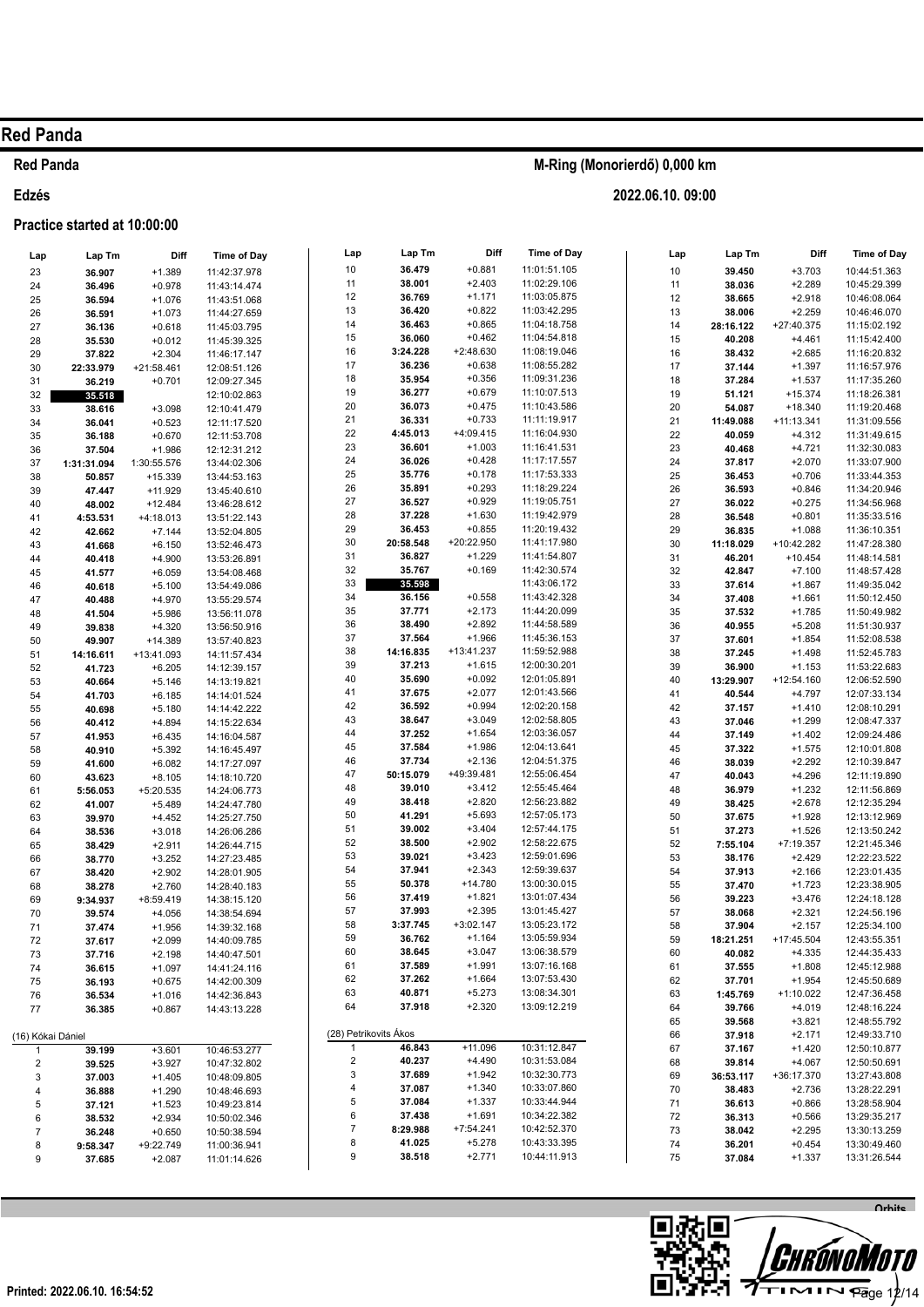### **Red Panda**

### **Edzés**

### **Practice started at 10:00:00**

| Lap        | Lap Tm              | Diff                  | <b>Time of Day</b>           | Lap                          | Lap Tm           | Diff                 | <b>Time of Day</b>           | Lap      | Lap Tm              | Diff                   | <b>Time of Day</b>           |
|------------|---------------------|-----------------------|------------------------------|------------------------------|------------------|----------------------|------------------------------|----------|---------------------|------------------------|------------------------------|
| 76         | 7:27.357            | $+6:51.610$           | 13:38:53.901                 | 142                          | 36.585           | $+0.838$             | 15:49:21.455                 | 36       | 37.735              | $+1.743$               | 12:25:07.094                 |
| 77         | 35:19.182           | +34:43.435            | 14:14:13.083                 | 143                          | 36.711           | $+0.964$             | 15:49:58.166                 | 37       | 36.893              | $+0.901$               | 12:25:43.987                 |
| 78         | 44.479              | $+8.732$              | 14:14:57.562                 | 144                          | 36.047           | $+0.300$             | 15:50:34.213                 | 38       | 36.922              | $+0.930$               | 12:26:20.909                 |
| 79         | 43.056              | $+7.309$              | 14:15:40.618                 | 145                          | 36.088           | $+0.341$             | 15:51:10.301                 | 39       | 39.061              | $+3.069$               | 12:26:59.970                 |
| 80         | 42.493              | $+6.746$              | 14:16:23.111                 | 146                          | 36.015           | $+0.268$             | 15:51:46.316                 | 40       | 37.105              | $+1.113$               | 12:27:37.075                 |
| 81         | 2:24.089            | +1:48.342             | 14:18:47.200                 | 147                          | 36.552           | $+0.805$             | 15:52:22.868                 | 41       | 36.263              | $+0.271$               | 12:28:13.338                 |
| 82         | 43.149              | $+7.402$              | 14:19:30.349                 | 148                          | 35.758           | $+0.011$             | 15:52:58.626                 | 42       | 43.605              | $+7.613$               | 12:28:56.943                 |
| 83         | 13:16.164           | +12:40.417            | 14:32:46.513                 | 149                          | 37.555           | $+1.808$             | 15:53:36.181                 | 43       | 9:30.328            | $+8:54.336$            | 12:38:27.271                 |
| 84         | 44.307              | $+8.560$              | 14:33:30.820                 | 150                          | 11:25.632        | +10:49.885           | 16:05:01.813                 | 44       | 37.325              | $+1.333$               | 12:39:04.596                 |
| 85         | 39.143              | $+3.396$              | 14:34:09.963                 | 151                          | 45.754           | $+10.007$            | 16:05:47.567                 | 45       | 36.806              | $+0.814$               | 12:39:41.402                 |
| 86         | 39.262              | $+3.515$              | 14:34:49.225                 | 152                          | 43.759           | $+8.012$<br>$+5.337$ | 16:06:31.326<br>16:07:12.410 | 46       | 38.645              | $+2.653$               | 12:40:20.047                 |
| 87         | 39.361              | $+3.614$              | 14:35:28.586                 | 153<br>154                   | 41.084<br>43.474 | $+7.727$             | 16:07:55.884                 | 47       | 37.122              | $+1.130$               | 12:40:57.169                 |
| 88         | 37.673              | $+1.926$              | 14:36:06.259                 | 155                          | 41.648           | $+5.901$             | 16:08:37.532                 | 48       | 37.686              | $+1.694$               | 12:41:34.855                 |
| 89         | 37.184              | $+1.437$              | 14:36:43.443                 | 156                          | 39.161           | $+3.414$             | 16:09:16.693                 | 49<br>50 | 37.330<br>37.474    | $+1.338$<br>$+1.482$   | 12:42:12.185<br>12:42:49.659 |
| 90         | 36.781              | $+1.034$              | 14:37:20.224                 | 157                          | 41.887           | $+6.140$             | 16:09:58.580                 | 51       | 37.131              | $+1.139$               | 12:43:26.790                 |
| 91<br>92   | 39.616              | $+3.869$<br>+6:41.824 | 14:37:59.840<br>14:45:17.411 | 158                          | 49.788           | $+14.041$            | 16:10:48.368                 | 52       | 36.922              | $+0.930$               | 12:44:03.712                 |
| 93         | 7:17.571<br>43.298  | $+7.551$              | 14:46:00.709                 | 159                          | 41.015           | $+5.268$             | 16:11:29.383                 | 53       | 37.364              | $+1.372$               | 12:44:41.076                 |
| 94         | 37.820              | $+2.073$              | 14:46:38.529                 | 160                          | 37.646           | $+1.899$             | 16:12:07.029                 | 54       | 37.029              | $+1.037$               | 12:45:18.105                 |
| 95         | 37.544              | $+1.797$              | 14:47:16.073                 |                              |                  |                      |                              | 55       | 36.607              | $+0.615$               | 12:45:54.712                 |
| 96         | 37.266              | $+1.519$              | 14:47:53.339                 | (49) Illyés Márton           |                  |                      |                              | 56       | 44.629              | $+8.637$               | 12:46:39.341                 |
| 97         | 37.572              | $+1.825$              | 14:48:30.911                 | 1                            | 45.636           | $+9.664$             | 14:45:24.080                 | 57       | 22:03.885           | +21:27.893             | 13:08:43.226                 |
| 98         | 3:31.294            | $+2:55.547$           | 14:52:02.205                 | $\overline{\mathbf{c}}$      | 5:00.760         | +4:24.788            | 14:50:24.840                 | 58       | 37.101              | $+1.109$               | 13:09:20.327                 |
| 99         | 38.748              | $+3.001$              | 14:52:40.953                 | 3                            | 41.322           | $+5.350$             | 14:51:06.162                 | 59       | 36.617              | $+0.625$               | 13:09:56.944                 |
| 100        | 37.139              | $+1.392$              | 14:53:18.092                 | 4                            | 37.663           | $+1.691$             | 14:51:43.825                 | 60       | 36.913              | $+0.921$               | 13:10:33.857                 |
| 101        | 37.147              | $+1.400$              | 14:53:55.239                 | 5                            | 36.205           | $+0.233$             | 14:52:20.030                 | 61       | 36.678              | $+0.686$               | 13:11:10.535                 |
| 102        | 37.022              | $+1.275$              | 14:54:32.261                 | 6                            | 36.461           | $+0.489$             | 14:52:56.491                 | 62       | 37.358              | $+1.366$               | 13:11:47.893                 |
| 103        | 36.696              | $+0.949$              | 14:55:08.957                 | $\overline{7}$               | 35.972           |                      | 14:53:32.463                 | 63       | 36.845              | $+0.853$               | 13:12:24.738                 |
| 104        | 36.524              | $+0.777$              | 14:55:45.481                 | 8                            | 36.180           | $+0.208$             | 14:54:08.643                 | 64       | 36.873              | $+0.881$               | 13:13:01.611                 |
| 105        | 37.042              | $+1.295$              | 14:56:22.523                 |                              |                  |                      |                              | 65       | 36.567              | $+0.575$               | 13:13:38.178                 |
| 106        | 3:23.398            | $+2:47.651$           | 14:59:45.921                 | (33) Szűcs József            |                  |                      |                              | 66       | 37.567              | $+1.575$               | 13:14:15.745                 |
| 107        | 40.666              | $+4.919$              | 15:00:26.587                 | 1                            | 44.248           | $+8.256$             | 11:00:22.741                 | 67       | 39.221              | $+3.229$               | 13:14:54.966                 |
| 108        | 39.772              | $+4.025$              | 15:01:06.359                 | $\overline{\mathbf{c}}$<br>3 | 40.767<br>43.979 | $+4.775$<br>$+7.987$ | 11:01:03.508<br>11:01:47.487 | 68       | 37.078              | $+1.086$               | 13:15:32.044                 |
| 109        | 38.626              | $+2.879$              | 15:01:44.985                 | 4                            | 39.313           | $+3.321$             | 11:02:26.800                 | 69       | 37.588              | $+1.596$               | 13:16:09.632                 |
| 110        | 38.350              | $+2.603$              | 15:02:23.335                 | 5                            | 41.194           | $+5.202$             | 11:03:07.994                 | 70<br>71 | 36.992<br>37.078    | $+1.000$<br>$+1.086$   | 13:16:46.624<br>13:17:23.702 |
| 111<br>112 | 38.104              | $+2.357$<br>$+2.345$  | 15:03:01.439<br>15:03:39.531 | 6                            | 38.056           | $+2.064$             | 11:03:46.050                 | 72       | 48.781              | +12.789                | 13:18:12.483                 |
| 113        | 38.092<br>16:25.093 | +15:49.346            | 15:20:04.624                 | $\boldsymbol{7}$             | 38.815           | $+2.823$             | 11:04:24.865                 | 73       | 32:42.490           | +32:06.498             | 13:50:54.973                 |
| 114        | 38.879              | $+3.132$              | 15:20:43.503                 | 8                            | 10:27.712        | +9:51.720            | 11:14:52.577                 | 74       | 49.772              | +13.780                | 13:51:44.745                 |
| 115        | 38.327              | $+2.580$              | 15:21:21.830                 | 9                            | 39.787           | $+3.795$             | 11:15:32.364                 | 75       | 46.104              | $+10.112$              | 13:52:30.849                 |
| 116        | 39.567              | $+3.820$              | 15:22:01.397                 | $10$                         | 38.647           | $+2.655$             | 11:16:11.011                 | 76       | 46.846              | $+10.854$              | 13:53:17.695                 |
| 117        | 37.900              | $+2.153$              | 15:22:39.297                 | 11                           | 38.638           | $+2.646$             | 11:16:49.649                 | $77 \,$  | 44.621              | $+8.629$               | 13:54:02.316                 |
| 118        | 40.184              | $+4.437$              | 15:23:19.481                 | 12                           | 39.159           | $+3.167$             | 11:17:28.808                 | 78       | 43.502              | $+7.510$               | 13:54:45.818                 |
| 119        | 38.134              | $+2.387$              | 15:23:57.615                 | 13                           | 38.677           | $+2.685$             | 11:18:07.485                 | 79       | 42.966              | $+6.974$               | 13:55:28.784                 |
| 120        | 40.313              | $+4.566$              | 15:24:37.928                 | 14                           | 38.774           | $+2.782$             | 11:18:46.259                 | 80       | 47.181              | $+11.189$              | 13:56:15.965                 |
| 121        | 5:15.501            | +4:39.754             | 15:29:53.429                 | 15                           | 38.516           | $+2.524$             | 11:19:24.775                 | 81       | 43.427              | $+7.435$               | 13:56:59.392                 |
| 122        | 39.014              | $+3.267$              | 15:30:32.443                 | 16                           | 38.179           | $+2.187$             | 11:20:02.954                 | 82       | 44.776              | $+8.784$               | 13:57:44.168                 |
| 123        | 39.610              | $+3.863$              | 15:31:12.053                 | 17                           | 13:45.993        | $+13:10.001$         | 11:33:48.947                 | 83       | 43.663              | $+7.671$               | 13:58:27.831                 |
| 124        | 36.360              | $+0.613$              | 15:31:48.413                 | 18                           | 39.293           | $+3.301$             | 11:34:28.240                 | 84       | 43.166              | $+7.174$               | 13:59:10.997                 |
| 125        | 36.732              | $+0.985$              | 15:32:25.145                 | 19                           | 38.181           | $+2.189$             | 11:35:06.421                 | 85       | 42.955              | $+6.963$               | 13:59:53.952                 |
| 126        | 41.053              | $+5.306$              | 15:33:06.198                 | 20<br>21                     | 37.918<br>37.641 | $+1.926$<br>$+1.649$ | 11:35:44.339<br>11:36:21.980 | 86       | 42.986              | $+6.994$               | 14:00:36.938                 |
| 127        | 36.939              | $+1.192$              | 15:33:43.137                 | 22                           | 37.676           | $+1.684$             | 11:36:59.656                 | 87       | 42.571              | $+6.579$               | 14:01:19.509<br>14:02:01.257 |
| 128        | 36.500              | $+0.753$              | 15:34:19.637                 | 23                           | 37.750           | $+1.758$             | 11:37:37.406                 | 88<br>89 | 41.748<br>24:13.023 | $+5.756$<br>+23:37.031 | 14:26:14.280                 |
| 129<br>130 | 36.068              | $+0.321$<br>$+0.990$  | 15:34:55.705<br>15:35:32.442 | 24                           | 46.960           | +10.968              | 11:38:24.366                 | 90       | 44.194              | $+8.202$               | 14:26:58.474                 |
|            | 36.737<br>35.747    |                       | 15:36:08.189                 | 25                           | 36:27.060        | +35:51.068           | 12:14:51.426                 | 91       | 40.974              | $+4.982$               | 14:27:39.448                 |
| 131<br>132 | 35.855              | $+0.108$              | 15:36:44.044                 | 26                           | 39.379           | $+3.387$             | 12:15:30.805                 | 92       | 39.976              | $+3.984$               | 14:28:19.424                 |
| 133        | 36.050              | $+0.303$              | 15:37:20.094                 | 27                           | 38.440           | $+2.448$             | 12:16:09.245                 | 93       | 39.846              | $+3.854$               | 14:28:59.270                 |
| 134        | 42.828              | $+7.081$              | 15:38:02.922                 | 28                           | 37.940           | $+1.948$             | 12:16:47.185                 | 94       | 39.115              | $+3.123$               | 14:29:38.385                 |
| 135        | 6:06.090            | $+5:30.343$           | 15:44:09.012                 | 29                           | 38.364           | $+2.372$             | 12:17:25.549                 | 95       | 38.750              | $+2.758$               | 14:30:17.135                 |
| 136        | 38.756              | $+3.009$              | 15:44:47.768                 | 30                           | 37.517           | $+1.525$             | 12:18:03.066                 | 96       | 38.842              | $+2.850$               | 14:30:55.977                 |
| 137        | 35.952              | $+0.205$              | 15:45:23.720                 | 31                           | 37.734           | $+1.742$             | 12:18:40.800                 | 97       | 39.432              | $+3.440$               | 14:31:35.409                 |
| 138        | 36.560              | $+0.813$              | 15:46:00.280                 | 32                           | 37.314           | $+1.322$             | 12:19:18.114                 | 98       | 38.245              | $+2.253$               | 14:32:13.654                 |
| 139        | 1:30.640            | $+54.893$             | 15:47:30.920                 | 33                           | 37.258           | $+1.266$             | 12:19:55.372                 | 99       | 38.473              | $+2.481$               | 14:32:52.127                 |
| 140        | 37.689              | $+1.942$              | 15:48:08.609                 | 34                           | 46.513           | $+10.521$            | 12:20:41.885                 | 100      | 11:34.869           | +10:58.877             | 14:44:26.996                 |
| 141        | 36.261              | $+0.514$              | 15:48:44.870                 | 35                           | 3:47.474         | $+3:11.482$          | 12:24:29.359                 | 101      | 40.696              | $+4.704$               | 14:45:07.692                 |



# **M-Ring (Monorierdő) 0,000 km**